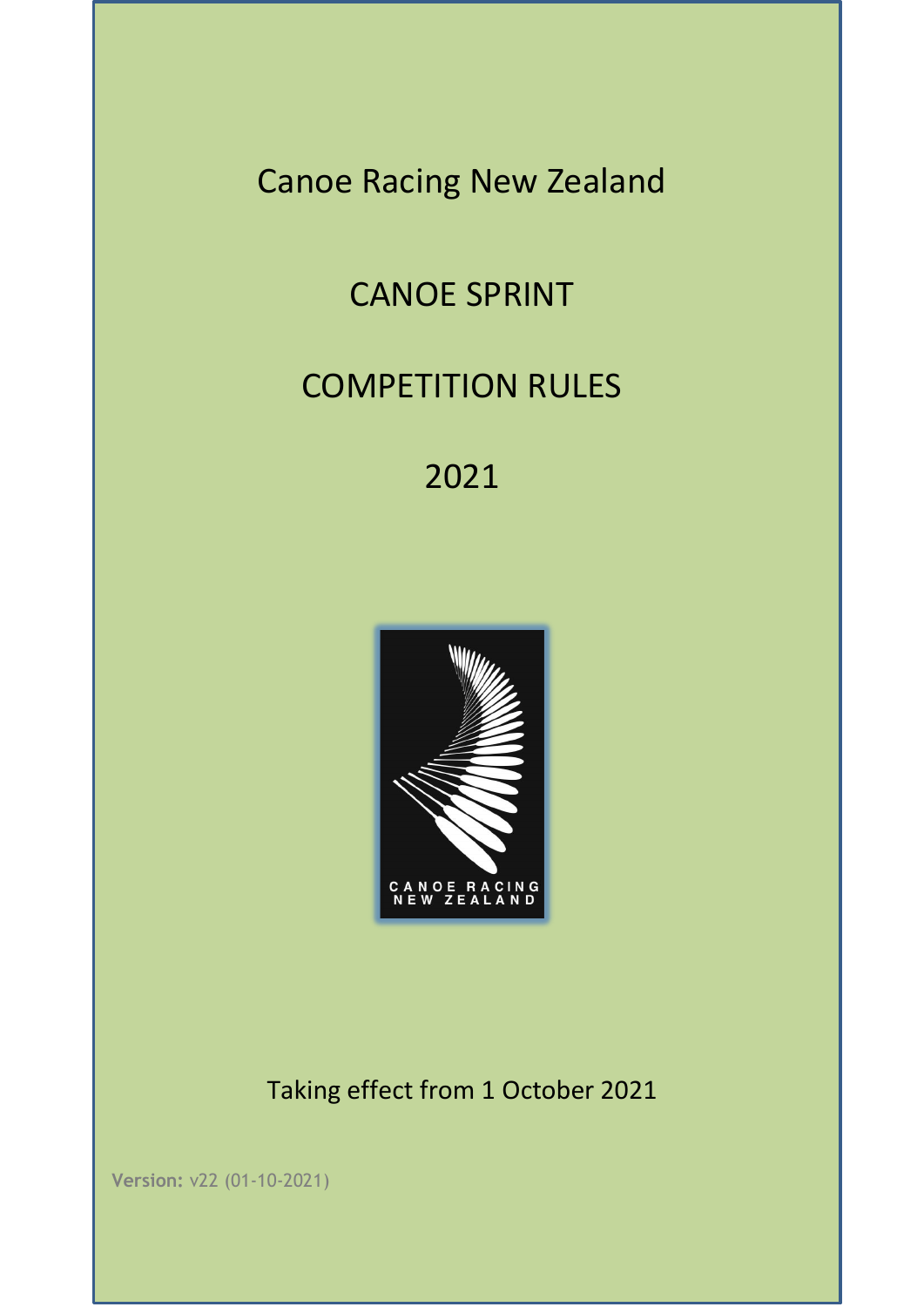# INTRODUCTION

The purpose of this document is to provide the rules that govern:

- a) Canoe Sprint
- b) The organisation of Canoe Sprint competitions

#### LANGUAGE

In case of doubt, British English written language is the recognised language for all communication relating to these competition rules and the conduct of all canoeing international competitions. Any word which may imply the masculine gender also includes the feminine.

# COPYRIGHT

Copyright belongs to the CRNZ. These rules may be photocopied. The original version of this rule book can be found on the CRNZ website [www.canoeracing.org.nz.](http://www.canoeracing.org.nz/)

# RULES STRUCTURE ICF

Sport Governance Rules [CR]

- Common Rules applicable to all disciplines
- Exactly the same wording contained in the first chapter of each rule book
- ICF Principle Rules [PR]
	- The principle is applicable to all disciplines
	- Rules tailor made for each discipline
	- The principle affects all NFs to a high extent
- ICF Sport Rules [SR]
	- Competition and Field of Play rules
	- All technical aspects specific to the disciplines

#### RULES DECISION PROCESS ICF and CRNZ Alignment

The ICF have specific process for the review and decision of changes. This is listed in the start of the ICF Canoe Sprint Competition Manual.

#### CRNZ rule changes must be agreed by the CRNZ Officials Committee.

These rules are based on the International Canoe Federation (ICF) Canoe Sprint Competition Rules 2015. ICF clauses, that are not applicable for CRNZ National events, have been masked. This maintains the ICF clause numbering. CRNZ rule additions and amendments have been added at the end of the relevant ICF section and denoted  $\mu^2$ .  $\mu^2$  (# being the clause number).

The complete and definitive ICF rules are available on the ICF website [www.canoeicf.com](http://www.canoeicf.com/)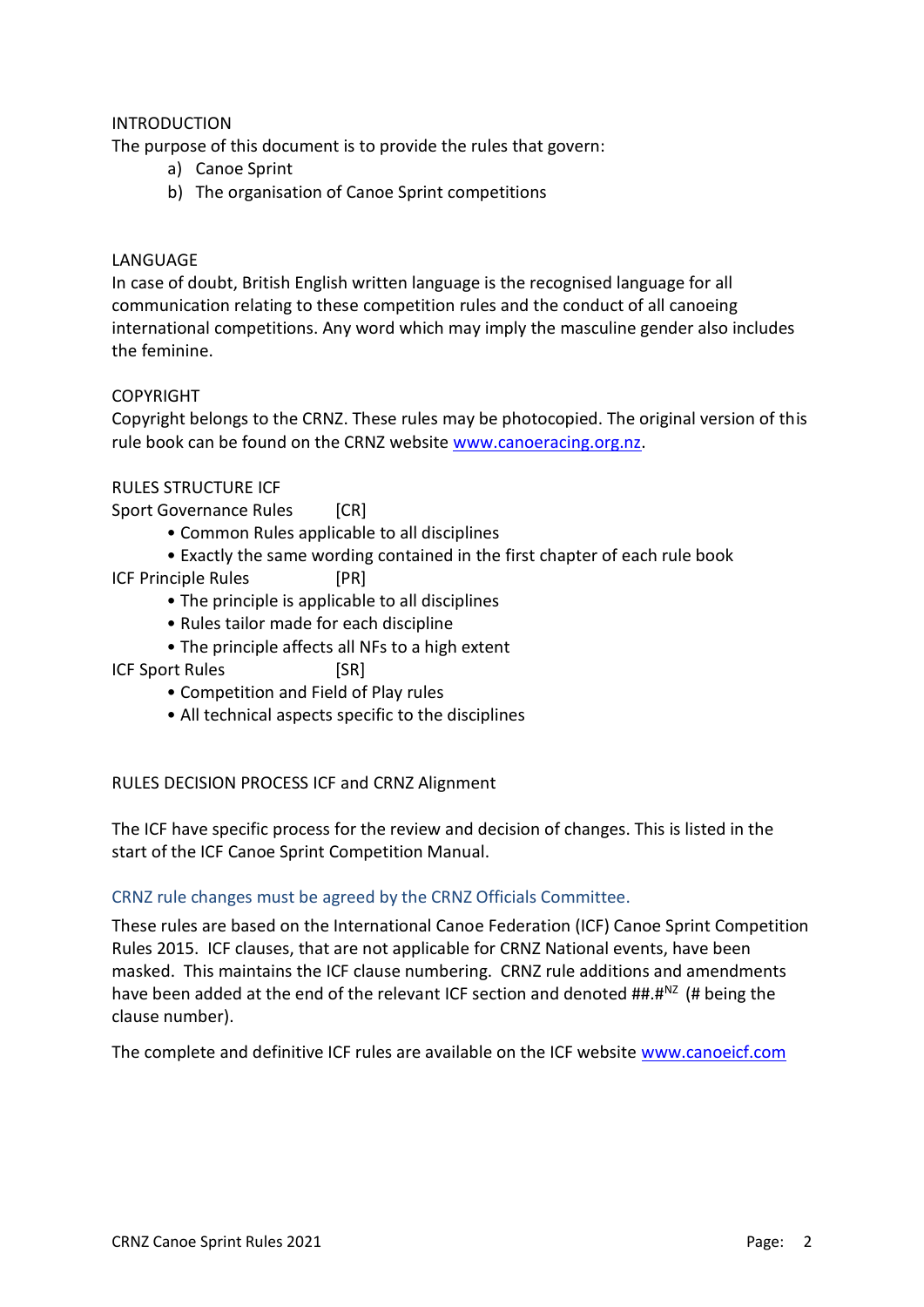#### GLOSSARY

| Sport              | The sport is canoeing, kayaking and all paddling activities.                  |
|--------------------|-------------------------------------------------------------------------------|
| National           | Member National Federation of the International Canoe Federation.             |
| Federation         |                                                                               |
| Discipline         | A discipline is a branch of a sport comprising one (1) or several events      |
|                    | (e.g. Canoe Sprint, Canoe Slalom).                                            |
| Competition        | The competition runs from the start of the first event to the completion      |
|                    | of the last event of a discipline, excluding the Opening and Closing          |
|                    | Ceremonies.                                                                   |
| Athlete or         | Male or female athlete In Canoe Polo refer to player Gender Men or            |
| player             | Women                                                                         |
| <b>Boat</b>        | A boat is the watercraft used to practice canoeing (e.g. canoe, kayak,        |
|                    | SUP):                                                                         |
|                    | • A single boat: a boat with only one (1) place for an athlete (e.g. kayak    |
|                    | single);                                                                      |
|                    | • A crew boat: a boat with more than one (1) place for an athlete (e.g.       |
|                    | canoe four).                                                                  |
| Age group          | e.g. junior, under 21, under 23, masters depending on each discipline         |
| Category           | A category is defined by a boat and a gender (e.g. Men Kayak, Mixed           |
|                    | Canoe).                                                                       |
| Class              | A class is defined by a category and the number of places in a boat (e.g.     |
|                    | men kayak double; women canoe four).                                          |
| Event              | An event is a contest in one (1) discipline resulting in the award of medals. |
|                    | An event is defined by at least a class and depending on the competition      |
|                    | and the discipline with the additional optional information: a distance and   |
|                    | / or an age group (e.g. junior men's kayak double 500m, under 23              |
|                    | women's kayak single, men's canoe double classic).                            |
| Type of event      | • Individual events: A boat comprised of one (1) or more athletes             |
|                    | competing against other boats.                                                |
|                    | • Team events: two (2) or more boats competing together against other         |
|                    | teams.                                                                        |
| <b>Event Phase</b> | A stage of competition (e.g. heats, semi-final, final).                       |
| Race               | The basic unit of an event phase (e.g. heats 1st run, semi-final, final).     |
| or run or          |                                                                               |
| match              |                                                                               |
| Competition        | The list of events included in a competition.                                 |
| programme          |                                                                               |
| Team Leader        | Is the person managing the club team. In NZ this role is referred to as the   |
|                    | <b>Team Manager</b>                                                           |
| Competition        | The complete list of events and their different phases with the time at       |
| schedule           | which they will be held.                                                      |
| International      | Oversee the operation of the competition.                                     |
| Technical          |                                                                               |
| Official           |                                                                               |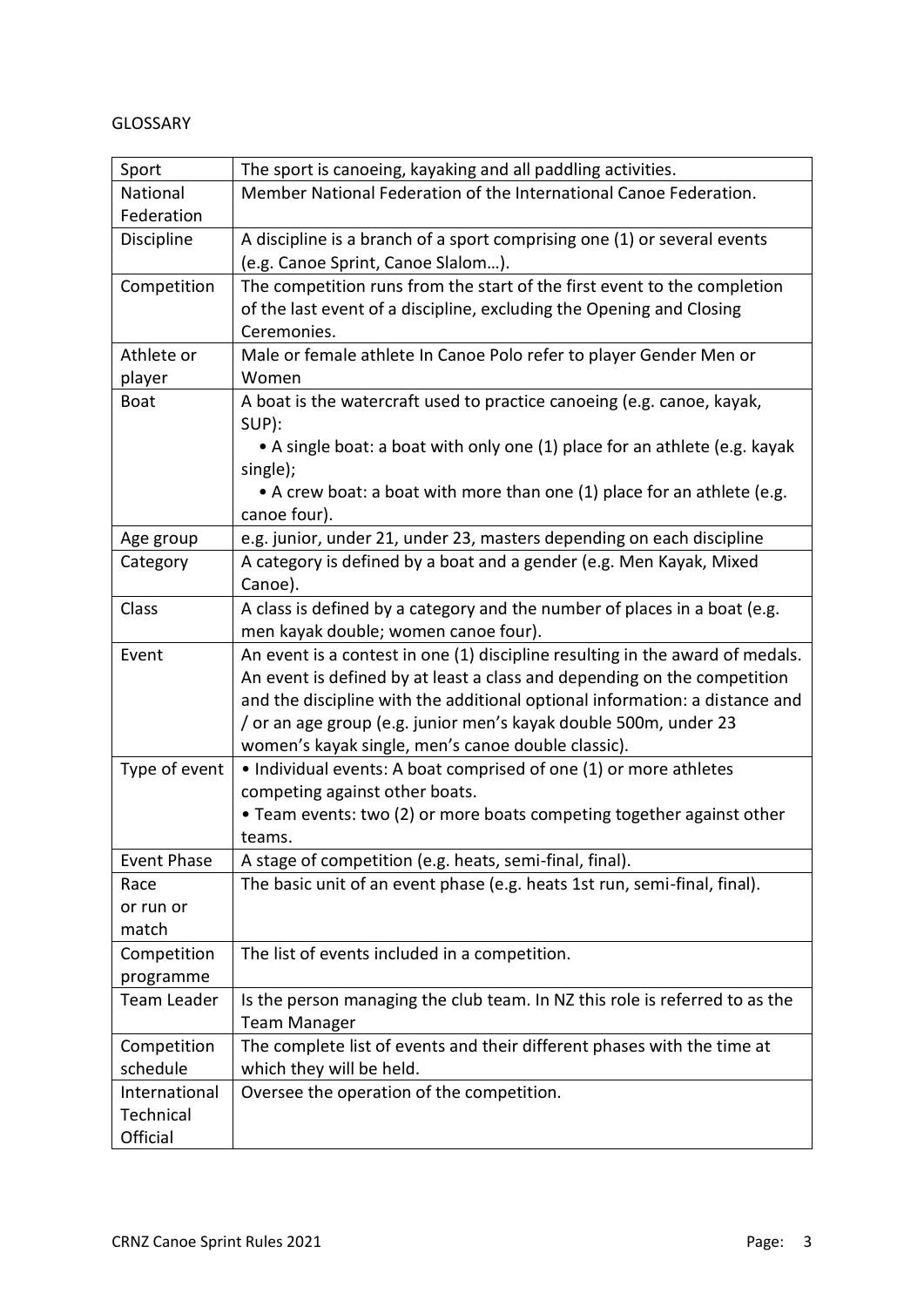| Host          | The host organising committee can be a National Federation or a      |
|---------------|----------------------------------------------------------------------|
| Organising    | subsidiary or a third party organisation specialising in competition |
| Committee     | management.                                                          |
| Definition of | • may: optional                                                      |
| meaning       | · should: recommendation                                             |
|               | • must: mandatory / compulsory                                       |

# LIST OF ABBREVIATIONS

| <b>ICF</b>  | <b>International Canoe Federation</b>                                |
|-------------|----------------------------------------------------------------------|
| <b>IOC</b>  | International Olympic Committee                                      |
| <b>NOC</b>  | <b>National Olympic Committee</b>                                    |
| <b>OCOG</b> | Organising Committee of Olympics and Paralympic Games                |
| <b>NF</b>   | <b>National Federation</b>                                           |
| <b>CRNZ</b> | Canoe Racing New Zealand                                             |
| <b>CSPC</b> | <b>Canoe Sprint Committee</b>                                        |
| ICF HQ      | <b>International Canoe Federation Headquarters</b>                   |
| <b>CR</b>   | <b>Sport Governance Rules</b>                                        |
| PR          | Principle Rules                                                      |
| <b>SR</b>   | <b>Sport Rules</b>                                                   |
| <b>HOC</b>  | <b>Host Organising Committee</b>                                     |
| <b>ITO</b>  | International Technical Official                                     |
| <b>NZTO</b> | <b>New Zealand Official</b>                                          |
| <b>DNS</b>  | Did Not Start                                                        |
| <b>DSQ</b>  | Disqualified for the event                                           |
| <b>DNF</b>  | Did Not Finish                                                       |
| <b>DQB</b>  | Disqualified for the whole competition for Unsportsmanlike Behaviour |
| WB          | <b>World Best Times</b>                                              |
| WADA        | World Anti-Doping Agency                                             |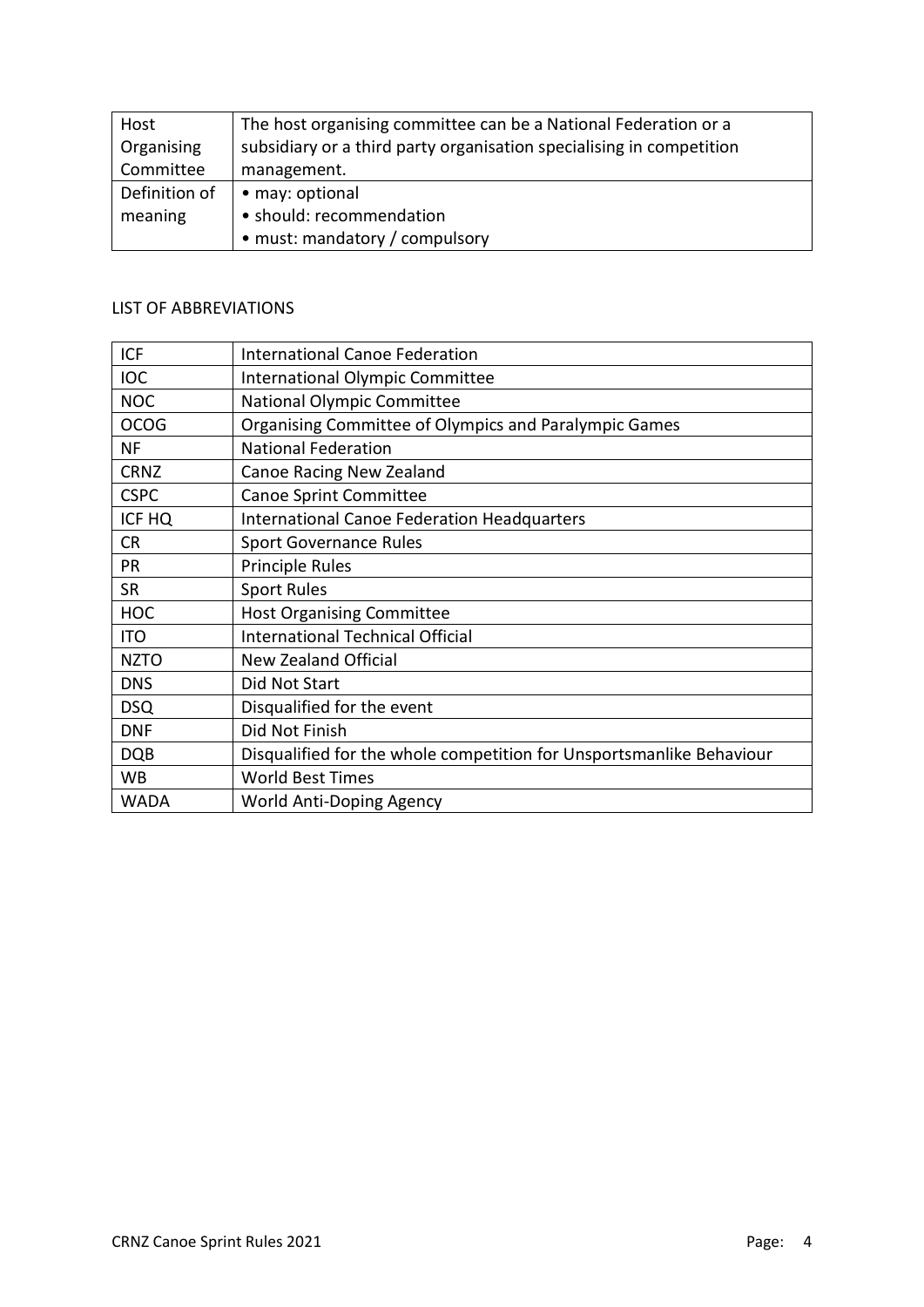# TABLE OF CONTENTS

| International competition calendar [CR] [masked]7                     |  |
|-----------------------------------------------------------------------|--|
|                                                                       |  |
|                                                                       |  |
|                                                                       |  |
|                                                                       |  |
|                                                                       |  |
| ICF World Championships (level 1) [CR] [masked]10                     |  |
| Masters World Championships (level 4) [CR][masked]10                  |  |
|                                                                       |  |
|                                                                       |  |
| Disqualification for unsportsmanlike behaviour [CR] 11                |  |
|                                                                       |  |
|                                                                       |  |
|                                                                       |  |
| International Technical Official (ITO) - examination [CR] [masked] 11 |  |
|                                                                       |  |
|                                                                       |  |
|                                                                       |  |
|                                                                       |  |
|                                                                       |  |
|                                                                       |  |
|                                                                       |  |
|                                                                       |  |
|                                                                       |  |
|                                                                       |  |
|                                                                       |  |
|                                                                       |  |
| Identifications and Advertising Trademarks [PR] [masked]15            |  |
|                                                                       |  |
|                                                                       |  |
|                                                                       |  |
|                                                                       |  |
|                                                                       |  |
|                                                                       |  |
|                                                                       |  |
|                                                                       |  |
|                                                                       |  |
|                                                                       |  |
|                                                                       |  |
|                                                                       |  |
|                                                                       |  |
|                                                                       |  |
|                                                                       |  |
|                                                                       |  |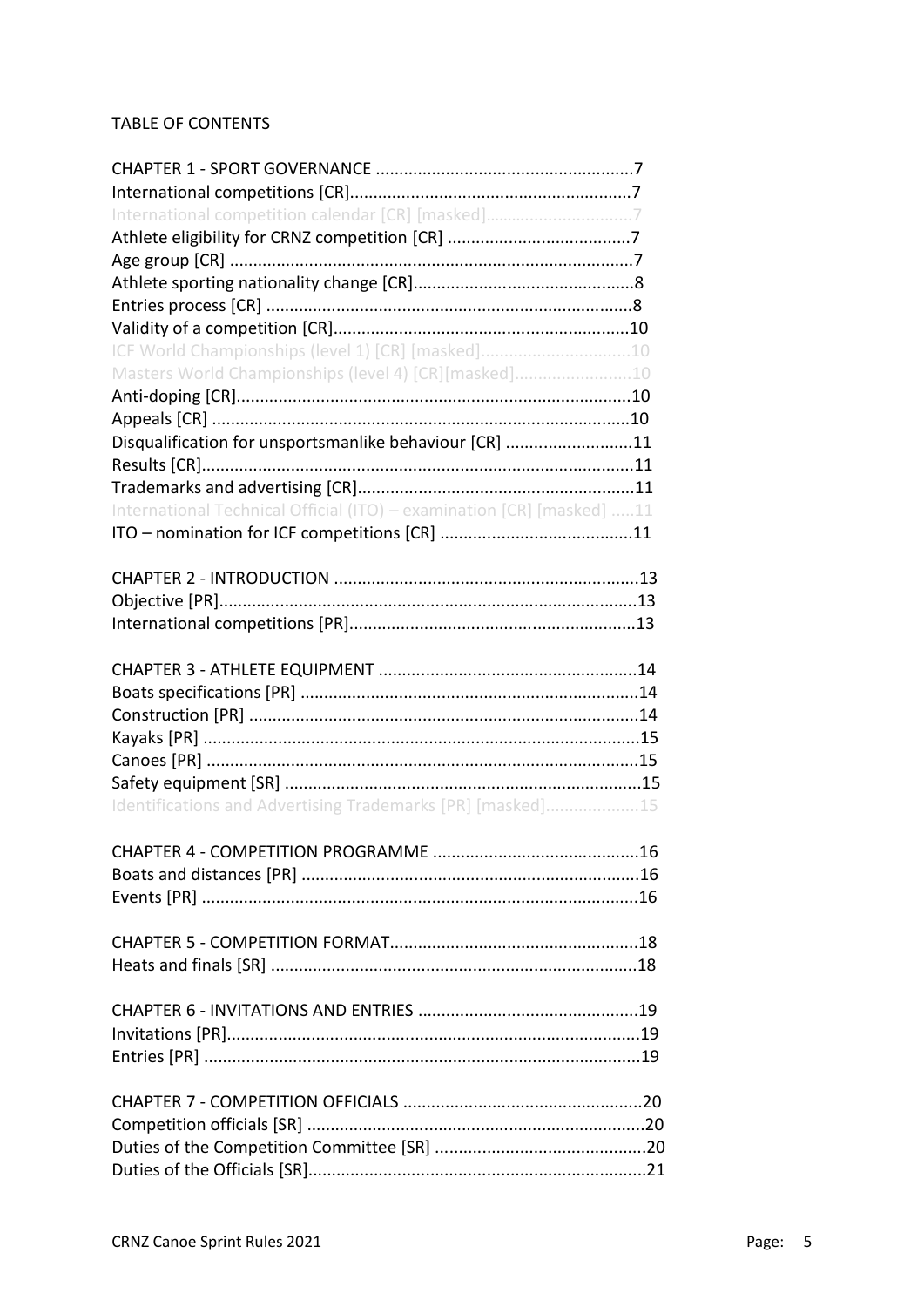| Duties of the host Organising Committee [SR][masked]27                           |  |
|----------------------------------------------------------------------------------|--|
|                                                                                  |  |
| Instructions for Team Leaders and athletes [PR] 27                               |  |
|                                                                                  |  |
|                                                                                  |  |
|                                                                                  |  |
|                                                                                  |  |
|                                                                                  |  |
|                                                                                  |  |
|                                                                                  |  |
|                                                                                  |  |
|                                                                                  |  |
|                                                                                  |  |
|                                                                                  |  |
|                                                                                  |  |
|                                                                                  |  |
|                                                                                  |  |
|                                                                                  |  |
|                                                                                  |  |
|                                                                                  |  |
|                                                                                  |  |
|                                                                                  |  |
|                                                                                  |  |
| CHAPTER 12 - OLYMPIC GAMES [masked]<br>CHAPTER 13 - WORLD CHAMPIONSHIPS [masked] |  |
| CHAPTER 14 - JUNIOR AND UNDER 23 WORLD CHAMPIONSHIPS [masked]                    |  |
| CHAPTER 15 - WORLD CUP [masked]                                                  |  |
| <b>CHAPTER 16 - ICF CANOE SPRINT RANKING [masked]</b>                            |  |
|                                                                                  |  |
|                                                                                  |  |
|                                                                                  |  |
|                                                                                  |  |
| APPENDIX 1 - DIVISION SYSTEMS WITH A & B FINALS 35                               |  |
|                                                                                  |  |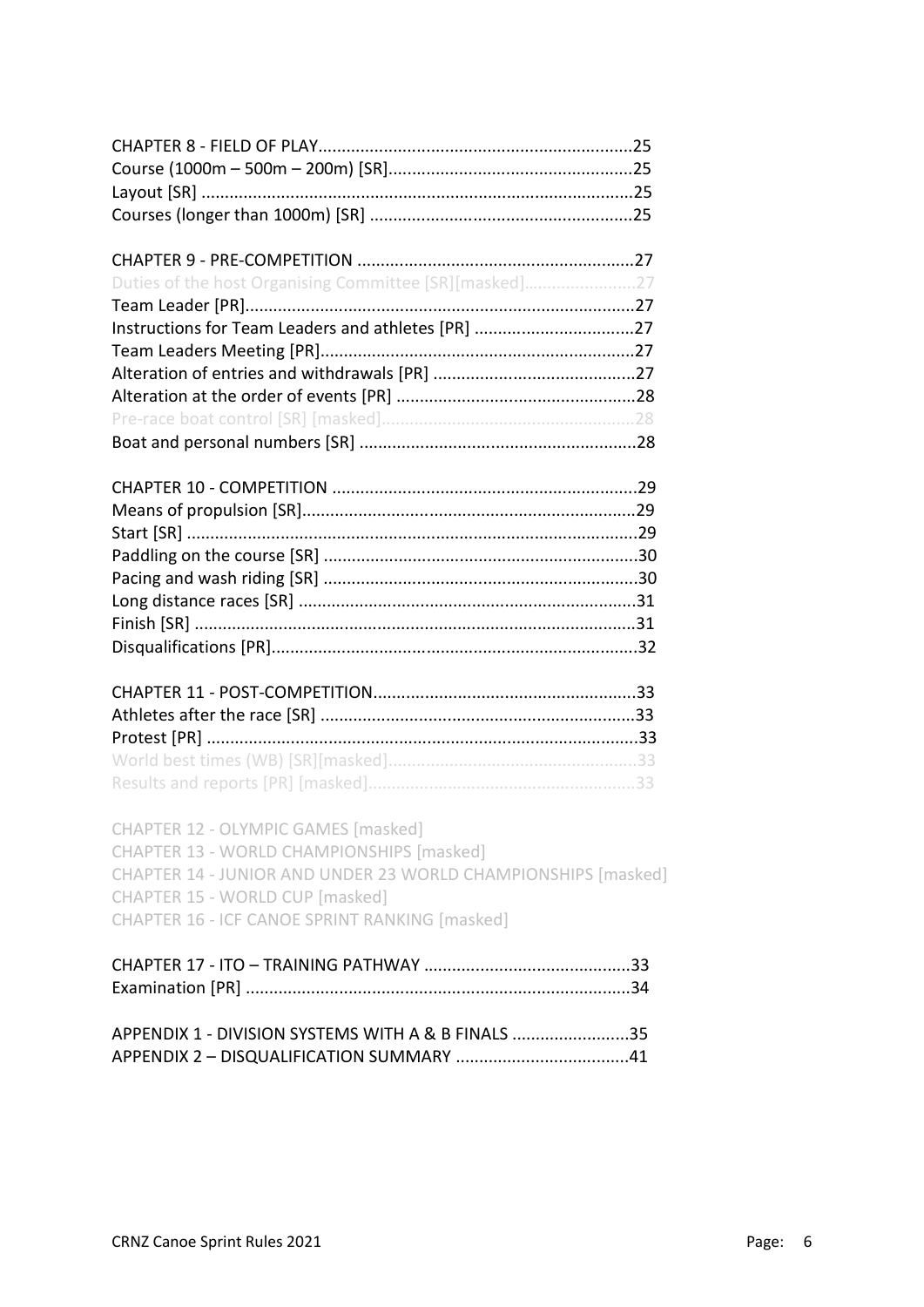# CHAPTER 1 - SPORT GOVERNANCE

# 1.1 INTERNATIONAL COMPETITIONS [CR]

1.1 All competitions announced as international must be governed by the rules of the ICF.

1.2 Competitions organised by a National Federation or its affiliated associations are regarded as international if foreign athletes are invited.

1.1.3 Canoeing competitions in regional, continental and multi-sport Games must be organised under the ICF rules for World Championships for that discipline.

1.1.4 The Olympic events should be used as a base for the competition programme in continental games.

1.1.5 The organisation and programme of canoeing in multi-sport games on a world level must be approved by the ICF and for continental level by the relevant continental association.

1.1.6nz All CRNZ Sprint events will be held in accordance with these CRNZ rules.

# 1.2 [masked]

# 1.3 ATHLETE ELIGIBILITY FOR CRNZ COMPETITION [CR]

1.3.1 Only athletes who are members of clubs or associations affiliated with CRNZ or a National Federation have the right to participate in a CRNZ competition.

Unaffiliated individuals may be granted permission participate by the Event Manager. 1.3.2 An athlete having satisfied 1.3.1 and also having first obtained the (written) consent of the athlete's Club/National Federation, is permitted to compete individually in a CRNZ competition.

1.3.3 Each Club must ensure that their athletes are in a good state of health and fitness which allows them to compete at a level commensurate with the level of the particular ICF competition.

1.3.4 [masked]

#### 1.4 AGE GROUP [CR]

1.4.1 The first year an athlete can compete in a CRNZ, ICF or international competition is the year of their 15th birthday.

1.4.2 The last year an athlete can compete in the junior age group is the year of their 18th birthday.

1.4.3 The last year an athlete can compete in the under 21 age group is the year of their 21st birthday.

1.4.4 The last year an athlete can compete in the under 23 age group is the year of their 23rd birthday.

1.4.5 An athlete can compete in a masters event in the year that they reach the lower limit of the age group. The masters' age groups are defined by each discipline with a minimum age of 35 years.

1.4.6 To enter in an event with a specified age group an athlete or the National Federation must produce documentary proof such as passport, identity card or similar document with a photograph, confirming the age of the athlete.

1.4.7NZ For CRNZ domestic competition the ICF Rule 1.4 is modified to include the following age categories: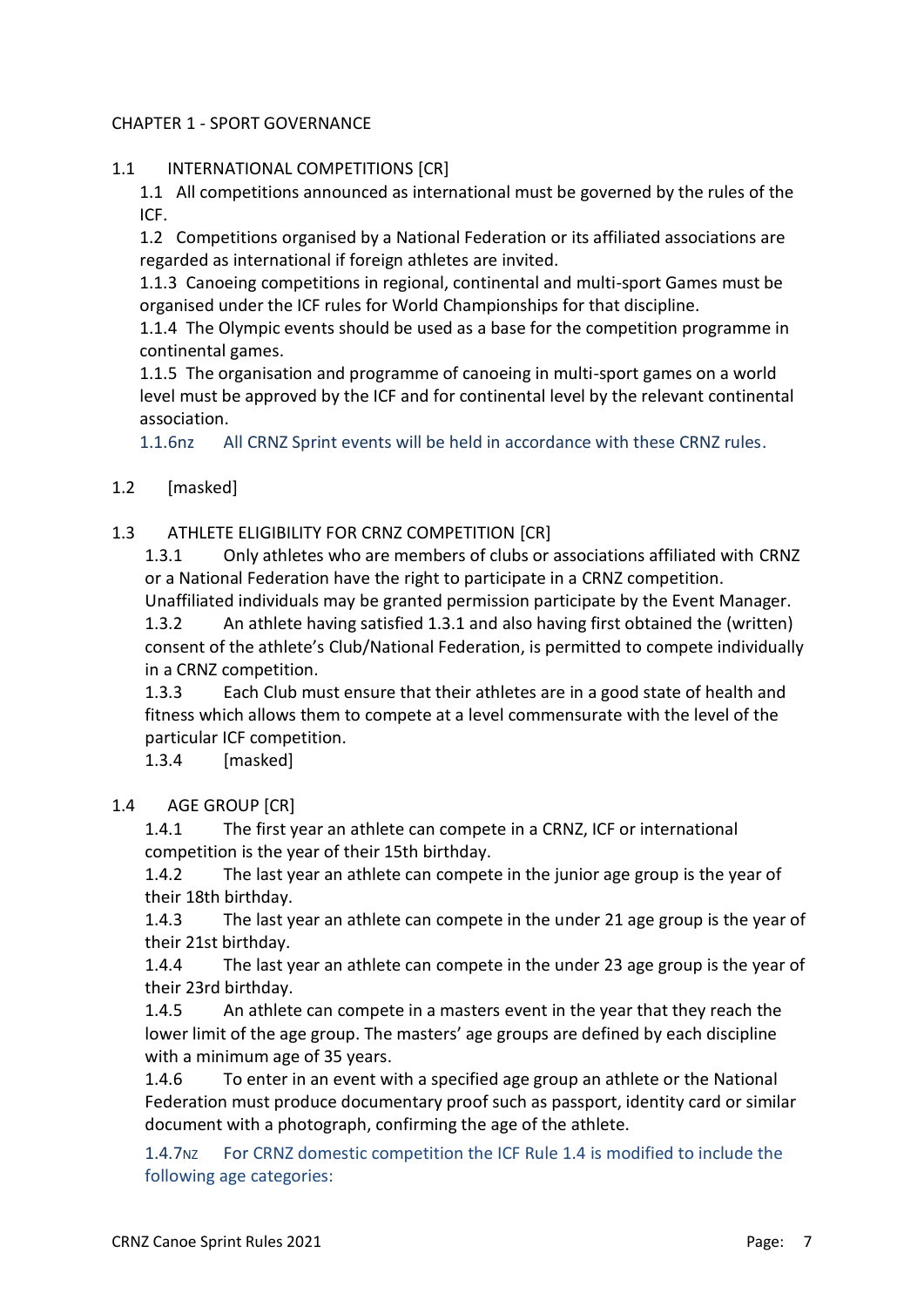- Novice an individual who is new to the sport and has not raced before may race as a Novice for two seasons in any one seater boat (e.g. a K1, TK1, multi-sport, or surf ski). A Novice may race in team boats in age group categories whilst still racing as a Novice in individual races for that season. A Novice can not race a single seat boat in any other age group categories. Novice junior class is U16, Novice open class is age 17 or older;
- Tyros age 12 or under but no younger than age 8;
- U14 age 14 or under in the calendar year of competition;
- U16 age 16 or under in the calendar year of competition;
- U18 age 18 or under in the calendar year of competition.

1.4.8nz International paddlers and unaffiliated paddlers are welcome to compete at all CRNZ events. International and unaffiliated paddlers shall progress in events in the same manner as affiliated competitors, however medals and titles will be awarded to the fastest competitors from New Zealand.

# 1.5 ATHLETE SPORTING NATIONALITY CHANGE [CR]

1.5.1 An athlete who has competed internationally at any level in the last three (3) years requires authorisation from the ICF with the approval of the two (2) National Federations involved in order to change sporting nationality.

1.5.2 For an athlete to be eligible for a change of sporting nationality he/she must have lived in that country for the last two (2) years or hold the nationality of the new country.

1.5.3 An athlete who is aged 18 or under can change sporting nationality with the approval of the two (2) National Federations involved. He/she is not required to fulfil the two (2) year residency rule.

1.5.4 The request for the change of sporting nationality must be made to the ICF by the new National Federation no later than 30 November the year before the athlete wants to compete.

1.5.5 For the Olympic and Paralympic Games the Olympic and Paralympic Charter rules will be applied for nationality issues.

1.5.6 For an athlete to gain an Olympic or Paralympic quota place in canoeing they must hold citizenship/nationality of the National Federation they represent.

1.5.7 An athlete cannot compete for more than one (1) National Federation in any calendar year in canoeing.

# 1.6 ENTRIES PROCESS [CR]

- 1.6.1 [masked]
- 1.6.2 [masked]

1.6.3nz CRNZ Entries Process

1.6.3a Entries for CRNZ competitions will be accepted from Clubs, National Federations or unaffiliated individuals;

1.6.1.b An entry must contain:

- Name of the Club or National Federation to which the athlete(s) belongs;
- First and last name for the athlete(s);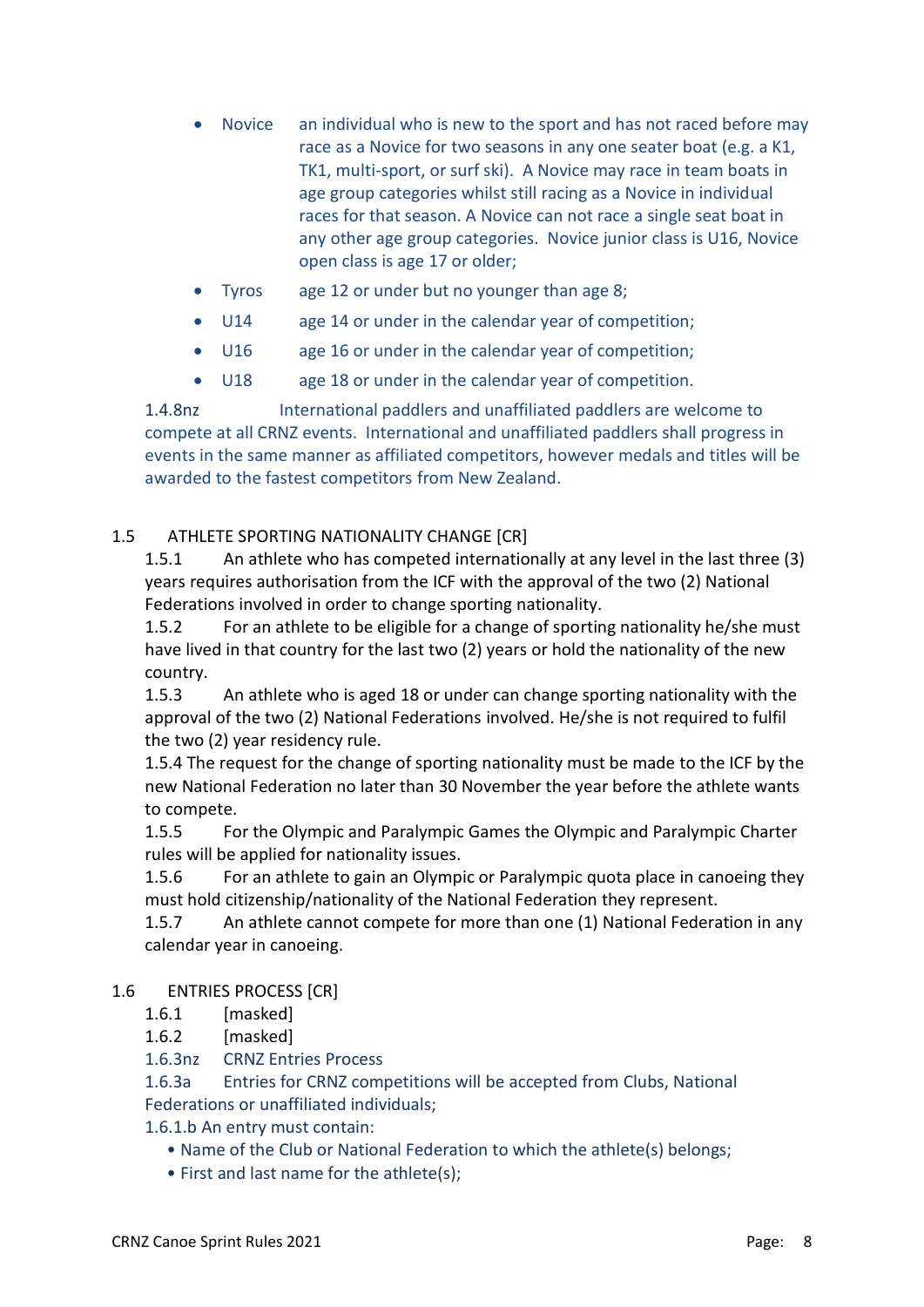- The gender of the athlete(s);
- Date of birth of the athlete(s);
- The events in which the athlete(s) or team(s) wish to take part;
- The first, last name(s) and the e-mail address of the Team Leader;

1.6.1.c Entries must be made on the CRNZ online entry system;

1.6.1.d A receipt for the entry will be available via the CRNZ online entry system;

1.6.1.e The deadline for entries is 14 days before the first day of competition;

1.6.1.f In extraordinary circumstances, an application can be made to the Event Manager for the acceptance of late entries up to and including the Team Managers meeting. It is the Event Managers discretion to accept or decline a late entry. Late entries will incur a fee of \$20 per athlete;

1.6.1.g In crew boats the names of the athletes must be in the order that they compete in the boat. The first name must be the athlete at the front of the boat.

1.6.1h No late entries will be accepted after the Team Managers meeting unless approved by the competition committee in extraordinary circumstances and does not alter the number of heats.

1.6.1.i Clubs must take responsibility for entering their team boat crews. Where a team is made up of mixed clubs it is important that only one of the clubs enter the team boat online with a minimum of 50% of the paddlers registered. The substitution rule will continue to apply up until the first managers meeting of the regatta.

1.6.1.j 10 days before the event the updated draft programme and a draft draw will be issued to Team Managers for review. At this time a timeline will be issued to request any entry adjustments to cater for race timing or boat availability clashes; or to advise of any CRNZ entry errors

1.6.1.k Any entrants that withdraw from the regatta after the adjustment timeline closes will still be charged the full price of the entry fee with the exception of those providing a doctors certificate as proof of illness or injury.

1.6.1.l Any race scratchings made after the adjustment timeline closes will constitute a withdrawal from the entire regatta.

1.6.1.o The final programme and the draw will be published on the website five days prior to the regatta.

1.6.1.p The first Team Managers meeting will be held the night before the regatta. Changes that will be considered at this meeting are limited to: Substitutions (refer rule 1.6.2NZ); scratchings from the entire regatta; requests to solve for exceptional circumstances (e.g. clubs combining in team boats due to an original entrant being unable to race due to illness). Any alterations to the draw due to changes made at the first Managers meeting will made available prior to the start of the regatta.

#### $1.6.2<sup>NZ</sup>$  Substitution

Team Managers may advise the Competition Manager of entry substitution for team events (K2, K4, C2, C4 and relays) up until the end of the Team Managers meeting. A competitor entered in a race may be substituted provided the substitute is of the same gender, same age class, and same race category as the original entrant. A substitution does not constitute a race scratching for the original entrant. The Club is responsible for any cost re-allocation of entry fees between competitors due to substitution. Substitution is not permitted for any race that has prerequisite races (e.g. heats and/or semi-finals) as per rules 14.5 and 14.6.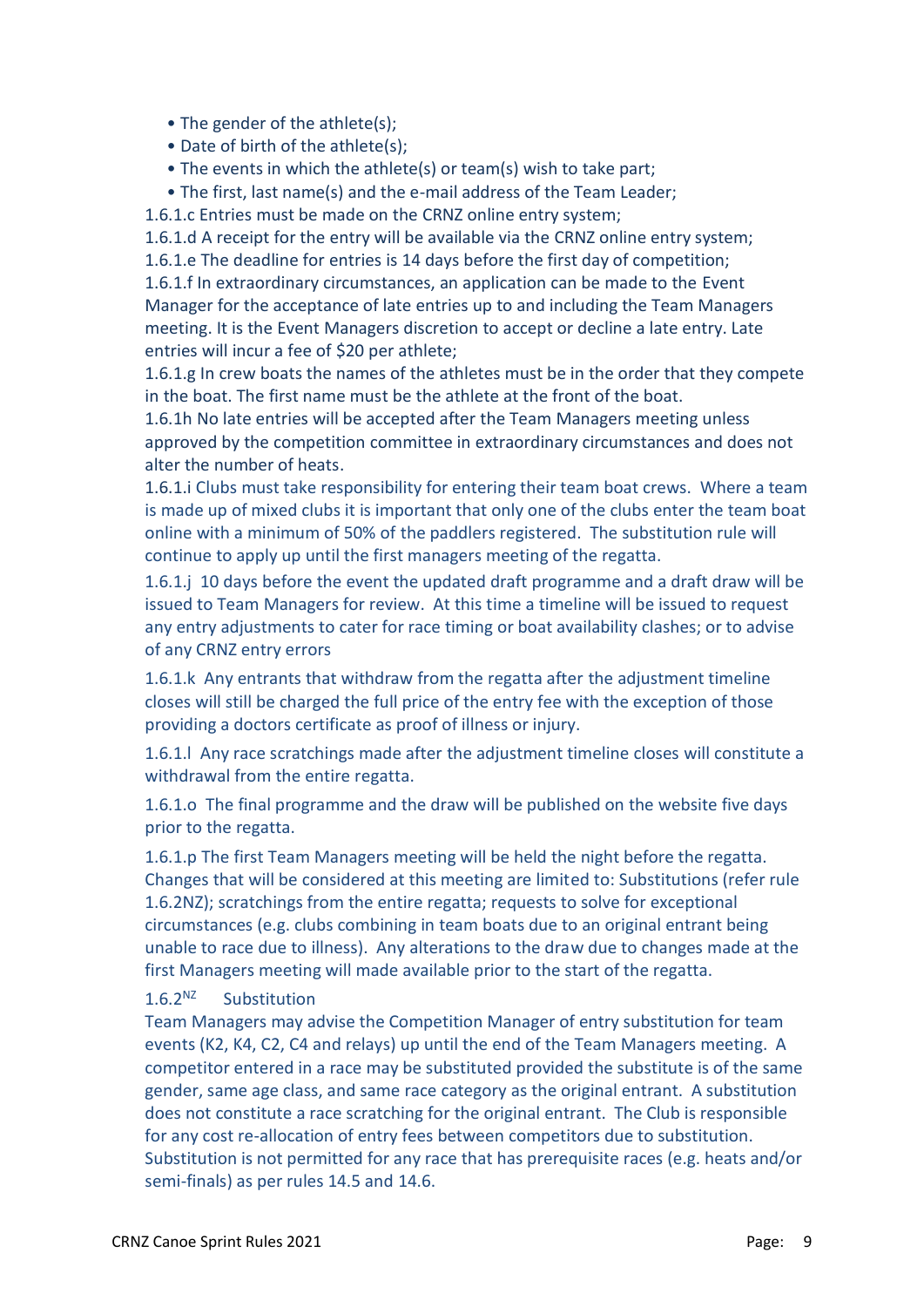# 1.7 VALIDITY OF A COMPETITION [CR]

- 1.7.1 World Championships [masked]
- 1.7.2 World Cups [masked]

1.7.3 To be recognised as an international competition (level 4) at least an invitation must be distributed to National Federations or to foreign athletes.

- 1.8 ICF WORLD CHAMPIONSHIPS (LEVEL 1) [CR] [masked]
- 1.9 MASTERS WORLD CHAMPIONSHIPS (LEVEL 4) [CR] [masked]

#### 1.10 ANTI-DOPING [CR]

1.10.1 Doping as defined in the World Anti-Doping Code and the ICF anti-doping rules is strictly forbidden.

1.10.2 The anti-doping programme must be conducted in accordance with the ICF anti-doping control regulations under the supervision of the ICF medical and antidoping committee.

1.10.3 Athletes entered in any ICF competition or continental championships must complete the ICF's antidoping education programme or equivalent before competing or risk being denied entry to the competition.

1.10.4nz Drug Free Sport New Zealand (DFSNZ) is responsible for implementing and applying the World Anti-Doping Code within New Zealand.

#### 1.11 APPEALS [CR]

[masked] ICF rules masked and replaced by CRNZ Appeal rule

 $1.11.1<sup>NZ</sup>$  Competitors at a CRNZ event have no right of appeal against a decision of the Competition Committee except; If new facts become known that would substantially affect a decision made at the competition. In the case of new information becoming available the competition committee will review the original decision;

1.11.2nz Matters of fact during the competition cannot be contested in the appeal.

#### 1.12 DISQUALIFICATION FOR UNSPORTSMANLIKE BEHAVIOUR [CR]

1.12.1 An athlete who attempts to win a competition by irregular means, wilfully breaks the rules, or who contests their validity, or is abusive toward Officials, spectators or other Athletes as deemed by the officials, may be disqualified from the entire competition (DQB).

1.12.2 For disqualification after competition caused by doping or ineligibility the following must be completed:

- Deletion of all achieved results and rankings of boat(s) (DQB);
- Re-calculation of all results accordingly;
- Production of the revised version of all affected outputs (results, summaries, medals).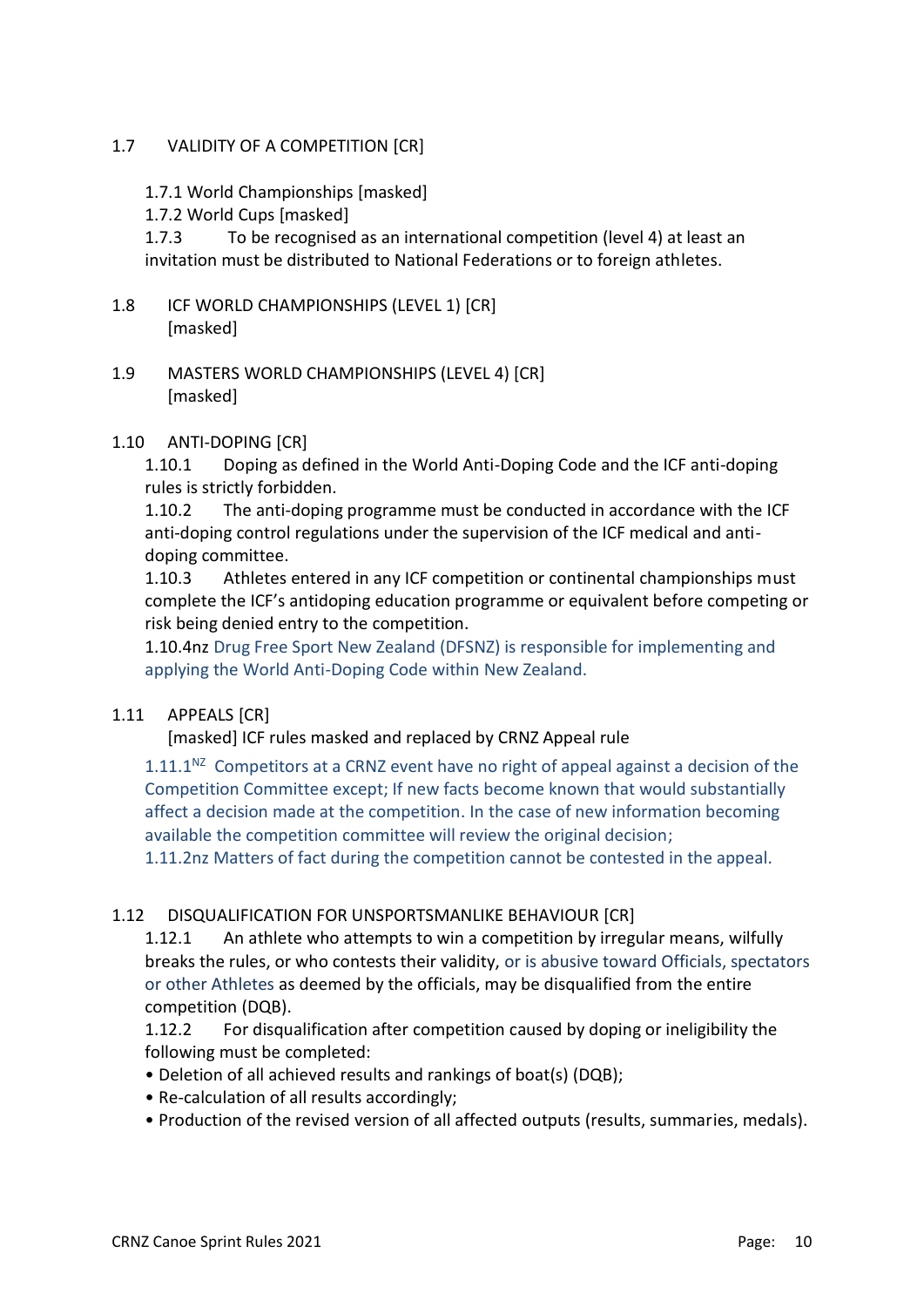#### 1.13 RESULTS [CR]

1.13.1 & 1.13.2 [masked] International event results 1.13.3 All results for CRNZ events will be posted on the CRNZ website [www.canoeracing.org.nz.](http://www.canoeracing.org.nz/) Some events will be on the live results site www.liveresults.co.nz.

# 1.14 TRADEMARKS AND ADVERTISING [CR]

1.14.1 The advertising of tobacco smoking and strong spirit drinks is not permitted.

1.14.2 Boats, accessories and clothing may carry trademarks, advertising symbols and written text.

1.14.3 Images, symbols, slogans and written text unrelated to sport funding or any political messages are not permitted.

1.14.4 All advertising materials used should be placed in such a way that they do not interfere with athletes' identification and do not affect the outcome of the race.

1.15 INTERNATIONAL TECHNICAL OFFICIAL (ITO) – EXAMINATION [CR] [masked]

1.16 ITO – NOMINATION FOR ICF COMPETITIONS [CR]

1.16.1 Only National Federations are entitled to nominate ITOs for ICF competitions level 1 and level 2.

1.16.2 The deadline for submitting ITO proposals for each discipline is the 31st December the year prior to the competition.

1.16.3 The nominations are submitted to the respective Technical Chair (with a copy to the ICF headquarters).

1.16.4 The Technical Chair will present a list of Officials to the ICF Board of Directors for their approval at the latest by 1st March.

1.16.5nz NZ Officials wanting to be nominated for ICF international events must hold an ICF ITO qualification and have at least 2 years' experience at NZ National events.

NZ Officials wanting to be nominated for Continental or other overseas regattas or the ICF ITO examination must hold the NZ Official qualification.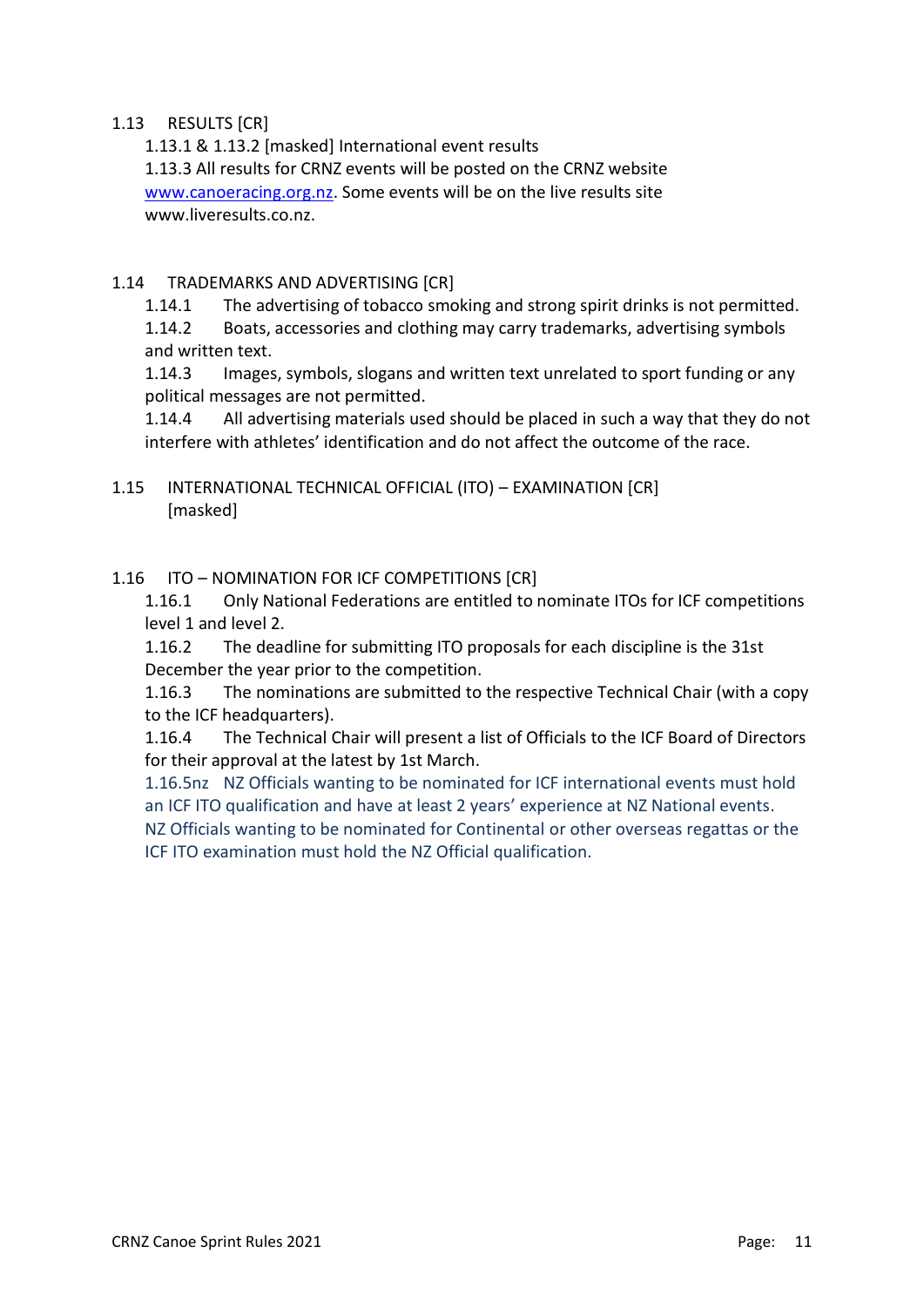# CHAPTER 2 - INTRODUCTION OBJECTIVE [PR]

# 2.1 OBJECTIVE

The aim of a Canoe Sprint competition is for people to race each other in kayaks and canoes over a clearly defined unobstructed course in the shortest possible time according to the rules.

#### 2.2 INTERNATIONAL COMPETITIONS [PR]

2.2.1 Types of international competitions:

| Type of<br>Competition       |                    | Competition                                                                                | Entries                     |
|------------------------------|--------------------|--------------------------------------------------------------------------------------------|-----------------------------|
| ICF competition              | LEVEL 1            | ICF World Championships<br>ICF Junior and U23 World<br>Championships                       | 1 boat per event per NF     |
|                              | LEVEL <sub>2</sub> | <b>ICF World Cups</b>                                                                      | 2 boats per event per<br>ΝF |
|                              | LEVEL <sub>3</sub> |                                                                                            | To be determined by         |
| International<br>competition | LEVEL <sub>4</sub> | International competitions<br>Masters or open<br>competitions Invitational<br>competitions | the organiser               |

2.2.2 These competitions must be supervised or managed by at least one (1) accredited official in possession of a valid ICF Canoe Sprint Official card.

2.2.3nz NZ National competitions must have at least one (1) ICF ITO on the competition committee.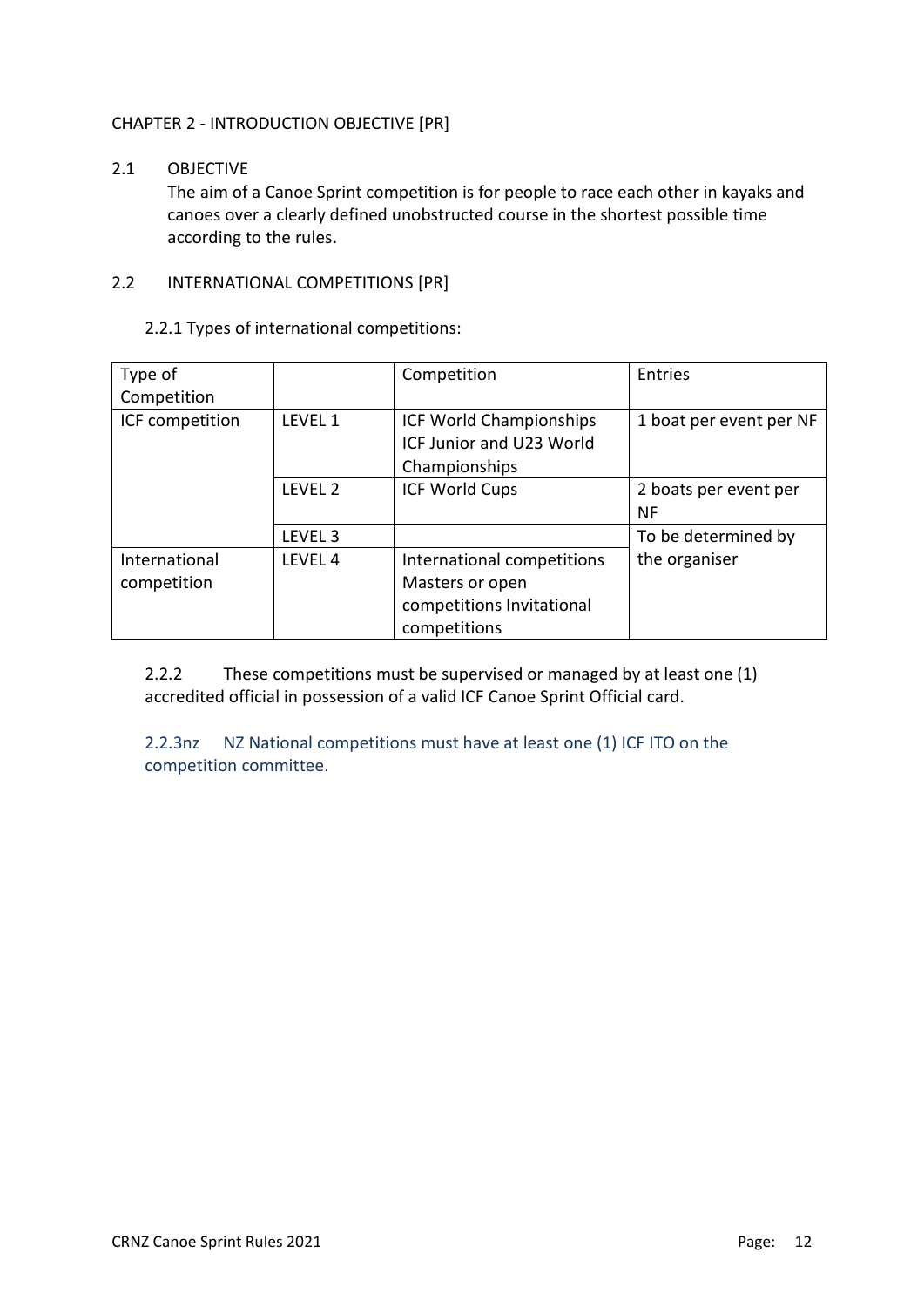#### CHAPTER 3 - ATHLETE EQUIPMENT

#### 3.1 BOATS SPECIFICATIONS [PR]

| <b>Boats</b>        | Tvro | 114<br>NΤ | K <sub>2</sub> | K4   |     |     |     |
|---------------------|------|-----------|----------------|------|-----|-----|-----|
| Maximum length (cm) | 420  | 520       | 650            | 1100 | 520 | 650 | 900 |
| Minimum weight (kg) | N/A  | --        | 18             | 30   | 14  |     | 30  |

 $3.1.1<sup>NZ</sup>$  Tyro specification: maximum length 420cm, minimum width 10cm above the hull is 44.5cm no minimum weight.

 $3.1.2<sup>NZ</sup>$  Unlimited category: any boat specification is permitted with no restrictions. (For example, this category could cater for Ocean Ski, Surf Ski, Multi-sport kayak, Waka canoe etc.)

 $3.1.3<sup>NZ</sup>$  Boats with open cockpits and over-stern rudders are permitted for competitors competing in U16 races or below, Masters and Novice races. This includes team boats but all boats must meet length and weight requitements. Venturis/bailers are allowed only on open cockpit boats. (*for clarification; Tyros may paddle boats with an open cockpit and over-stern rudder as long as it meets the length and width specifications in 3.1.1 & 3.2.1*)

# 3.2 CONSTRUCTION [PR]

3.2.1 The length of a kayak or a canoe must be measured between the extremes of the bow and the stern. (nz – length excludes an over stern rudder)

3.2.2 The hull section and longitudinal lines of the hull of the kayak and canoe must not be concave (horizontally and vertically respectively).

3.2.3 The deck construction may not be higher on any horizontal point than the highest point of the front edge of the first cockpit.

3.2.4 All boats must be built symmetrically upon the axis of its length.

3.2.5 No foreign substance may be added to the surface of the boats which can give the athlete an unfair advantage. The use of hull lubricants is not permitted.

3.2.6 No part of the boat (including the seat and the footrest) may have moving parts or additional hull enhancements (including but not limited to foils) which can be used to help propel the boat in a way which would give athletes an unfair advantage (existing moving seat systems already in use are accepted).

3.2.7 For a new boat design to be eligible for international competitions the same boat design must have passed the official boat control at the World Championships or at World Cups. After CSPC approval and provided that the boat is available in the commercial market it can be used thereafter.

3.2.8 Significant innovations in equipment including, but not limited to boats, related equipment and clothing, must meet the following requirements before they are allowed for use in ICF International Competitions, including World Championships and Olympic Games:

3.2.8.a They must be available to all athletes (no exclusive patents);

3.2.8.b The costs involved must be reasonable;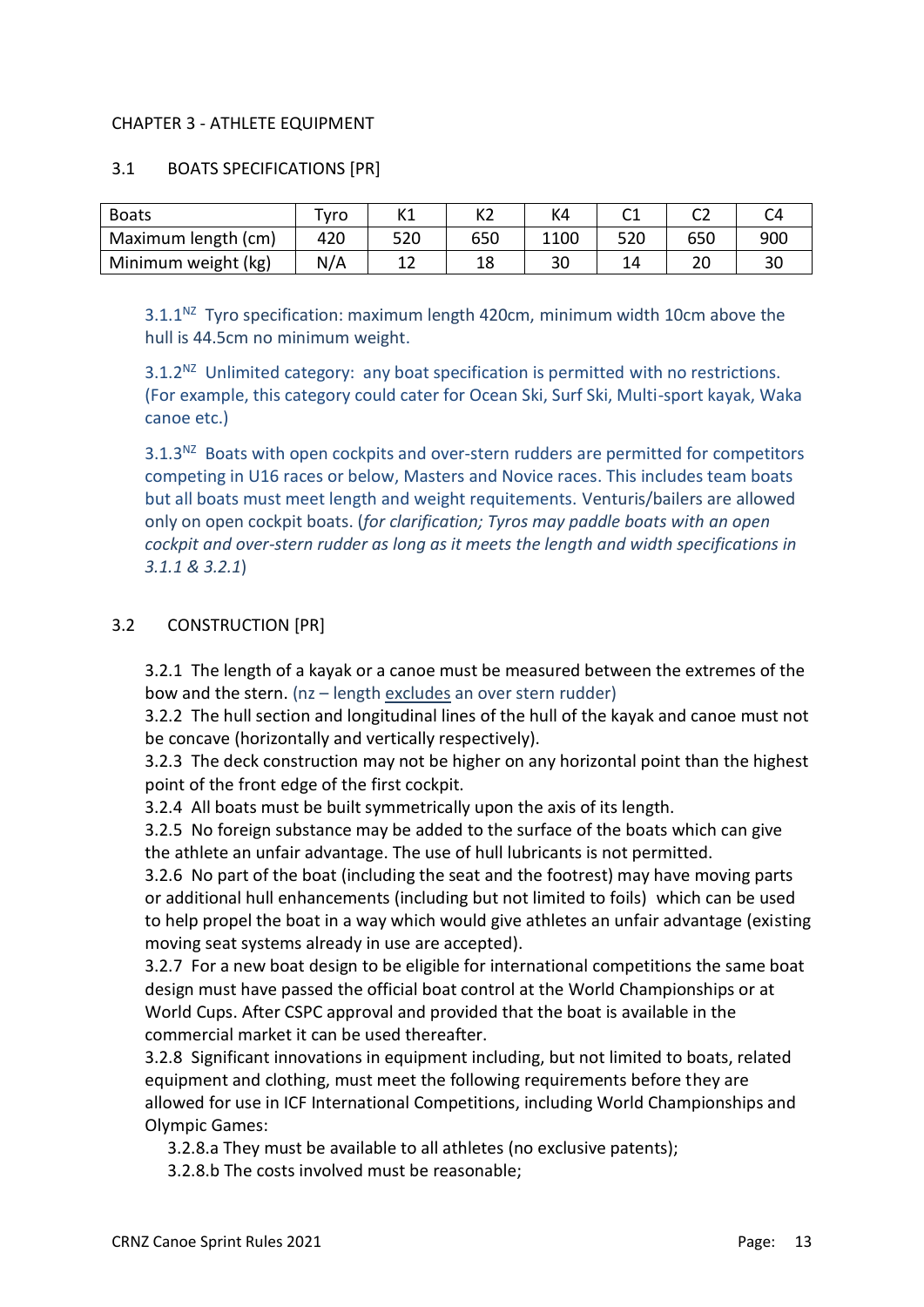3.2.8.c There must be equal chances for all athletes;

3.2.8.d They must be safe and environmentally sound.

3.2.9 The innovation must be submitted to the ICF CSPC for evaluation. If it is judged to meet the above conditions and is approved for use, it must be readily available for all athletes by 1st of January of that year in order to be authorised for use at international competitions. Crews with unapproved innovations will not be allowed to compete. The ICF CSPC has the sole authority to decide all matters under this rule.

3.2.10 A boat or an athlete may be equipped with a device which provides real time feedback on performance for use by television or sport presentation. The device may be used by the athlete for analysis following a race but in no circumstances may the device be used to provide real time feedback to the athlete during a race.

3.2.11 The athletes are responsible to ensure the boats conform to the technical requirements for the competition.

# 3.3 KAYAKS [PR]

3.3.1 Boats may have maximum of one (1) rudder. The rudder must be placed under the hull of the boat unless stated in 3.1.

3.3.2 The boat must be designed for athletes to sit-in (Kayak type) not a sit-on top design (Surf Ski type) unless stated in 3.1.

3.3.3 Kayaks will be allowed weed deflectors in front of the rudder. Weed deflector can be a maximum 20 cm long and cannot be deeper than the rudder.

# 3.4 CANOES [PR]

3.4.1 Steering rudders or any guiding apparatus directing the course of the canoe are not allowed.

3.4.2 The C1 and C2 may be entirely open. The minimum length of the opening must be 280cm. The edge of the side of the boat (gunwale) can extend a maximum of five (5) cm into the boat along the whole defined opening. The boat can have a maximum of three (3) strengthening bars with a width of maximum seven (7) cm each. 3.4.3 The C4 canoe may be entirely open, the minimum length of the opening must be 390cm. The edge of the side of the boat (gunwale) can extend a maximum of six (6) cm into the boat along the defined opening. The boat can have a maximum of four (4) strengthening bars with a width of maximum seven (7) cm each.

# 3.5 SAFETY EQUIPMENT [SR]

3.5.1 The boats must be constructed so that it remains buoyant when filled with water.

3.5.2 No part of the athlete's body should be attached to the boat in anyway. Such attachments must be removed.

 $3.5.3<sup>NZ</sup>$  Each competitor must either be a competent swimmer (have the ability to swim 200m and tread water), or must wear an approved PFD (Personal Floatation Device as defined by NZ Standard 5823:2005) when they are on the water (including warm-up/down, training, and during race breaks) at a CRNZ event.

 $3.5.4<sup>NZ</sup>$  All competitors aged 14 or younger must wear an approved PFD (irrespective of their swimming proficiency) at all times when on the water at a CRNZ event. This includes competitors aged 14 or younger when racing in older age classes.

 $3.5.5<sup>NZ</sup>$  All floatation devices must provide positive buoyancy for the paddler without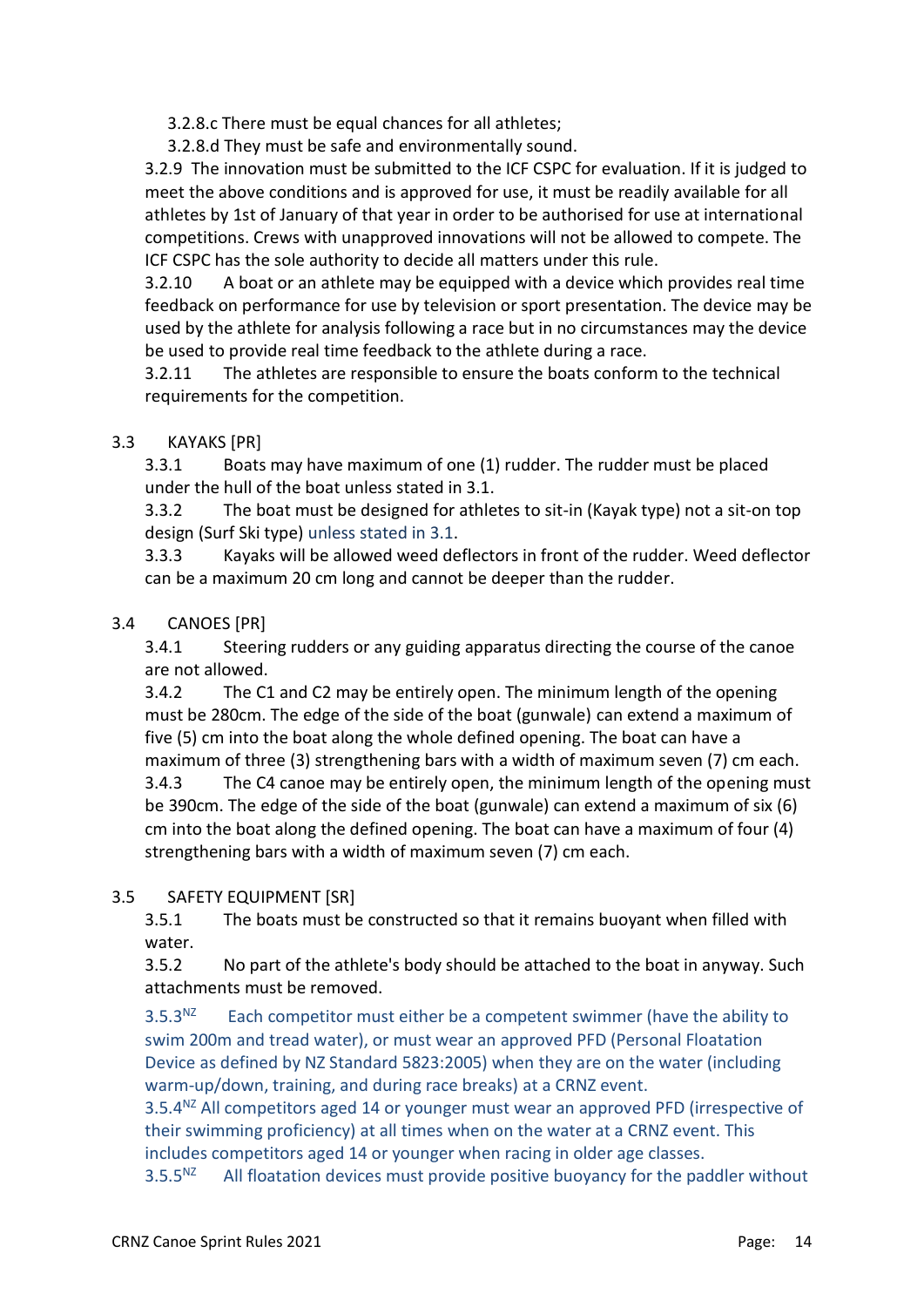requiring manual activation.<br> $3.5.6<sup>NZ</sup>$  Failure to comply

Failure to comply with this rule  $3.5^{NZ}$  will result in disqualification from the entire event.

- 3.6 IDENTIFICATIONS AND ADVERTISING TRADEMARKS [PR] [masked]
- CHAPTER 4 COMPETITION PROGRAMME
- 4.1 BOATS AND DISTANCES [PR]

The official boats recognised by the ICF are:

| <b>Boats</b>   |                                |  |  |  |
|----------------|--------------------------------|--|--|--|
| К1             | Kayak single                   |  |  |  |
| K <sub>2</sub> | Kayak double                   |  |  |  |
| K4             | Kayak four                     |  |  |  |
| C1             | Canoe single                   |  |  |  |
| C <sub>2</sub> | Canoe double                   |  |  |  |
| C <sub>4</sub> | Canoe four                     |  |  |  |
| <b>SUP</b>     | <b>Stand Up Paddling Board</b> |  |  |  |

4.1.2 The official distances recognised by the ICF are: 200m, 500m, 1000m and 5000m.

#### 4.2 EVENTS [PR]

The Olympic events are:

| Men             |                  | Women           |                  |  |
|-----------------|------------------|-----------------|------------------|--|
| MK1             | 200m             | WK1             | 200m             |  |
| MK4             | 500 <sub>m</sub> | WC1             | 200 <sub>m</sub> |  |
| MK1             | 1000m            | WK1             | 500 <sub>m</sub> |  |
| MK <sub>2</sub> | 1000m            | WC <sub>2</sub> | 500m             |  |
| MC1             | 1000m            | WK <sub>2</sub> | 500 <sub>m</sub> |  |
| MC <sub>2</sub> | 1000m            | WK4             | 500m             |  |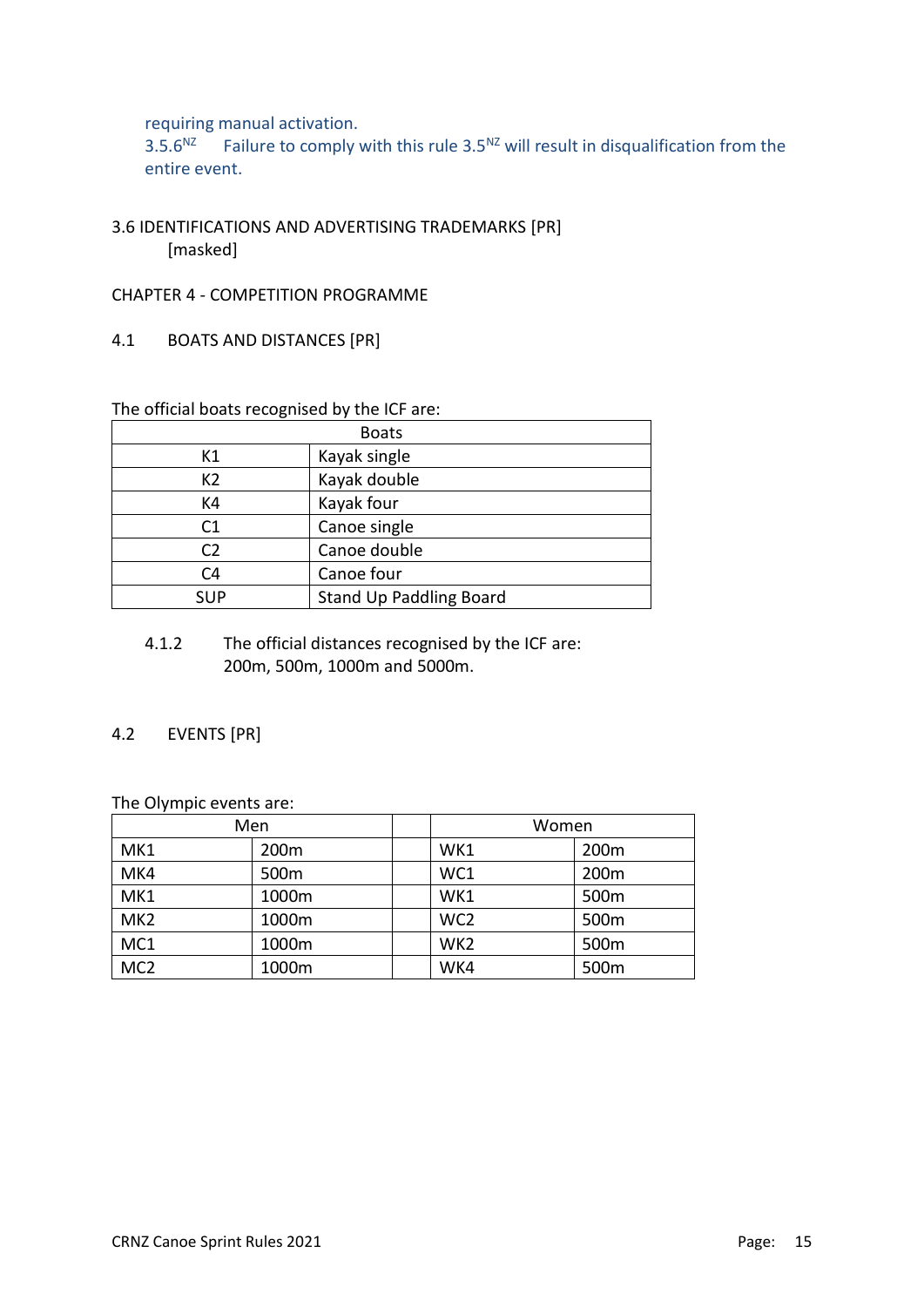#### The potential Non-Olympic events are:

| Men              | Women           | Mixed           |  |  |  |  |  |
|------------------|-----------------|-----------------|--|--|--|--|--|
| 200 <sub>m</sub> |                 |                 |  |  |  |  |  |
| MK2 200m         | <b>WK2 200m</b> | <b>XK2 200m</b> |  |  |  |  |  |
| MK4 200m         | WK4 200m        | <b>XK4 200m</b> |  |  |  |  |  |
| MC1 200m         |                 |                 |  |  |  |  |  |
| MC2 200m         | <b>WC2 500m</b> | XC2 200m        |  |  |  |  |  |
| MC4 200m         | WC4 200m        | XC4 200m        |  |  |  |  |  |
|                  | 500m            |                 |  |  |  |  |  |
| MK1 500m         |                 |                 |  |  |  |  |  |
| MK2 500m         |                 | <b>XK2 500m</b> |  |  |  |  |  |
|                  |                 | <b>XK4 500m</b> |  |  |  |  |  |
| MC1 500m         | <b>WC1500m</b>  |                 |  |  |  |  |  |
| MC2 500m         |                 | XC2 500m        |  |  |  |  |  |
| MC4 500m         | WC4 500m        | XC4 500m        |  |  |  |  |  |
|                  | 1000m           |                 |  |  |  |  |  |
|                  | WK1 1000m       |                 |  |  |  |  |  |
|                  | WK2 1000m       | XK2 1000m       |  |  |  |  |  |
| MK4 1000m        | WK4 1000m       | XK4 1000m       |  |  |  |  |  |
|                  | WC1 1000m       |                 |  |  |  |  |  |
|                  | WC2 1000m       | XC2 1000m       |  |  |  |  |  |
| MC4 1000m        | WC4 1000m       | XC4 1000m       |  |  |  |  |  |
|                  | 5000m           |                 |  |  |  |  |  |
| MK1 5000m        | WK1 5000m       |                 |  |  |  |  |  |
| MK2 5000m        | WK2 5000m       | XK2 5000m       |  |  |  |  |  |
| MK4 5000m        | WK4 5000m       | XK4 5000m       |  |  |  |  |  |
| MC1 5000m        | WC1 5000m       | XC2 5000m       |  |  |  |  |  |
| MC2 5000m        | WC2 5000m       | XC4 5000m       |  |  |  |  |  |

4.2.3nz NZ Other events:

- Tyro & Novice 100m
- Mixed 100m & 200m relay (6 and 4 person)
- Mixed Age group team boats and relays.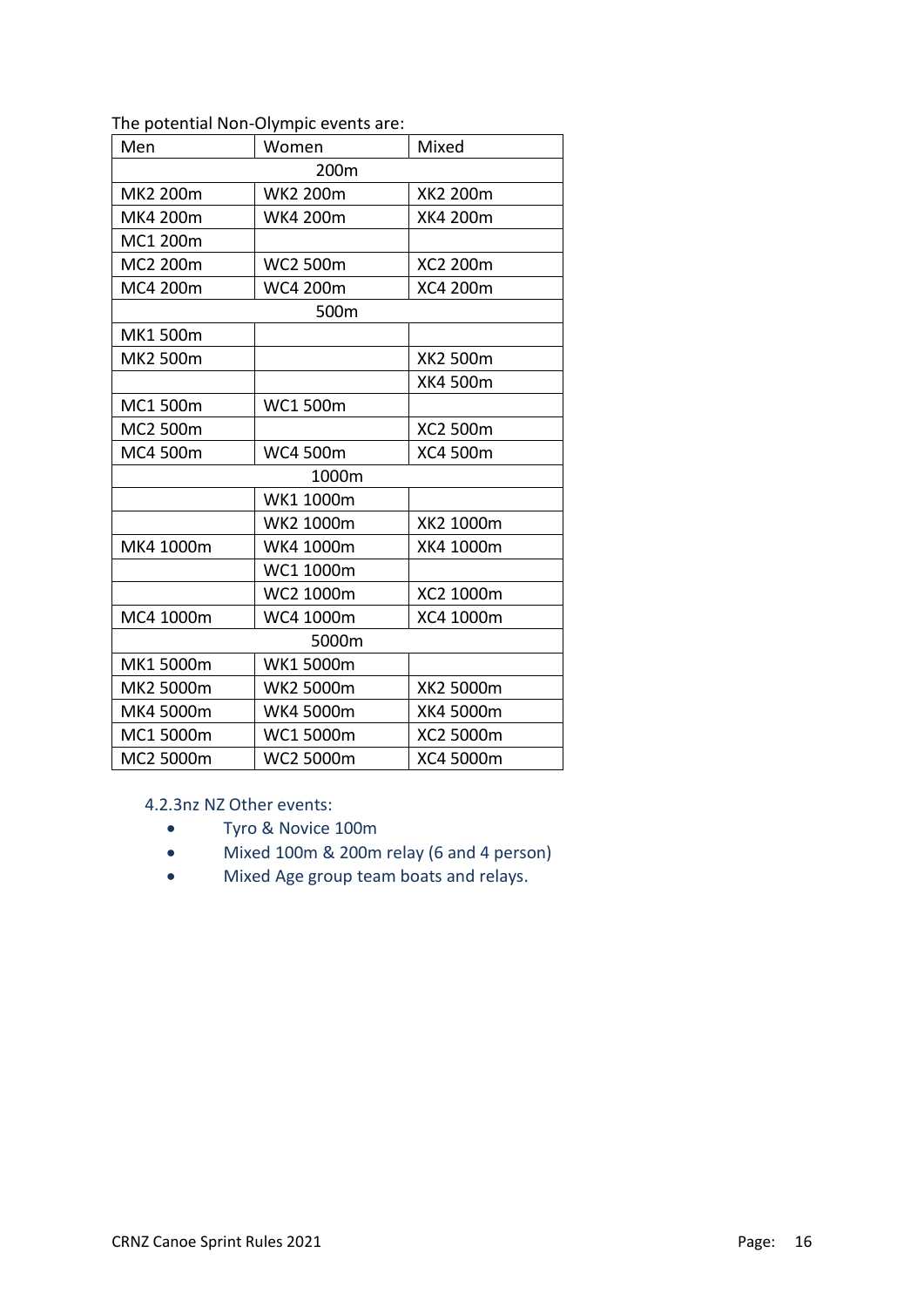#### CHAPTER 5 - COMPETITION FORMAT

#### 5.1 HEATS AND FINALS [SR]

5.1.1 At least two (2) kayaks or canoes must be entered before the race can be held. If the number of entries in races up to and including 1000 meters is higher than the number of lanes, heats are necessary. The Competition Manager has the discretion to allow team (K2, K4) races with a minimum of 2 crews entered.

5.1.2 The division of the boats into heats should be determined by drawing lots or by Ranking. The system of heats and the progressions are defined in Appendix 1.

5.1.3 When making the draw, the heats should have the same number of boats or a maximum of one (1) additional boat in a heat (e.g. heat  $1 - 8$  boats, heat  $2 - 7$  boats).

5.1.4 [masked]

5.1.5 The composition of a crew, which has qualified for semi-finals or for the final, must not be changed.

5.1.6 For races of more than 1000 meters, heats should not be held, and all boats taking part should start simultaneously.

5.1.7 Should the width of water or other conditions not permit a simultaneous start, starts at regular intervals should be permitted.

5.1.8nz Progressions for heats and finals at NZ event will differ from ICF rules due to event time constraints. Progressions systems being used will be distributed once the draws have been finalised. Progressions systems are listed in appendix 1.

5.1.9nz In some circumstances the event manager or competition committee may combine races of different age groups and genders. Where races are combined an individual or team may only enter and receive results in one age group. In some cases it may be appropriate to award line honours for the order of paddlers crossing the line irrespective of age group.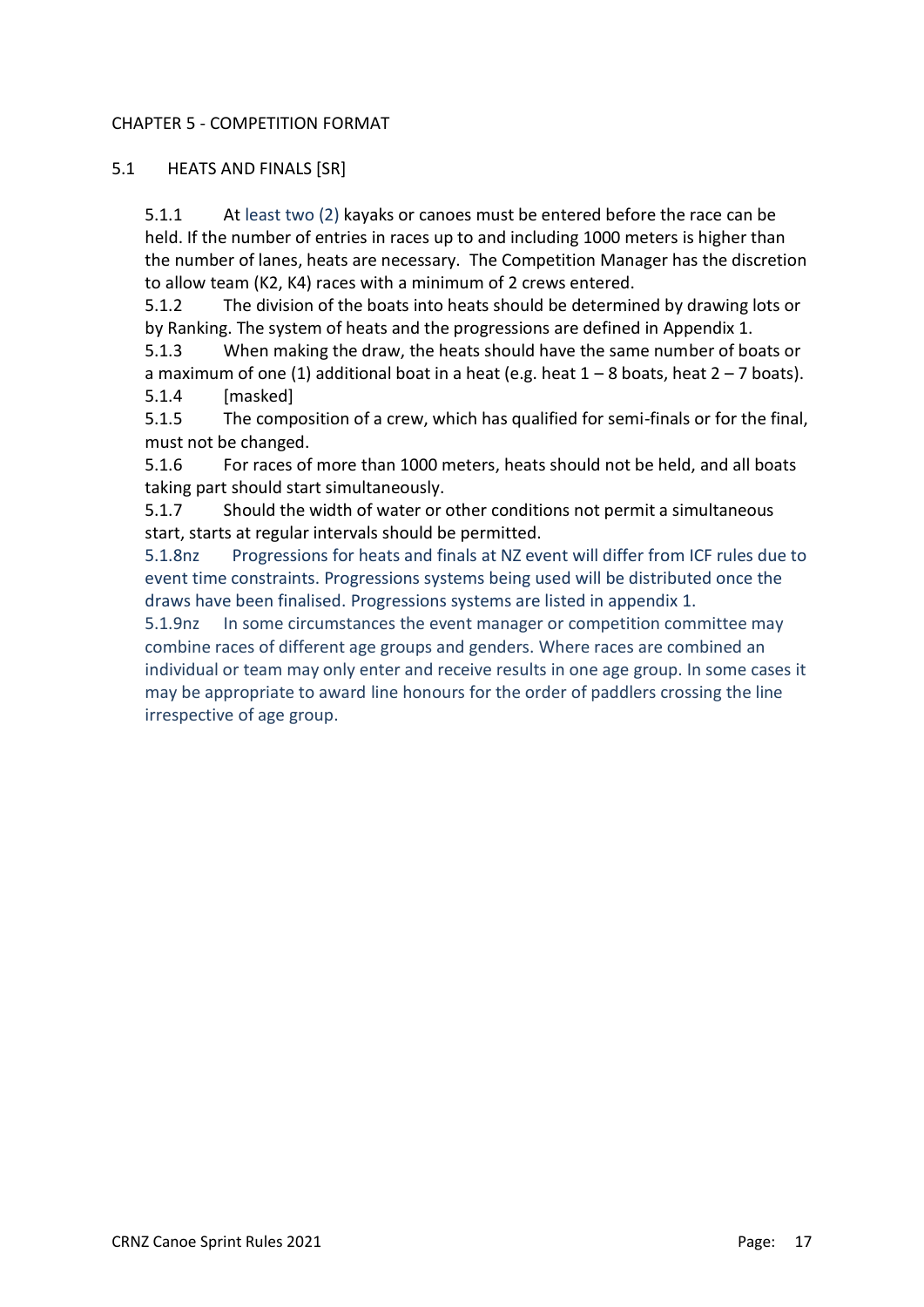# CHAPTER 6 - INVITATIONS AND ENTRIES

6.1 INVITATIONS [PR]

6.1.1 Invitations should be advertised on the CRNZ website a minimum of two (2) months before the competition.

- 6.1.2 Invitations to a competition should contain the following information:
	- 6.1.2.a Date and place of the competition;
	- 6.1.2.b Situation and plan of the course(s);
	- 6.1.2.c Proposed events;
	- 6.1.2.d Draft Competition programme;
	- 6.1.2.e Conditions/terms of participation;
	- 6.1.2.f Address to which entries should be sent;
	- 6.1.2.g Entries deadline.
- 6.1.3 [masked]

# 6.2 ENTRIES [PR]

- 6.2.1 Details of the entries process and forms are described in article 1.6.
- 6.2.2 Similar details should be provided for the reserves, if any.

6.2.3 In addition to nominated crews, participating Clubs are allowed to enter unlimited number of substitutes.

6.2.4.a [masked]

6.2.4.nz All competitors must wear their CRNZ approved Club uniform during racing and for awards ceremonies at CRNZ events. Non-affiliated competitors must wear a plain black racing top. Club uniform (and any subsequent changes) must be registered with and approved by CRNZ.

6.2.5 The HOC will accept the entries in conformity with the conditions/terms of participation. Therefore, the HOC can reject or delete the entry of the participants who fail to observe the conditions/terms of participation.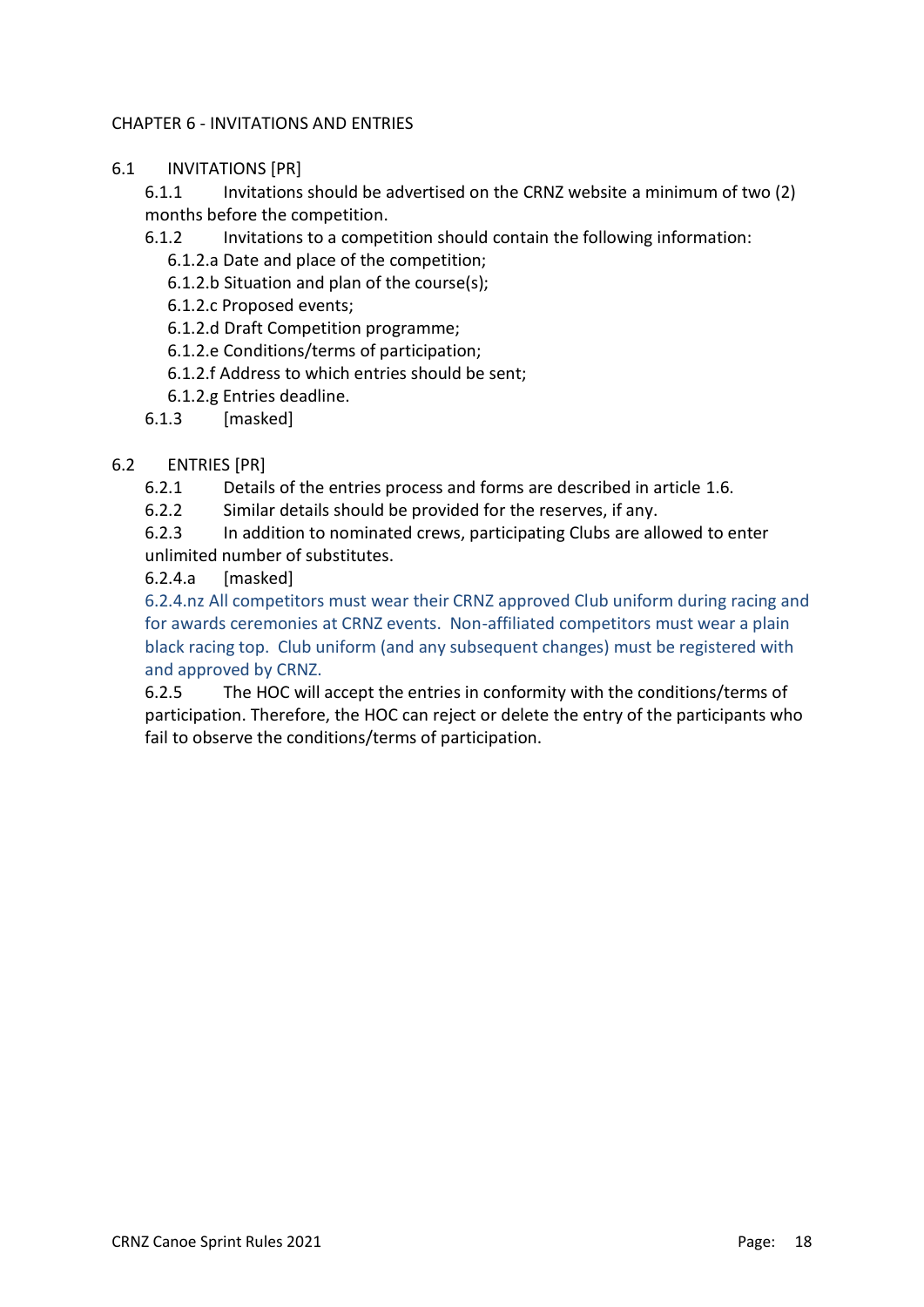# CHAPTER 7 - COMPETITION OFFICIALS

# 7.1 COMPETITION OFFICIALS [SR]

#### 7.1.1 [masked)

7.1.2nz CRNZ competitions will be supervised by the following (as resources, venue conditions, and equipment allow):

- Chief Official
- Competition Manager
- Finish-line Officials
- Starter(s)Boat Controllers
- Race Control Officials
- Results Officials
- Announcer

#### (Aligners, Course Umpires, Turning point Umpires may be used if circumstances permit).

7.1.3 If circumstances permit, one (1) person may function in more than one (1) of the above positions.

7.1.4 The number of judges can be reduced or changed depending on technological systems available at the time of competition. The duties and procedures listed in article 7.3 may be adjusted accordingly.

#### 7.1.5 Officials Obligations:

7.1.5a To perform their tasks in conformity with the ICF and or CRNZ rules.

7.1.5b Every judge will have the obligation to check their equipment necessary to perform their tasks is in working order. In the case any shortcoming is found, it is reported to the Chief Official or Competition Manager.

7.1.5c Unauthorized persons must not enter any Officials area, unless are called for by either the competition committee or the Jury.

7.1.6 All communications between the Competition Officials and the athletes and the Team Leaders must be in English language. In the case of a translator being needed, this must be provided by the team

#### 7.2 DUTIES OF THE COMPETITION COMMITTEE [SR]

7.2.1 The competition is to be managed by a Competition Committee consisting of:

- 7.2.1.a Chief Official;
- 7.2.1.b Competition Manager;
- 7.2.1.c Deputy Chief Official;

7.2.1.d A fourth person may be co-opted as required (optional)

# 7.2.2 Minimum two (2) members of the Competition Committee must be in possession of a valid International Canoe Sprint Official card.

7.2.3 The Competition Committee will:

7.2.3.a Direct and supervise the competition;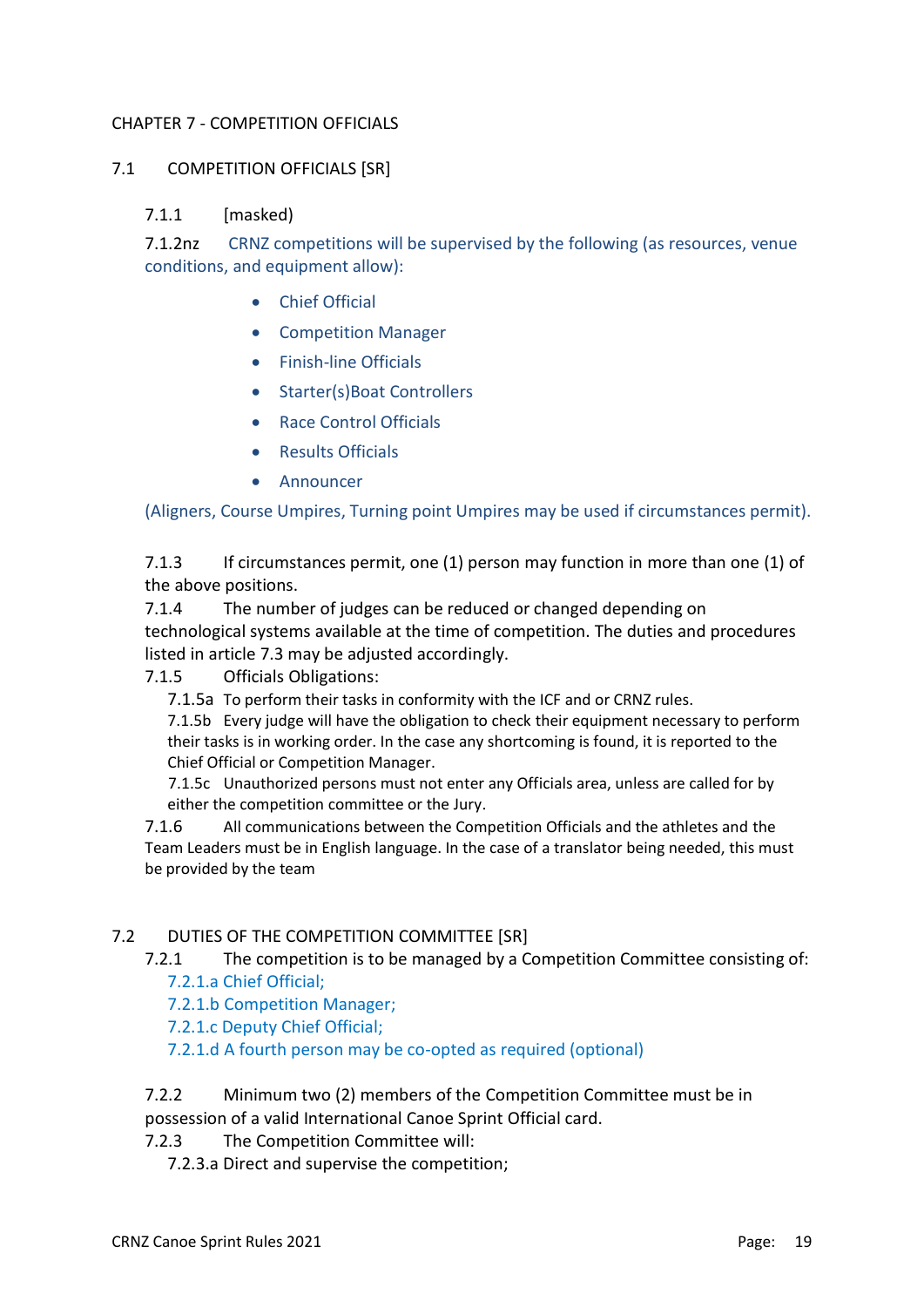7.2.3.b Postpone the competition and decide on another time when it may be held in the event of inclement weather or other unforeseen circumstances, which make it impossible to carry out the competition;

7.2.3.c Decide on matters concerning disqualification in cases where the rules have been broken during the competition;

7.2.3.d Hear any protests that may be made and settle any disputes that may arise; 7.2.3.e Make decisions based on the CRNZ Canoe Sprint Rules;

7.2.3.f Penalties in accordance with the ICF Statutes and CRNZ Constitution may also be imposed;

7.2.3.g Hear the opinion of the Umpire who controlled the race in which the infraction was said to have occurred, before any decision is made regarding an alleged infraction of the rules.

7.2.4 A member of the Competition Committee may not participate in a judgment connected with the disqualification of an athlete from his/her own Club.

# 7.3 DUTIES OF THE OFFICIALS [SR]

7.3.1 The Chief Official, who is also the Chair of the Competition Committee, will decide on all matters arising during the actual competition, which are not dealt with in these rules.

7.3.2.a The Chief Official may disqualify any competitors from any race or the competition if that competitor behaves improperly or shows contempt towards Officials, other competitors, spectators, or club officials. The Competition Committee may take further disciplinary action as set in rule 1.12.

# 7.3.2 [masked]

7.3.3 The Event/Competition Manager functions include:

7.3.3.a The Competition Manager organises the event. He/she manages the programme, drawings results, technical requirements, media, venue logistics and course layout contract management. He/she supervises the races and is responsible for ensuring that the programmes followed without unnecessary delay. He/she shall make certain that the announcer gives all necessary information about the races such as the start order, the name of any competitor failing to start and the results.

7.3.3.b During the competition he/she will manage the finish area volunteers using the photo finish and race management system. They will check the results race by race and will prepare the list of the boats qualified in the next round, results and presentations.

7.3.3.c The Competition Manager will keep in constant contact with the Chief Official to solve any eventual problems arising. The Competition Manager runs the Team Managers meetings in conjunction with the Chief Official.

# 7.3.4 The Deputy Chief Official will:

7.3.4.a Cooperate closely with the Chief Official and the Competition Manager and handle the administrative tasks of the competition;

7.3.4.b take position as official in another role but be available for discussion as part of the competition committee.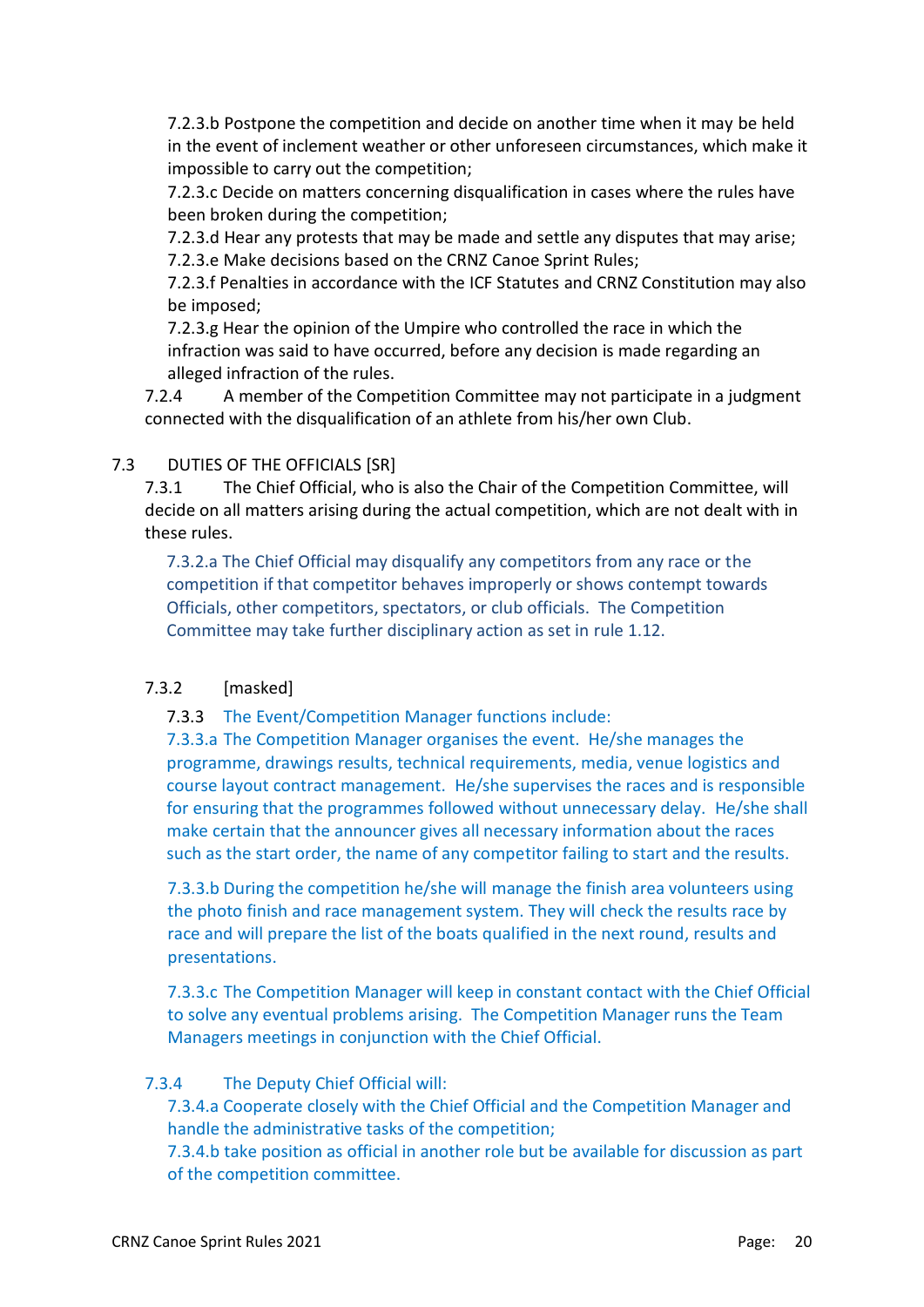# 7.3.5 The Boat Controller(s):

7.3.5.a The ID/Race Controller(s) must only allow athletes to compete in the race, whose identification has been checked and whose boat, equipment, clothing, starting number and body number conform to the rules. They will also check for any performance enhancing foreign substance on the boat, weed control has been undertaken and any forbidden devices mentioned in Chapter 3. The Official in charge must inform the Competition Committee in the case of missing boats;

7.3.5.b Post-race Boat Controller(s) will check boats after races:

• At least three (3) boats will be selected at random from the participants in the races for boat control after the finish;

• Should any of the boats not fulfil the requirements in Chapter 3, they must be excluded (DSQ) from the competition.

7.3.5.c The Competition Committee will decide if boat control will be in operation for regattas, how many boats will be called and if boat control will weigh the boats wet or dry.

# 7.3.6 The Starter(s) will:

7.3.6.a Decide all matters concerning the start of the races;

7.3.6.b Be solely responsible for false start decisions;

7.3.6.c Ensure that the starting equipment is in working order;

7.3.6.d Communicate with the Competition Committee before each race. After having received a signal from them that all is ready, order the boats to their places; 7.3.6.e Utilise English in all communications with athletes, plus other languages if possible and deemed appropriate in the circumstances;

7.3.6.f Carry out the start according to the racing rules;

7.3.6.g Ensure that the circumstances at the start are free from any hindrance. All decisions of the Starter are final.

# 7.3.7 The Aligner(s) will:

7.3.7.a Bring the boats to the start line with the least possible delay;

7.3.7.b Check the uniformity of the athletes including their attire as well the bib numbers and the boat numbers;

7.3.7.c Utilise English in all communications with athletes;

7.3.7.d Raise a white flag to signify to the Starter that the boats are in position to start, when they are all aligned and/or completely inside the starting boots; 7.3.7.e Raise a red flag if the boats are not aligned and/or not in the starting boots;

7.3.7.f If an automatic starting system is in use the Aligners can be replaced by umpires or the starters.

# 7.3.8 The Course Umpire(s) will:

# 7.3.8nzFor NZ events Course umpires will operate at the discretion of the competition committee.

7.3.8.a Ensure that during a race the rules are complied with;

7.3.8.b Show a white flag after the race has completed if there is no infraction of the rules to report;

7.3.8.c Show a red flag and a lane number after the race has completed if there is an infraction of the rules to report;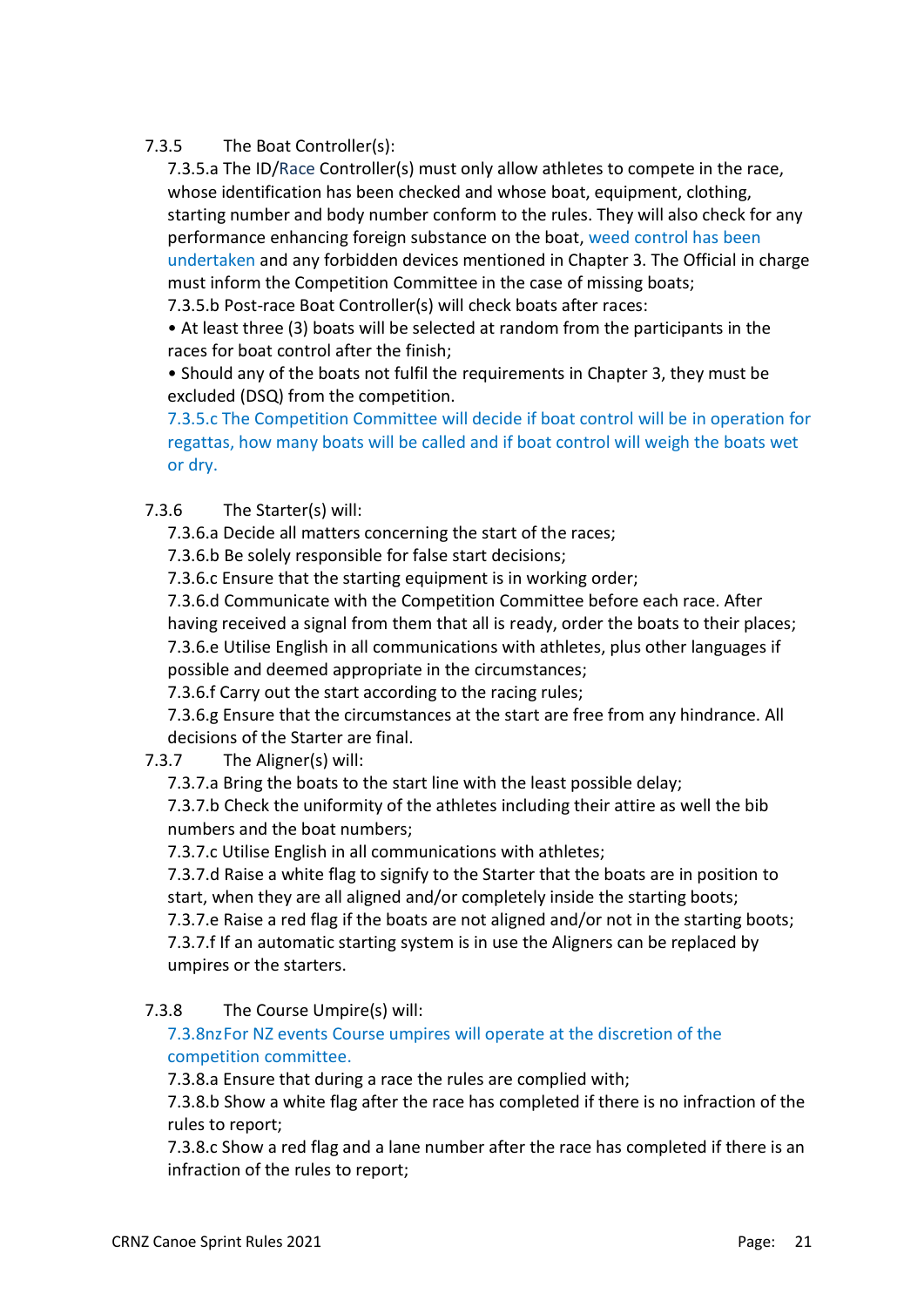7.3.8.d Report immediately any infractions to the Competition Committee, if the rules are broken;

7.3.8.e Present a written report to the Competition Committee within 10 minutes in such a case;

7.3.8.f Follow the 1000m races in a motorboat. The races should be accompanied by two (2) Course Umpires in two (2) separate catamaran type boats;

7.3.8.g Not follow the 200m races. Two (2) Course Umpires in two (2) separate motor boats will be positioned before the start line. Two (2) Course Umpires in two (2) separate motor boats will be positioned behind the finish line;

7.3.8.h For the 500m races, either system as used for the 1000m or the 200m races may be adopted for the Course Umpires to do their task. The Chief Official will decide on the most appropriate system to be used, based on his/her opinion of the course features;

7.3.8.i Follow and judge the race also from the Finish Tower as instructed by the Chief Official;

7.3.8.j Be completely unhampered during the race. No one except the Course Umpire and the driver can be admitted to the boat reserved for him/her;

7.3.8.k Stop the competition, passing all boats in the race and waving the red flag or using a sound signal until all boats have stopped paddling, in case of hindrances. Report immediately the infraction to the Competition Committee. After this all boats should return to the start;

7.3.8.l In long distance races with many athletes, more than one Course Umpire will be nominated.

# 7.3.9 Turning Point Umpire(s) will:

7.3.9.a Be stationed at every turning point. One (1) or more Umpires and one (1) recorder are used when a race is run along a course with one (1) or more turning points. They should be positioned where they gain the best view of the turn; 7.3.9.b See the athletes turn according to the rules. The recorder will make a list of all who pass the turning point;

7.3.9.c Report immediately after the race has completed to the Competition Committee which boat has turned and if any infraction of the rules had taken place.

# 7.3.10 Finish Line Judges will:

7.3.10.a Be placed in a position where all lanes at the finish line can be clearly seen; 7.3.10.b Time each race with at least two (2) stopwatches or similar timekeeping system. When the stopwatches have not recorded the same time, the slowest time will be taken as correct. The stopwatches are to be started when the electronic or optical signal from the start is received;

7.3.10.c Decide the order in which the boats have crossed the finish line when there is no Photo Finish System;

7.3.10.d Use a simple majority to decide a dispute in the absence of a Photo Finish System and where the Finish Line Judges differ regarding determining the places of two (2) or more boats. In the case of equal voting, the Chief Judge has the casting vote;

7.3.10.e Determine the results and compare them with the photo finish results, if there is a Photo Finish System. The photo finish will be decisive;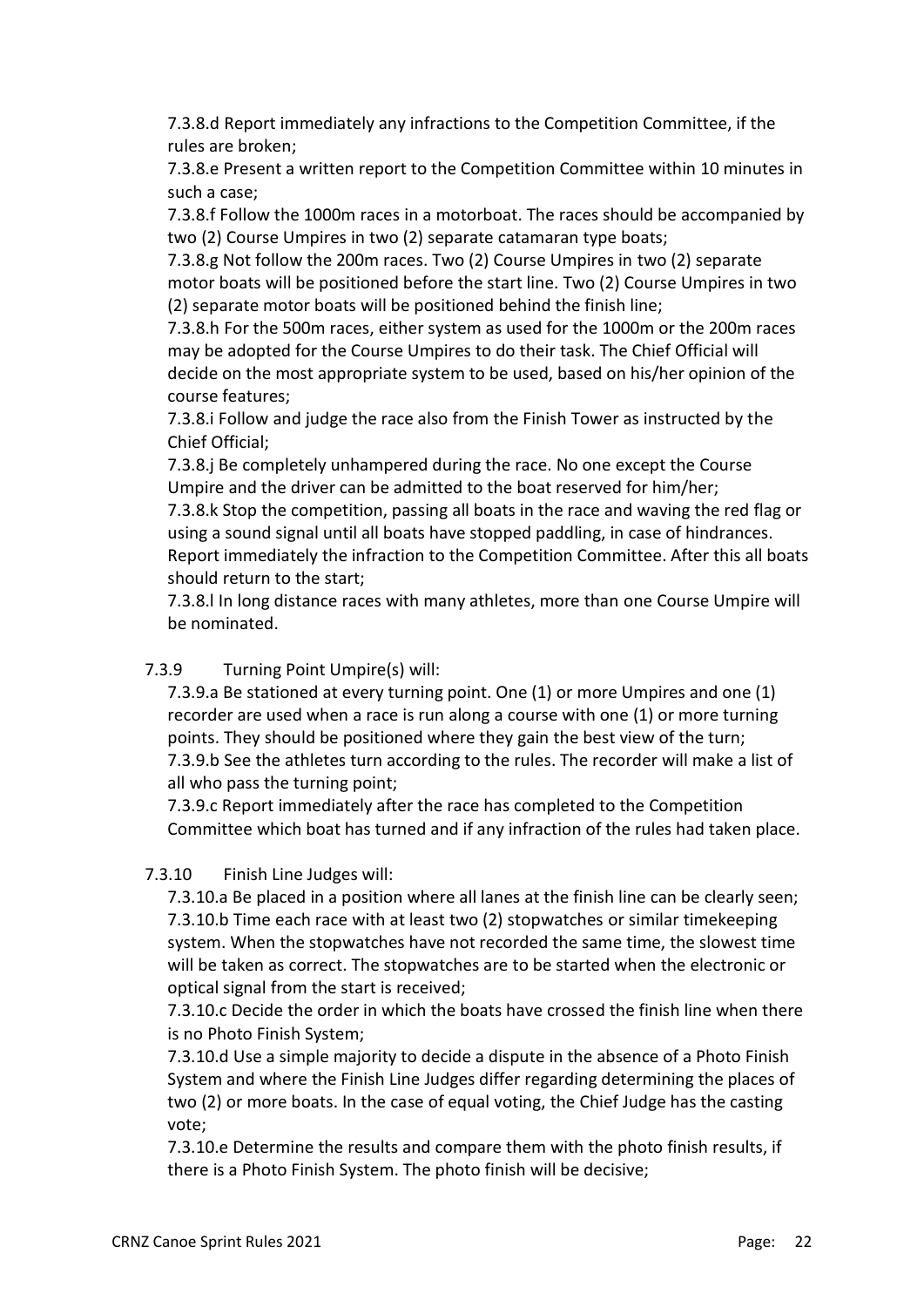7.3.10.f Record the position of the athletes in the boat with a video camera at the time of arriving at the finish line. The Chief Finish Line Judge will decide with the recording whether the athlete was in his/her boat upon arriving or not and report it to the Competition Committee.

7.3.11 One (1) of Finish Line Judges will be appointed as Chief Finish Line Judge, who will:

7.3.11.a Ensure that the timing equipment is working correctly. He/she may divide the work amongst the Finish Line Judges;

7.3.11.b Compare the official times with the other Finish Line Judges at the end of each race and immediately inform the Deputy Chief Judge on them.

# 7.3.12 The Announcer will:

7.3.12.a Announce the start of each race, the order of starting and the placing of the athletes during the race on the instructions of the Competition Manager; 7.3.12.b Announce the results after the race is completed.

7.3.13 The Medical Officer will:

7.3.13.a Supervise the Anti-Doping procedures during the competitions;

7.3.13.b Be responsible for medical matters occurring during the competitions.

7.3.14 Officials' obligations - to perform their tasks in conformity with the CRNZ rules:

7.3.14.a Every judge will have the obligation to check their equipment necessary to perform their tasks is in working order. In the case any shortcoming is found, it is reported to the Chief Official or Competition Manager;

Unauthorised persons must not enter any Officials area, unless are called for by either the Competition Committee or the Jury;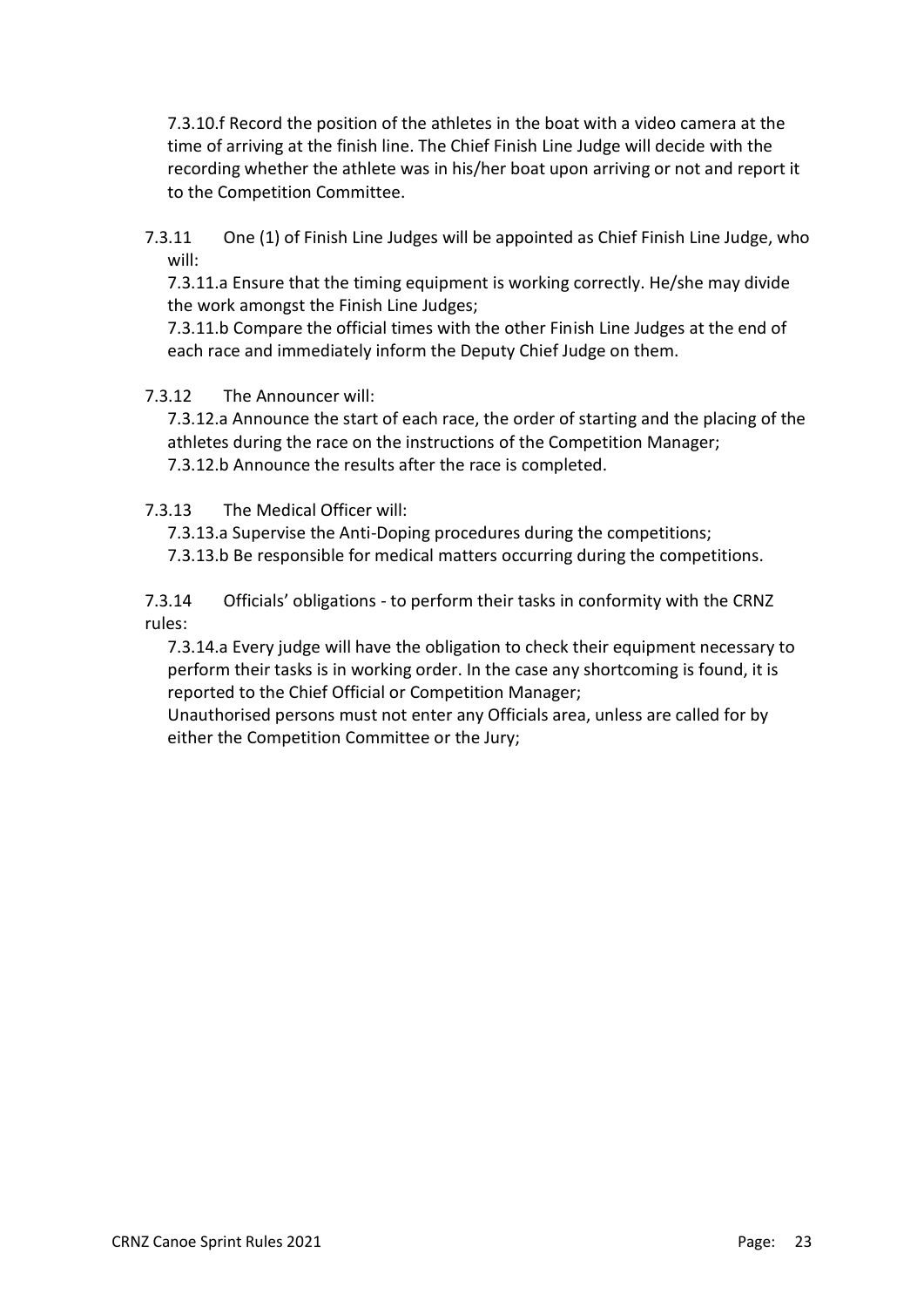# CHAPTER 8 - FIELD OF PLAY

# 8.1 COURSE (1000M – 500M – 200M) [SR]

8.1.1 The standard ICF course for International Competitions, Continental Championships, World Championships (nine (9) lanes) and for Continental Olympic Qualification and Olympic Games (eight (8) lanes) must provide fair and equal racing conditions for all crews racing in separate, parallel lanes over the distances. For Olympic Games, Olympic Qualification, World Championships and World Cups, the standard course must be provided with technical installations and equipment as defined in the "ICF Technical Manual for Canoe Sprint Championships".

8.1.2 [masked]

8.1.3nz For CRNZ events lane markings will be a close as practical to ICF standards. In some events we will not have all 9 lanes marked. All events must have at least 5 lanes marked and all 9 buoys at the finish and each start.

# 8.2 LAYOUT [SR]

8.2.1.nz Course layout may be modified at the Chief Officials discretion for CRNZ events. There is no requirement for an independent survey of the course layout.

8.2.1.b At least 5 hours before the start of the races the racing course must be measured and marked by means of clearly visible flags mounted on buoys. The length of the course and all intermediate distances must be measured by an independent qualified surveyor and an accurate, certified plan must be held by the HOC. This plan should be available for inspection by Chief Official at any time.

8.2.2 Both the start and finish lines must be marked with red flags at the points where lines intersect the outer limits of the course. The start and the finish lines must be at right angles to the course.

8.2.3 The standard course consists of up to nine (9) lanes. Each lane must be at least nine (9) m wide, straight and without any obstacles.

8.2.3.a The depth of the water in the entire course must be at least two (2) metres; 8.2.3.b The lanes must be marked with buoys or floats. The distance between the buoys cannot be more than 25 m;

8.2.3.c The last buoys must be marked from № one (1) to nine (9) and zero (0). The numbering goes from the left to the right with the number placed on the buoy in such a way as to be clearly visible from the finish tower;

8.2.3.d When there is television coverage of the competition, the lane numbering may be in the opposite direction - from right to left, so that the list of athletes and their lanes shown on the television screen match the appearance of the races to be televised;

8.2.3.e The buoys should be fixed no closer than one (1) metre and no further than two (2) metres behind the finish line;

8.2.3.f The numbered buoys must be clearly visible to the athletes and to be on the corresponding athlete's right-hand side as they pass it;

8.2.3.g The course settings can be variable with the approval of the Competition Committee. Heats and the final must be run on the same stretch of water.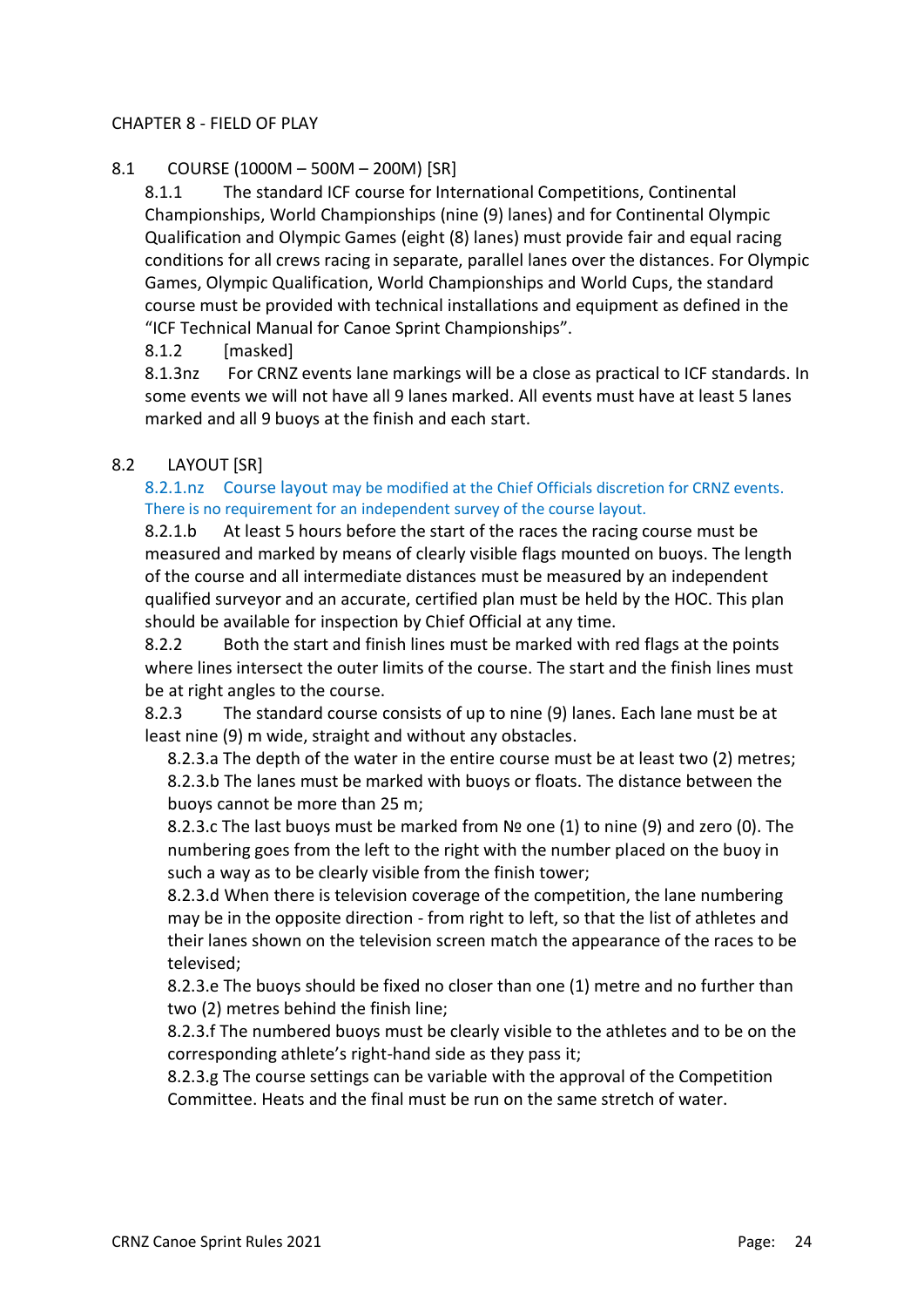# 8.3 COURSES (LONGER THAN 1000M) [SR]

8.3.1 The start position numbering will be decided by the Chief Official. It will be announced at the Team Leaders meeting.

8.3.2 For races of more than 1000 meters, turning points are permitted. The radius of each turn must be at least 31.5 meters (180° turn is the width of seven (7) lanes).

8.3.3 The turning points are to be marked by at least six (6) flags. The flags must be diagonally divided, with one half (1/2) in red and the other half (1/2) in yellow.

8.3.4 The red flags on the finish line should be placed as much to the outside as possible in order to get the widest feasible finish line.

8.3.5 All starting pontoons are to be removed if necessary.

8.3.6nz Long distance courses may be modified for CRNZ events to accommodate course and practicalities.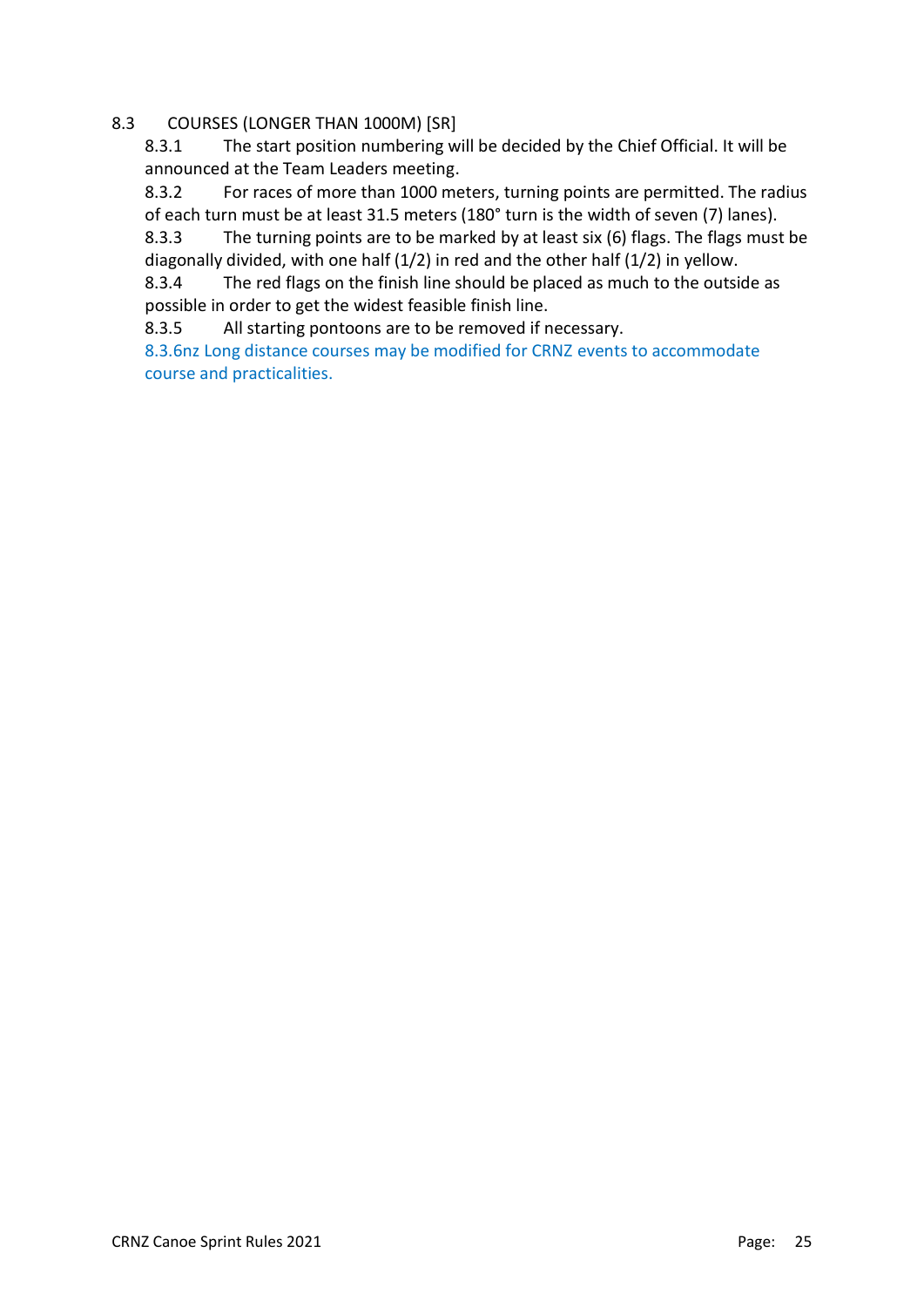# CHAPTER 9 - PRE-COMPETITION

- 9.1 [masked]
- 9.2 TEAM LEADER/MANAGER [PR]
	- 9.2.1 The Team Leader/Manager will:
		- 9.2.1.a Represent his/her team;

9.2.1.b Be the main contact with the Chief Official and the Event Manager

throughout the competition, but he/she cannot disturb their work;

9.2.1.c Submit any changes or comments in relation to the competition no later than 24 hours before the first race;

9.2.1.d Arrange to submit a protest or an appeal as stipulated if necessary.

# 9.3 INSTRUCTIONS FOR TEAM LEADERS AND ATHLETES [PR]

9.3.1 The preliminary draw should be available on the CRNZ website or at the competition venue, at the latest 48 hours before the first race of the competition, giving the names and clubs of the athletes and the results of the draw.

9.3.2 Documentation should be available for each Team Leader, at least five (5) hours before the beginning of the competition, containing the following information:

- Detailed information on the courses and their markings;
- Detailed competition schedule;
- Type of boat control;
- Time and place of the awards ceremony.

# 9.4 TEAM MANAGERS MEETING [PR]

9.4.1 At least 12 hours before the first race of the competition, the Team Managers Meeting is to be held.

9.4.2 Prior to this meeting the names of Team Managers should be advised.

9.4.3 The organisers will describe the racing course and all other arrangements which should be adhered to for the duration of the competition.

9.4.4 The Chief Official will describe the competition schedule and ask for any changes to the entries.

# 9.5 ALTERATION OF ENTRIES AND WITHDRAWALS [PR]

9.5.1 Any athlete named in the final entry of his/her club may substitute in any other event.

9.5.2 Notification of alterations of the entries must be given in written form to the Chief Official at least one (1) hour before the first race of the morning or afternoon session.

9.5.3 The withdrawal of an entry is considered final and the same athlete/crew is not allowed to compete in any other events of the competition. Entry fees will not be refunded.

9.5.4 If an athlete is unable or prevented to compete (e.g. illness or injury) in a crew boat the Competition Committee at the Team Leaders Meeting may allow the other eligible athlete(s) from that boat to be entered in other events.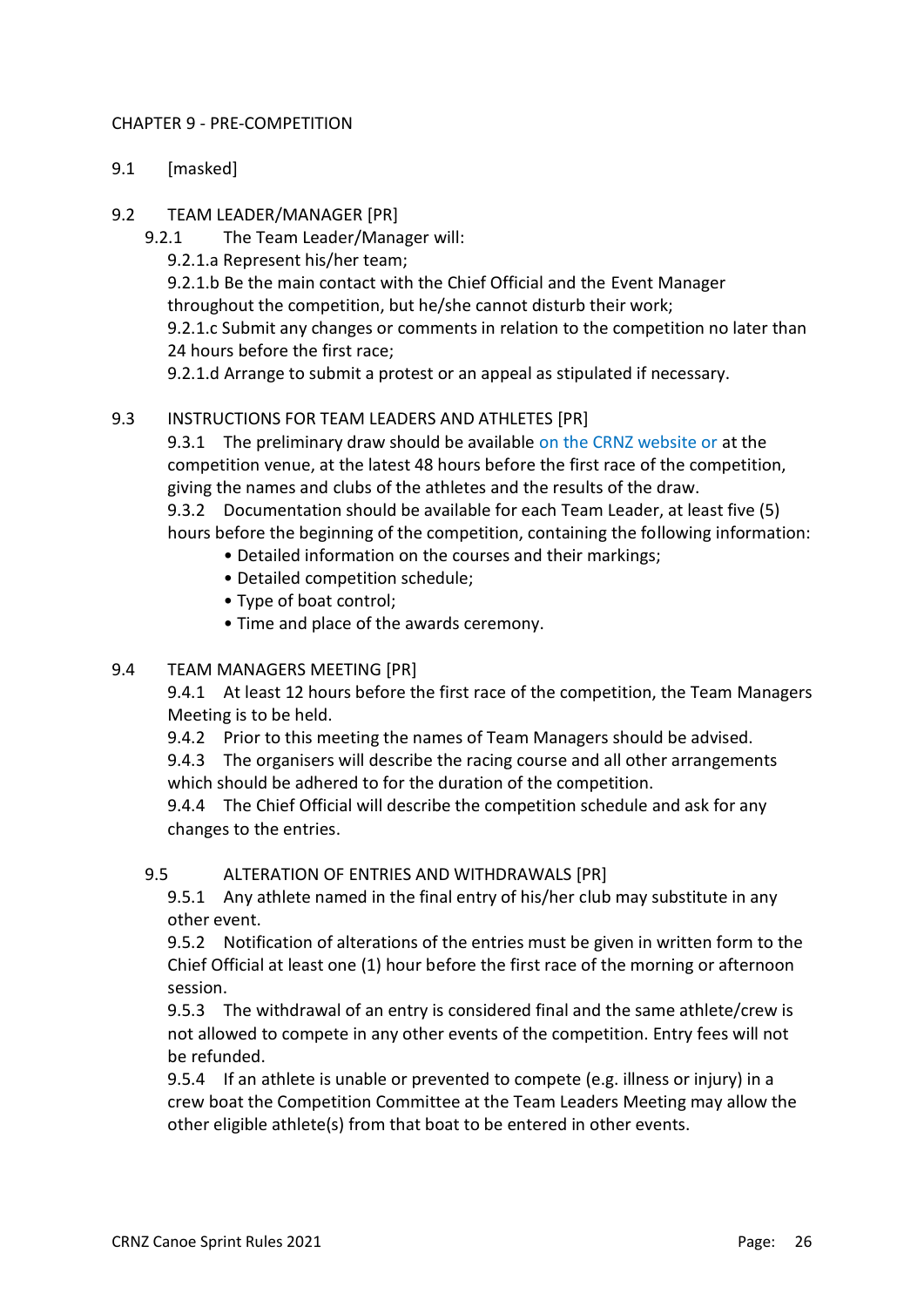# 9.6 ALTERATION AT THE ORDER OF EVENTS [PR]

9.6.1 While the Competition Committee will endeavour to retain the sequence of races and the interval between races as given in the final racing Programme (as published 5 days before the event), changes may be made at the discretion of the Competition Committee and in consultation with Team Managers. 9.6.2 [masked]

9.7 PRE-RACE BOAT CONTROL [SR] [masked]

# 9.8 BOAT AND PERSONAL NUMBERS [SR]

9.8.1 All boats should carry a boat number. It is a vertical plate, made of nontransparent material, marked with clearly defined number.

9.8.2 The plates should be placed on the centreline on the afterdeck or thwart. The size of the number plate should be 18 x 20cm.

9.8.3 The numbers on the plate must be on each side and must measure 15 cm in height and 25 mm in thickness.

9.8.4 [masked]

9.8.5nzFor regatta's where Race Control is in use competitors must present themselves to Race Control before going on the water for each race, and during the opening time for each race as specified at the Team Managers meeting. Lane (boat) numbers will be issued at Race Control. Any competitor (or crew) who is not processed via Race Control as prescribed above will be disqualified from the regatta (unless pre-approval has been granted for an exception by the Chief Official). Refer to rule 10.2.18 regarding reinstatement.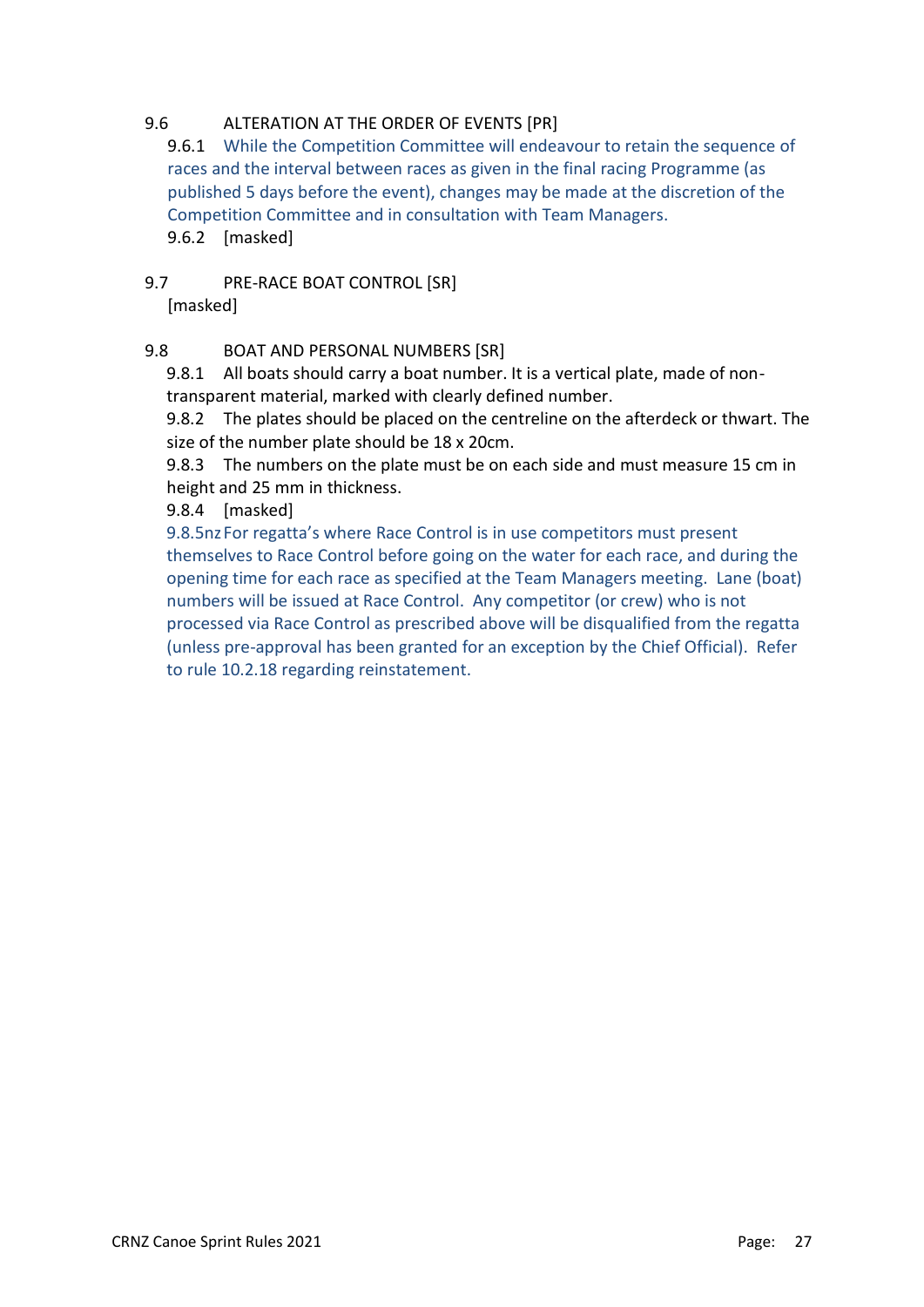# CHAPTER 10 - COMPETITION

#### 10.1 MEANS OF PROPULSION [SR]

- 10.1.1 Kayaks must be propelled solely by means of a double-bladed paddle.
- 10.1.2 Canoes must be propelled solely by means of a single-bladed paddle.
- 10.1.3 The paddles must not be attached to the boat in any way.

# 10.2 START [SR]

10.2.1 The Start Line must be marked by two (2) red flags or two (2) red buoys or a combination of both.

10.2.2 Athletes must be on the water at the starting area, not less than three (3) minutes prior to the specified start time of their race. The starting area is defined as the area of water within 100 metres of the Start Line.

10.2.3 Two (2) minutes before the defined starting time the competing boats must be in line with the allocated race lane.

10.2.4 The start must commence without reference to any absentees.

10.2.5 When signalled by the Starter, the athlete/ crew will take the start position designated so that the bow of the boat is on the start line. In case of an automatic starting system the bow of the boat must be completely in the start machine. When all boats are properly aligned, the Aligner/Course Umpire will then raise a white flag.

10.2.6 If the Starter is not satisfied with the line-up, he/she will call "STOP" and begin the start procedure again.

10.2.7 The Starter will start a race when he/she is satisfied that everything meets with his/her approval.

10.2.8 The starting command will be "Ready – Set - Go".

10.2.8.a At the "Ready" command the athletes begin their preparation to paddle; 10.2.8.b At the "Set" command the athletes place their paddle in the catch position. The athletes must not paddle forward, or this action will be deemed to be a false start. The boat must not move forward at this point in the starting procedure; 10.2.8.c The Starter when satisfied with the athletes positioning and attention will say "Go" (or shot or loud sound).

10.2.9 The athletes must only react to the start command/signal "Go" and are not permitted to anticipate the start. The athletes can paddle only upon hearing the starting signal/command "Go".

10.2.10 In the case of a false start, the Starter must immediately give a loud buzzer sound signal. On hearing this signal all athletes must stop paddling and follow the Starter's instructions for a new start.

10.2.11 Before the new start, the Starter must identify the offending athlete(s) and boat(s) making the false start and give them a warning.

10.2.12nz In the case of a second false start by any paddler, the offending boat will be disqualified (DSQ) from the race and must leave the starting area and the course immediately.

10.2.13 The Starter may also recall athletes for a new start in the case of any unforeseen circumstance (for example - a malfunction of the starting equipment). In such a case the same powerful sound signal as for a false start must be given.

10.2.14 If a malfunction of the starting equipment was caused through a boat making a false start, as in 10.2.10, the athlete/crew must be given a warning, as in 10.2.13, even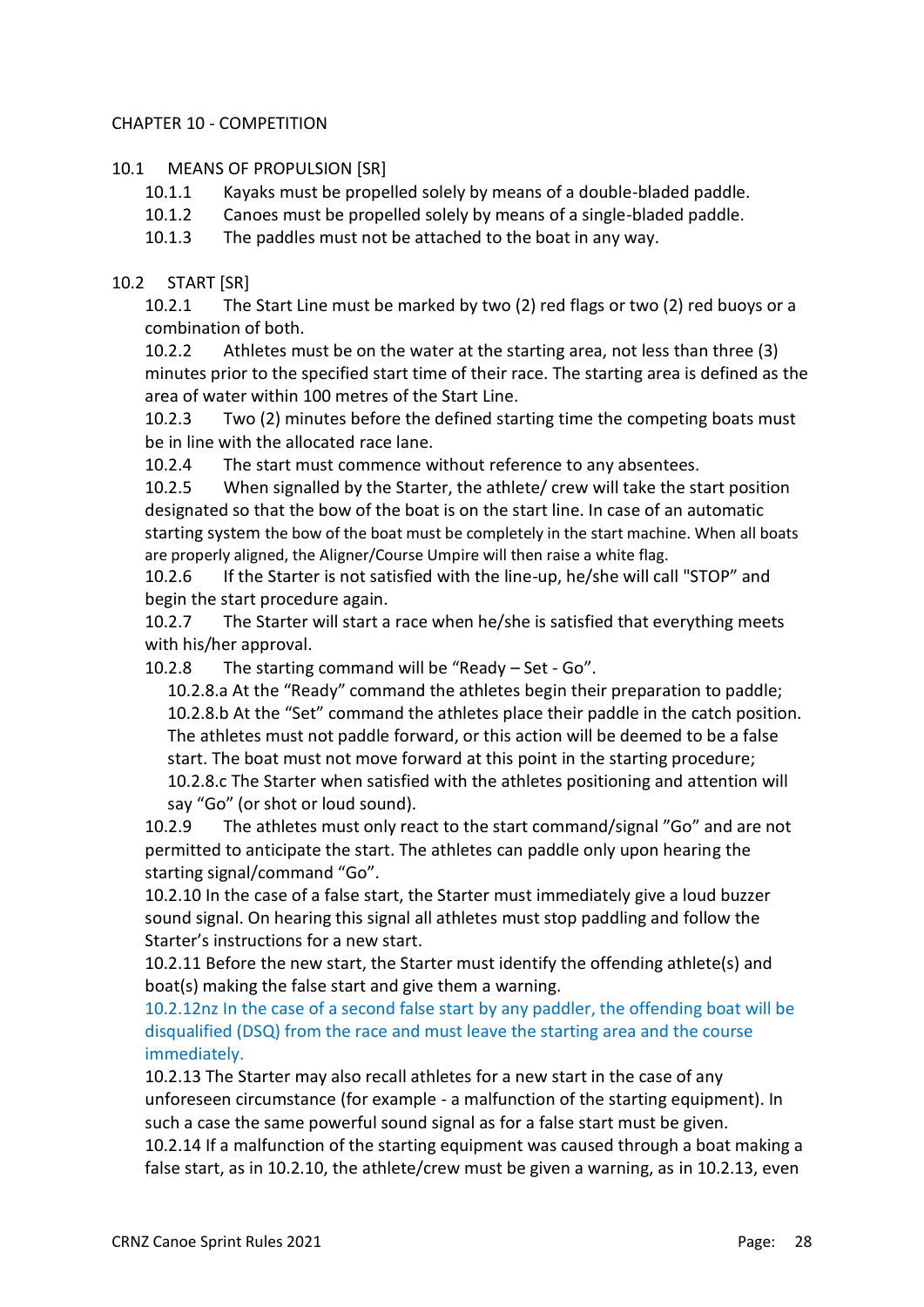though that boat may not have crossed the start line. If the malfunction was not the cause of any athlete making a false start, no penalty should be imposed.

10.2.15 If an athlete/crew does not start, and has no valid reason approved by the Competition Committee, they will be disqualified for the remaining races of the competition (DNS).

10.2.16 An athlete/crew, who arrives too late at the start, should be considered to have voluntarily withdrawn and will be disqualified for the remaining races of the competition (DNS).

10.2.17 The Starter will make a written report on any disqualification and forward it to the Chief Official.

10.2.18nz A competitor disqualified under rule 10.2.15, 10.2.16, or 9.8.5, is also barred from entering any future CRNZ regatta's unless a reinstatement fee paid. A competitor may seek reinstatement to the remainder of the current regatta, and entry into any future CRNZ regatta, by paying a fine of  $\zeta$ <sup>NZ</sup> 50 ( $\zeta$ 20 for U16 or younger).

# 10.3 PADDLING ON THE COURSE [SR]

10.3.1 In races up to 1000 meters, athletes must keep the whole of their boat within the five-(5) metre wide central area of their lane from the start to the finish of the course.

Upon any deviation, the boat must go back immediately to this central area of the lane. 10.3.2 If a boat fails to actively return to the central area and/or gains an advantage in the race, the boat may be disqualified from the event (DSQ).

10.3.3 A boat which leaves its allocated lane, may be disqualified (DSQ) from the event.

10.3.4 After receiving a written report from the Course Umpire, the Competition Committee must decide whether any of the athletes concerned may be disqualified or not.

10.3.5 The Competition Committee must make its decision known before the result of the race is announced in such a case.

10.3.6 If a race is declared null and void, no change of the composition of a crew is permitted for the new start.

10.3.7 If there is a capsize the athlete or crew is disqualified (DNF) from the race.

10.3.8 The Course Umpire has the right to interrupt a correctly started race if unforeseen hindrances arise by using a red flag and a strong sound signal. Athletes must immediately stop paddling and await further instructions.

10.3.9 If a paddle is broken, the athlete cannot be provided with a new one by a supporter.

10.3.10nz Paddling inside the regatta course (including the "red zone")/lanes is prohibited expect for when competing in a race. A competitor/crew paddling on the course (other than in an actual race) may be disqualified from the entire regatta.

# 10.4 PACING AND WASH RIDING [SR]

10.4.1 Taking pace or receiving assistance from boats not in the race or by any other means is not permitted.

10.4.2 When a race is in progress crews not taking part in the race are strictly forbidden to proceed over the whole or part of the course, even outside the marking buoys.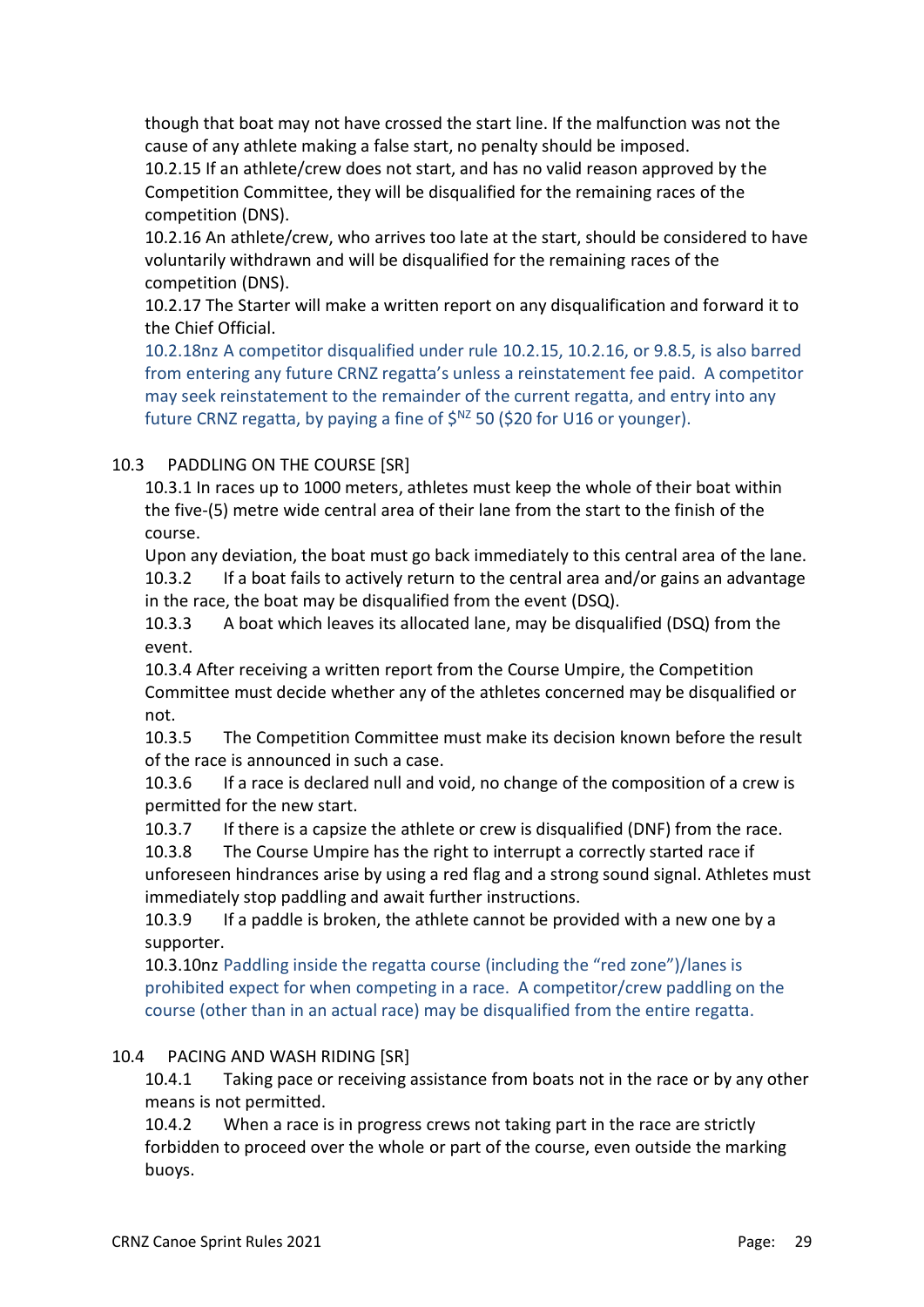#### 10.5 LONG DISTANCE RACES [SR]

10.5.1 Races of more than 1000 meters distance:

10.5.1.a Athletes may deviate from their lane, providing they do not impede other athletes;

10.5.1.b When a race is run on a course with turning points, these should be passed to port (i.e. in an anti clock-wise direction) unless specified by the Chief Official at the team leaders meeting;

10.5.1.c An athlete will not be disqualified for touching a turning point buoy. In making a turn, the boat may follow as closely as possible the course as marked by the buoys at the turning points;

10.5.1.d If there is a capsize the athlete or a crew is eliminated (DNF) from the race and they are not able to get in the boat without outside help;

If equipment is broken during the race (e.g. paddle, boat, rudder, etc) athletes can receive help safely to fix the equipment or to get a replacement;

#### 10.5.2 Group racing and overtaking

10.5.2.a When a boat is overtaking another boat, it is the duty of the overtaking boat to keep clear of other boat at all times;

10.5.2.b When athletes are racing in a group of boats it is the duty of all the athletes in the group to keep clear of other athletes at all time avoiding collision. This rule applies to any manoeuvring within the group.

#### 10.5.3 Collision or damage

10.5.3a A collision will be an event where an athlete or any part of their boat or paddle touches another athlete's boat or paddle in a way that disadvantages the athlete.

10.5.3b A collision can happen at any time within the group and is applicable for all parts of the course.

10.5.3c Any athlete who is considered by a Course Umpire or Chief Official to have been responsible for a collision, or who damages the boat or paddle of another athlete or unnecessarily deviates from the direct racing line that deliberately blocks or impedes the path of an athlete may be disqualified;

#### 10.5.4 Lapped boats

10.5.4a Masked

10.5.4b They must not interrupt or block boats that overtake them. They are not allowed to wash ride on the boats that overtake them.

10.5.4c Masked.

10.5.4d Masked

#### 10.6 FINISH [SR]

10.6.1 The boat has finished the race when its bow crosses the finish line with all crew members in it.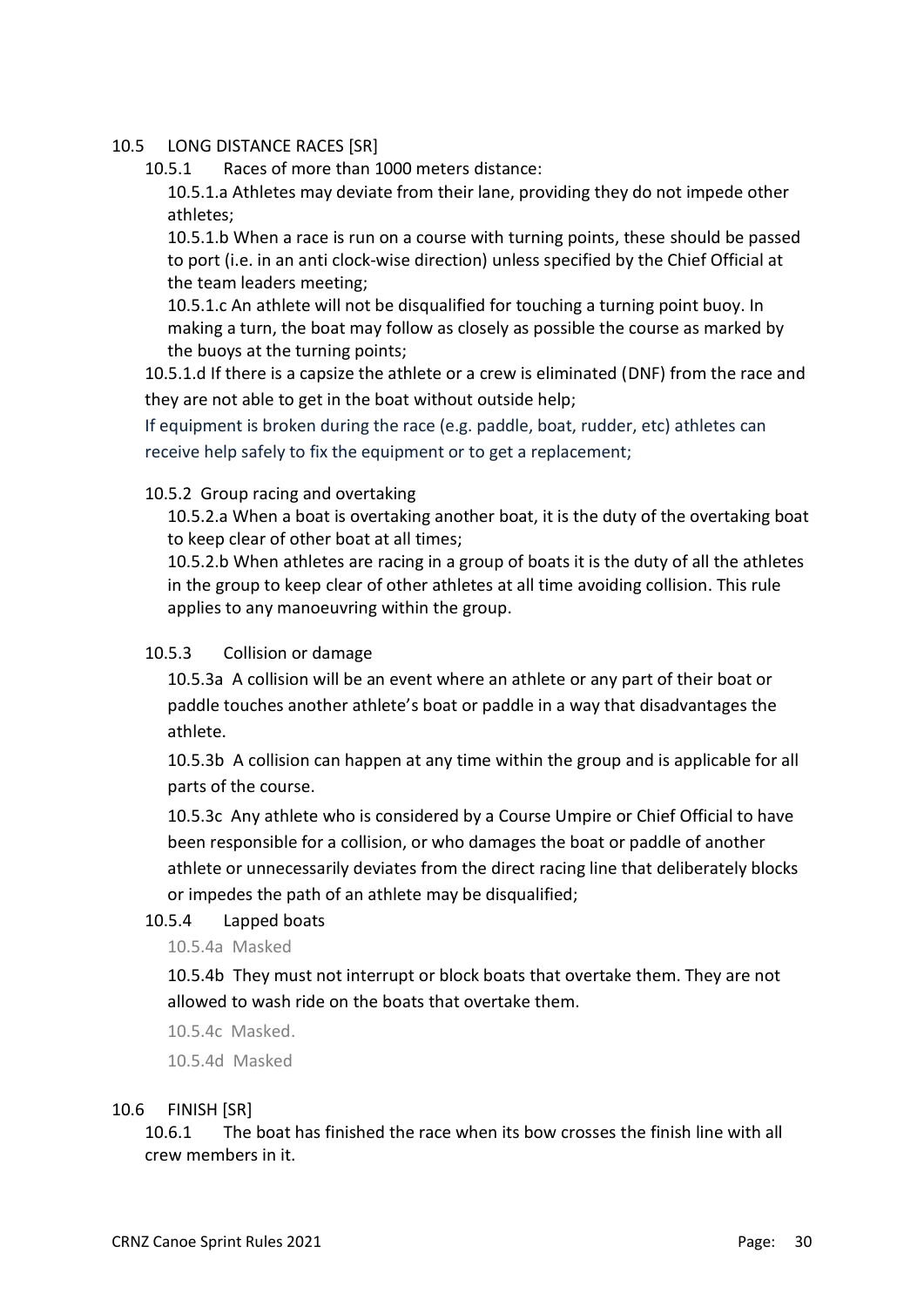10.6.2 The Finish Line Judges will determine the result of the competition based on the order of the boats arriving.

10.6.3 If two (2) or more boats cross the finish line at the same time, they receive the same classification in the final ranking. In case of a dead heat finish for any position, which determines the advance to the next phase of the competition, the following rules will apply:

10.6.3.a Whenever there are sufficient number of lanes available in the next phase of the competitions, a drawing of lots will determine to which race these boats will advance. It is also possible to use lane number zero (0) or 10;

10.6.3.b Where there are not enough lanes available there will be a re-race between the boats involved after the last race of the day, or half-day programme;

10.6.3.c In case of a dead heat in a re-race, drawing of lots will determine the outcome.

10.6.4 If the photo finish confirms a dead heat of two (2) or more boats at the finish, the final ranking will be determined according to the best place achieved by those boats. E.g. two (2) or more may be recorded as first, second, third etc.

(The time should be recorded in 1/1000's and published in 1/100's of a second. In finals only, if the time difference between one boat and other boat(s) is 5/1000 seconds or less, the slower boats will be given the same time and position as the faster boat.)

# 10.7 DISQUALIFICATIONS [PR]

10.7.1 Any athlete who attempts to compete in a race by any other than honourable means or who breaks the racing rules, or who disregards the honourable nature of the racing rules will be disqualified from the race concerned (DSQ).

10.7.2 Should an athlete/crew have completed a race in a boat which is shown upon inspection does not conform to the ICF rules will be disqualified (DSQ) from the race.

10.7.3 It is forbidden to receive external assistance during a race.

10.7.4 No athlete/crew may be accompanied along and adjacent to the race course by other boats while the race is in progress.

10.7.5 No athlete/crew may receive assistance by using objects thrown into the course.

10.7.6 Any of the above infractions will result in the disqualification of the athletes concerned (DSQ).

10.7.7 Disqualifications must be confirmed by the Competition Committee in writing immediately, giving the reasons. The Team Leader of the athlete/team must acknowledge the receipt on the notice copy with the exact time, which marks the start of the protest time.

10.7.8 Failure to deliver the copy confirmation of the disqualification to the Team Leader does not invalidate the disqualification.

10.7.9 The Competition Committee may discipline any athlete or Official whose behaviour is detrimental to the good order and conduct of the competition. The Competition Committee may disqualify him/her for that competition.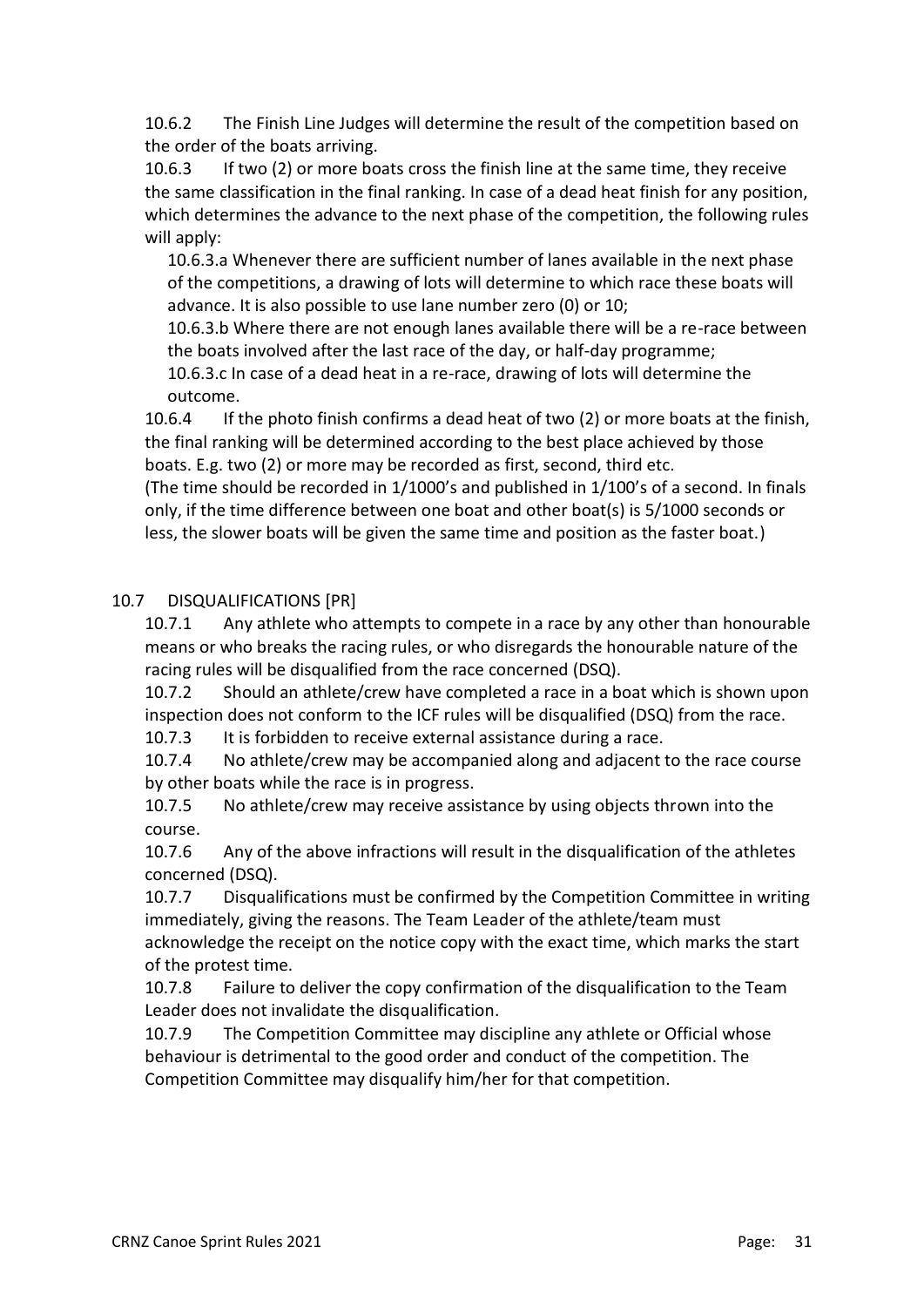# CHAPTER 11 - POST-COMPETITION

# 11.1 ATHLETES AFTER THE RACE [SR]

11.1.1 The athletes must leave the course after the finish of the race and cannot disturb the next race.

11.1.2 The boats selected by the Competition Committee for a boat control must immediately go to the post-race boat control.

11.1.3 If selected for doping control, the athlete must comply with the obligations stipulated in the ICF, WADA and NZDA doping rules.

11.1.4 Before the awards ceremony the top three (3) athletes/crews of the final must be present at the location and time indicated.

11.1.5nz Athletes must wear the club uniform at the awards ceremony.

# 11.2 PROTEST [PR]

11.2.1 A protest against the right of an athlete/crew to compete in a race must be addressed to the Competition Committee and handed to the Chief Official, not later than one (1) hour before the start of the first race of the competition.

11.2.2 A protest made during a competition must be in written form from the Team Manager, addressed to the Competition Committee and handed to the Chief Official not later than 20 minutes after the Team Leader has been informed of the decision against his/her athlete or team and has signed the protest form.

11.2.3 All protests must be accompanied by a fee of \$50. The fee will be refunded if the protest is upheld.

11.2.4 When a protest or a report is made against an athlete or a team, the Team Leader of the athlete/team in question should be presented the protest or report to read.

11.2.5nz Protests will be considered by the Competition Committee, and their determination shall be final.

# WORLD BEST TIMES (WB) [SR]

[masked]

RESULTS AND REPORTS [PR] [masked]

CHAPTER 12-16 [masked]

CHAPTER 17 - ITO – TRAINING PATHWAY

Procedure for becoming an ICF Canoe Sprint International Technical Official:

# 17.1 EXAMINATION [PR]

17.1.1 In Canoe Sprint ITO examination is linked with a seminar. NFs are entitled to apply to hold together a seminar and an examination.

#### 17.1.2 Examination Procedure

17.1.2.a A sub-committee consisting of two (2) members, appointed by the Technical Chair, will: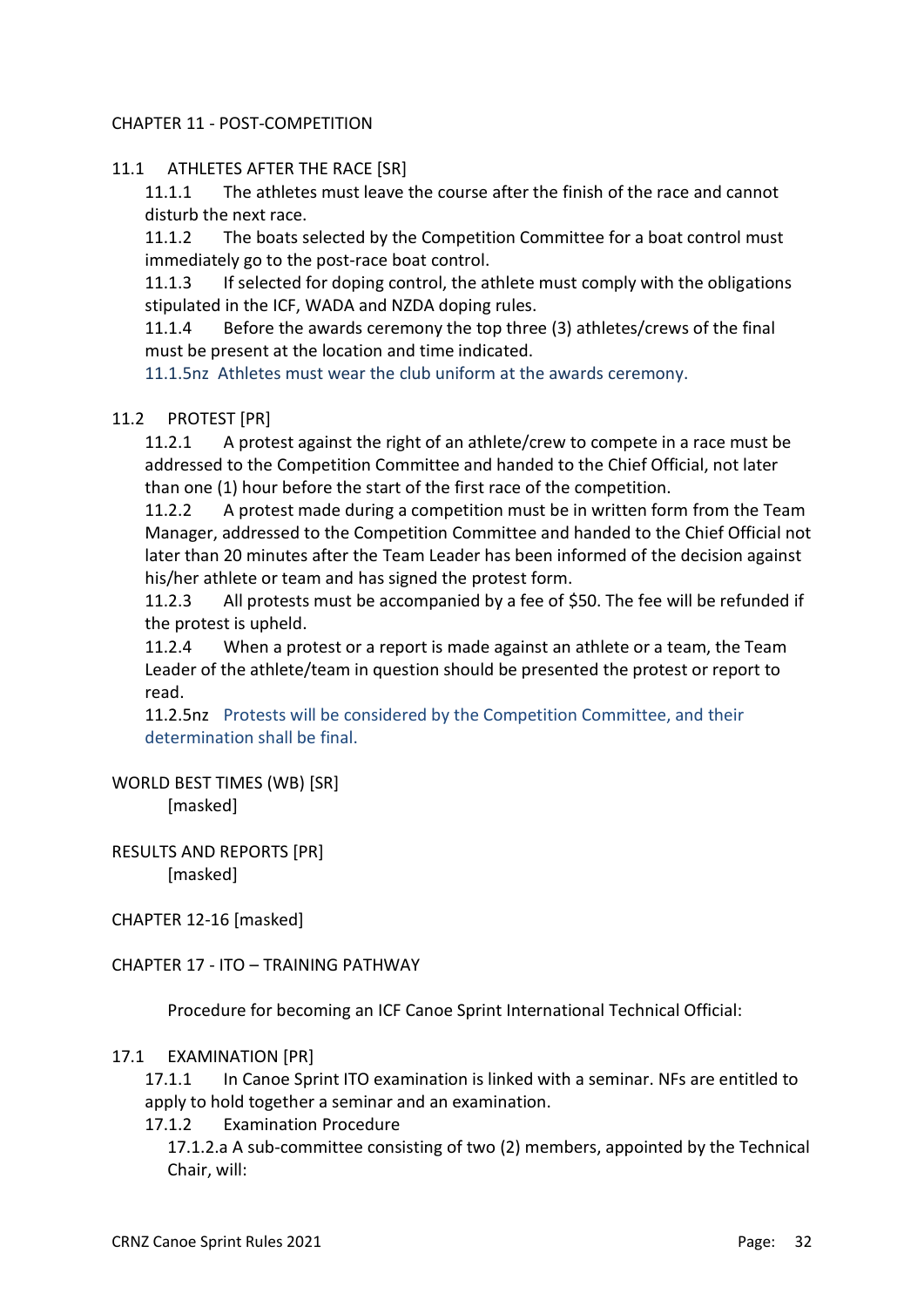- Run an ICF Official Seminar containing theory and practise sessions at an international level competition;
- Hold the examination after as per article 1.15 of the IFC Competition Manual.

17.1.2.b Candidates may pass the examination according the criteria created by their Continental Association or the ICF criteria created by the Technical Chair. Officials who are approved only at the continental level, may participate in a new examination without attending another seminar.

# 17.2nz NZ OFFICIAL PATHWAY

Procedure for becoming a CRNZ canoe Sprint Official.

- Apply via email to the Event Manager to become an Official.
- Read the CRNZ Official Manual
- Complete the workbook including sections of on the job training at a National Regatta. Each section will be signed off by a CRNZ official at each position.
- The Chief Official or any ICF qualified ITO can complete the sign off for the workbook.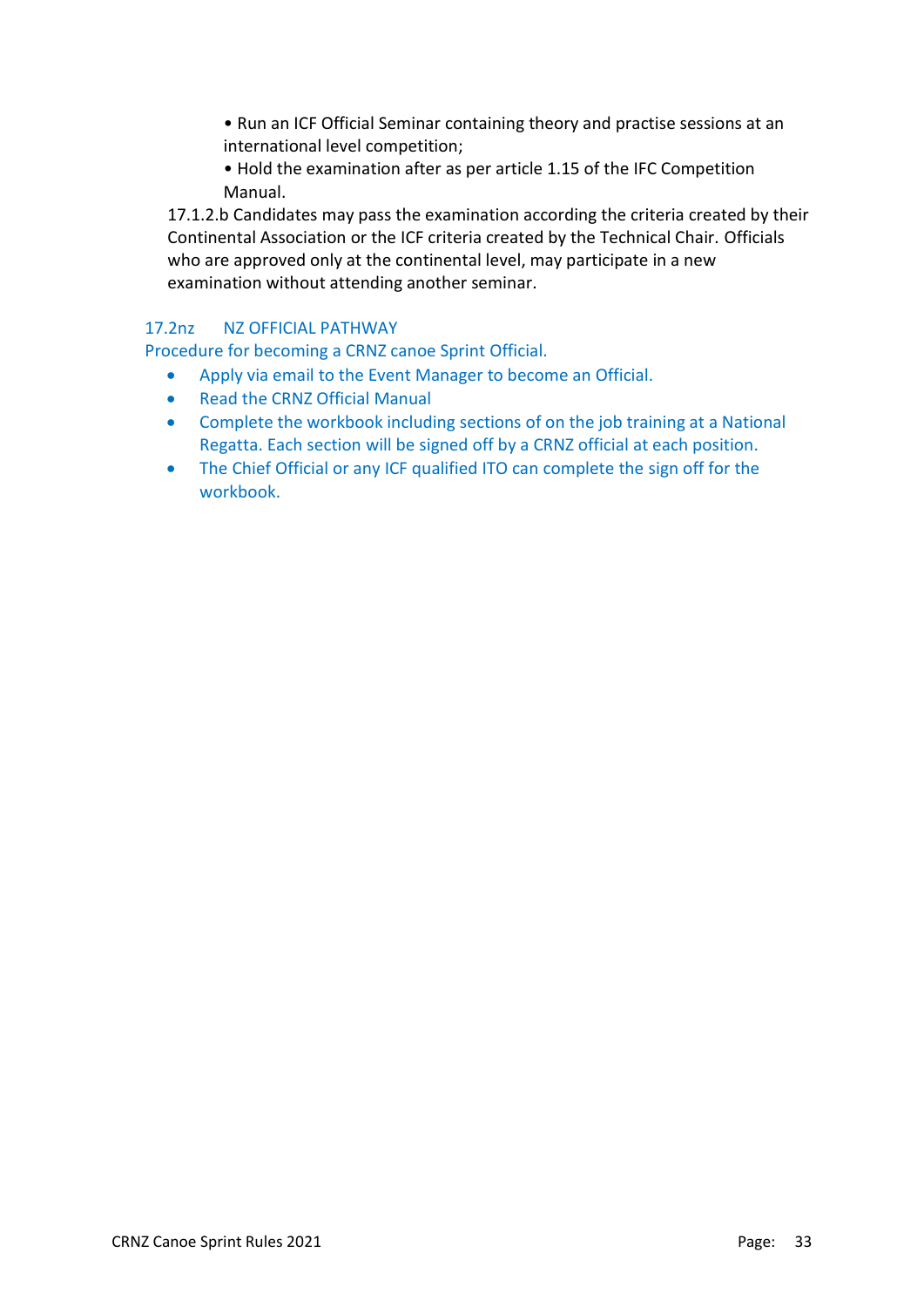# **APPENDIX 1 - DIVISION SYSTEMS WITH A & B FINALS**

Legend:

| н                                  | Heat                                                                                             |  |  |  |
|------------------------------------|--------------------------------------------------------------------------------------------------|--|--|--|
| QF                                 | Quarterfinal                                                                                     |  |  |  |
| <b>SF</b>                          | Semi-Final                                                                                       |  |  |  |
| ВT                                 | by time                                                                                          |  |  |  |
| $1-2, 1-3, 2-7$                    | from first to second place, from first to third place, from second                               |  |  |  |
|                                    | to seventh place                                                                                 |  |  |  |
| $1^{st}$ , $2^{nd}$ , $3^{rd}$     | boat winning first place, boat winning second place, boat                                        |  |  |  |
|                                    | winning third place                                                                              |  |  |  |
| 3x3rd, 4x4th, 4x6th                | 3 boats in third places, 4 boats in fourth places, 4 boats in sixth                              |  |  |  |
|                                    | places                                                                                           |  |  |  |
| $4/H1$ L7                          | 4 <sup>th</sup> place from Heat 1 will start in lane 7                                           |  |  |  |
|                                    | The lane distribution of the boats qualified in A, B or C final will be based on their result or |  |  |  |
| time achieved in the Semi - Final. |                                                                                                  |  |  |  |

# Progression Plan A

| <b>BOATS</b> | <b>SYSTEM</b>  | <b>HEATS</b>              | <b>SEMI-FINALS</b> | <b>FINALS</b>   |
|--------------|----------------|---------------------------|--------------------|-----------------|
| $1 - 9$      | DF             | Direct final              |                    |                 |
| $10 - 18$    | 1              | $2 \times 9$              | No Semi-final      | $A: 1 \times 9$ |
|              |                | $1-4$ + next BT to Final, |                    |                 |
|              |                | rest out.                 |                    |                 |
| $19 - 27$    | $\overline{2}$ | 3x9                       | $2 \times 9$       | $A: 1 \times 9$ |
|              |                | 1st to Final A            | 1-3 to Final A     |                 |
|              |                | 2-7 to SF rest out        | Rest out           |                 |
| $28 - 36$    | 3              | $4 \times 9$              | $3 \times 9$       | $A: 1 \times 9$ |
|              |                | $1-6 + 3x$ 7th BT to SF   | 1-3 to Final A     |                 |
|              |                | rest out                  | rest out           |                 |
| $37 - 45$    | 4              | 5 x 9                     | $3 \times 9$       | A: $1 \times 9$ |
|              |                | $1-5 + 2x6$ th BT to SF   | 1-3 to Final A     |                 |
|              |                | rest out                  | Rest out           |                 |
| $46 - 54$    | 5              | 6x9                       | $3 \times 9$       | $A: 1 \times 9$ |
|              |                | $1-4 + 3x$ 5th BT to SF   | 1-3 to Final A     |                 |
|              |                | rest out                  | Rest out           |                 |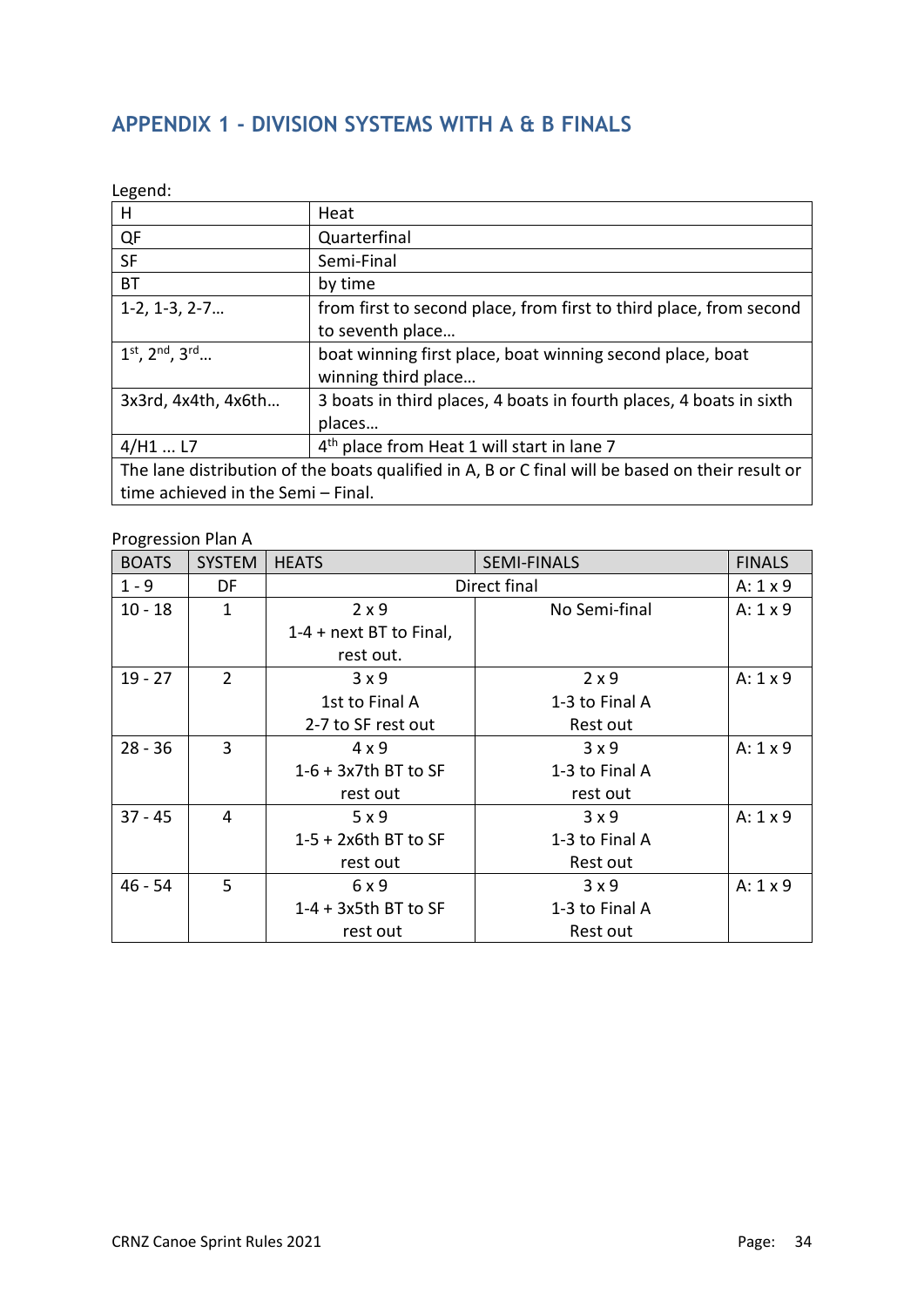Progression Plan B *(ICF Standard)*

| <b>BOATS</b> | <b>SYSTEM</b>  | <b>HEATS</b>            | <b>SEMI-FINALS</b>                    | <b>FINALS</b>   |
|--------------|----------------|-------------------------|---------------------------------------|-----------------|
| $1 - 9$      | DF             |                         | Direct final                          | $A: 1 \times 9$ |
| $10 - 18$    | $\mathbf{1}$   | $2 \times 9$            | $1 \times 9$                          |                 |
|              |                | 1-3 to Final $4-7 +$    | 1-3 to Final                          | $A: 1 \times 9$ |
|              |                | next BT to SF           | rest out                              |                 |
|              |                | rest out                |                                       |                 |
| $19 - 27$    | $\overline{2}$ | 3x9                     | $2 \times 9$                          |                 |
|              |                | 1st to Final A          | 1-3 to Final A                        | $A: 1 \times 9$ |
|              |                | $2-7$ to SF             | 4-7 + next BT to Final B              | $B: 1 \times 9$ |
|              |                | rest out                | rest out                              |                 |
| $28 - 36$    | 3              | $4 \times 9$            | 3x9                                   |                 |
|              |                | $1-6 + 3x$ 7th BT to SF | 1-3 to Final A                        | $A: 1 \times 9$ |
|              |                | rest out                | 4-6 to Final B                        | $B: 1 \times 9$ |
| $37 - 45$    | $\overline{4}$ | 5x9                     | 3x9                                   |                 |
|              |                | $1-5 + 2x6$ th BT to SF | 1-3 to Final A                        | $A: 1 \times 9$ |
|              |                | rest out                | 4-6 to Final B                        | $B: 1 \times 9$ |
|              |                |                         | 7-9 to Final C                        | $C: 1 \times 9$ |
| $46 - 54$    | 5              | 6 x 9                   | 3x9                                   |                 |
|              |                | $1-4 + 3x5$ th BT to SF | 1-3 to Final A                        | A: $1 \times 9$ |
|              |                | rest out                | 4-6 to Final B                        | $B: 1 \times 9$ |
|              |                |                         | 7-9 to Final C                        | $C: 1 \times 9$ |
| $55 - 63$    | 6              | $7 \times 9$            | $4 \times 9$                          |                 |
|              |                | 1-5+ next BT to SF      | 1-2 + next BT to Final A              | $A: 1 \times 9$ |
|              |                | rest out                | 3x3rd + 4x4th + 2x5th BT to Final B   | $B: 1 \times 9$ |
|              |                |                         | $2x5th + 4x6th + 3x7th$ BT to Final C | $C: 1 \times 9$ |
|              |                |                         | rest out                              |                 |
| $64 - 72$    | $\overline{7}$ | 8x9                     | $4 \times 9$                          |                 |
|              |                | 1-4+ 4x5th BT to SF     | 1-2 + next BT to Final A              | $A: 1 \times 9$ |
|              |                | rest out                | 3x3rd + 4x4th + 2x5th BT to Final B   | $B: 1 \times 9$ |
|              |                |                         | $2x5th + 4x6th + 3x7th$ BT to Final C | $C: 1 \times 9$ |
|              |                |                         | rest out                              |                 |

| <b>HEATS</b> |    |                |                        | Plan A1                         | Plan B1                          |           |  |
|--------------|----|----------------|------------------------|---------------------------------|----------------------------------|-----------|--|
| Entry#       | H1 | H <sub>2</sub> | Semi                   | Final                           | Semi                             | Final     |  |
| 10.          | 5  | 5              | No Race                | $1/H1$ L5                       | $4/H1$ L5                        | $1/H1$ L5 |  |
| 11.          | 6  | 5              |                        | $2/H1$ L3                       | $5/H1$ L6                        | $2/H1$ L3 |  |
| 12.          | 6  | 6              |                        | 3/H1  L7                        | 6/H1L2                           | 3/H1  L7  |  |
| 13.          | 7  | 6              |                        | $4/H1$ L1                       | $7/H1$ L8                        | $1/H2$ L4 |  |
| 14.          | 7  | 7              |                        | $1/H2$ L4                       | $4/$ H2  L4                      | $2/H2$ L6 |  |
| 15.          | 8  | 7              |                        | 2/H2L6                          | $5/H2$ L3                        | $3/H2$ L2 |  |
| 16.          | 8  | 8              |                        | 3/H <sub>2</sub> L <sub>2</sub> | $6/H2$ L7                        | 1/SF1  L8 |  |
| 17.          | 9  | 8              |                        | $4/H2$ L8                       | $7/H2$ L1                        | 2/SF1  L1 |  |
| 18.          | 9  | 9              |                        | Next BT  L9                     | Next BT  L9                      | 3/SF1  L9 |  |
|              |    |                | 1-4 + next BT to Final |                                 | 1-3 to Final $-$ 4-7 +BT to Semi |           |  |
|              |    |                |                        |                                 | 1-3 from Semi to Final           |           |  |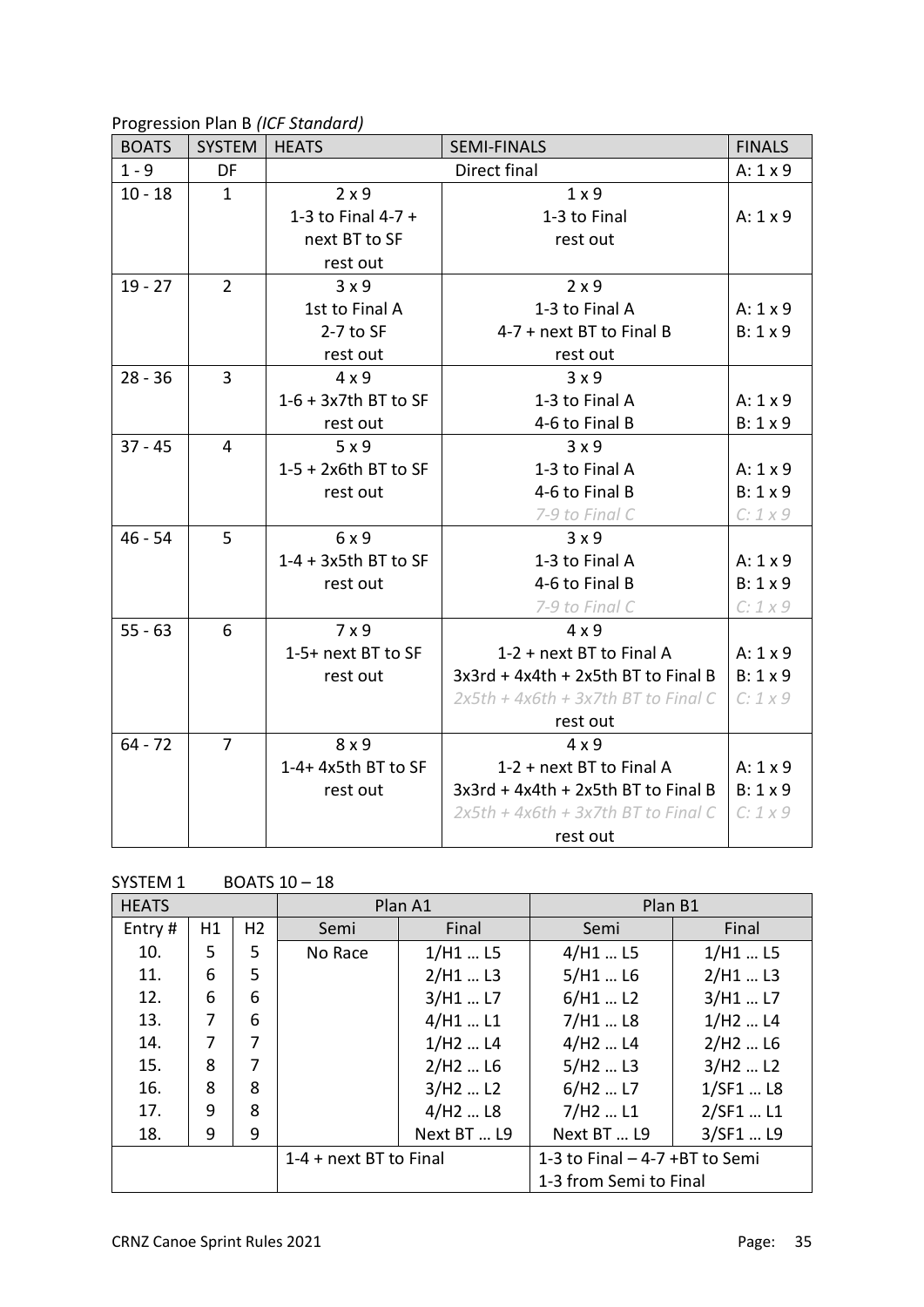| <b>HEATS</b>      |                |                |                | Plan A2                         |              | Plan B <sub>2</sub>             |              |  |
|-------------------|----------------|----------------|----------------|---------------------------------|--------------|---------------------------------|--------------|--|
| Entry             | H1             | H <sub>2</sub> | H <sub>3</sub> | Semi 1                          | Final A      | Semi 1                          | Final A      |  |
| 19.               | $\overline{7}$ | 6              | 6              | 2/H1  L5                        | $1/H1$ L5    | 2/H1  L5                        | $1/H1$ L5    |  |
| 20.               | 7              | 7              | 6              | 4/H1  L7                        | $1/H2$ L4    | $4/H1$ L7                       | $1/H2$ L4    |  |
| 21.               | 7              | 7              | $\overline{7}$ | 6/H1L1                          | $1/H3$ L6    | $6/H1$ L1                       | $1/H3$ L6    |  |
| 22.               | 8              | $\overline{7}$ | $\overline{7}$ | 3/H <sub>2</sub> L <sub>4</sub> | 1/SF1  L3    | 3/H <sub>2</sub> L <sub>4</sub> | 1/SF1  L3    |  |
| 23.               | 8              | 8              | $\overline{7}$ | 5/H2L2                          | 2/SF1  L8    | 5/H2L2                          | 2/SF1  L8    |  |
| 24.               | 8              | 8              | 8              | 7/H <sub>2</sub> L <sub>9</sub> | 3/SF1  L1    | 7/H <sub>2</sub> L <sub>9</sub> | 3/SF1  L1    |  |
| 25.               | 9              | 8              | 8              | $3/H3$ L6                       | $1/$ SF2  L7 | $3/H3$ L6                       | $1/$ SF2  L7 |  |
| 26.               | 9              | 9              | 8              | 4/H3L3                          | 2/SF2  L2    | $4/H3$ L3                       | 2/SF2  L2    |  |
| 27.               | 9              | 9              | 9              | 6/H3L8                          | 3/SF2  L9    | 6/H3L8                          | 3/SF2  L9    |  |
|                   |                |                |                | Semi 2                          | Final B      | Semi 2                          | Final B      |  |
|                   |                |                |                | $3/H1$ L6                       | No race      | 3/H1  L6                        | 4/SF1  L5    |  |
|                   |                |                |                | $5/H1$ L7                       |              | $5/H1$ L7                       | 5/SF1  L3    |  |
|                   |                |                |                | 7/H1L1                          |              | 7/H1  L1                        | 6/SF1  L7    |  |
|                   |                |                |                | 2/H <sub>2</sub> L <sub>5</sub> |              | 2/H <sub>2</sub> L <sub>5</sub> | 7/SF1  L1    |  |
|                   |                |                |                | $4/$ H2  L3                     |              | $4/$ H2  L3                     | 4/SF2  L4    |  |
|                   |                |                |                | 6/H2L8                          |              | 6/H2L8                          | 5/SF2  L6    |  |
|                   |                |                |                | 2/H3  L4                        |              | $2/H3$ L4                       | $6/$ SF2  L2 |  |
|                   |                |                |                | $5/H3$ L2                       |              | 5/H3  L2                        | 7/SF2  L8    |  |
|                   |                |                |                | 7/H3  L9                        |              | 7/H3  L9                        | Next BT  L9  |  |
| 3 heats           |                |                |                | 1-3 to Final A                  |              | 1-3 to final A                  |              |  |
| $1st$ to Final A  |                |                |                | Rest out                        |              | $4-7$ + next BT to              |              |  |
| 2-7 to Semi Final |                |                |                |                                 |              | Final B                         |              |  |
| <b>Rest Out</b>   |                |                |                |                                 |              | Rest out                        |              |  |

SYSTEM 2 BOATS  $19 - 27$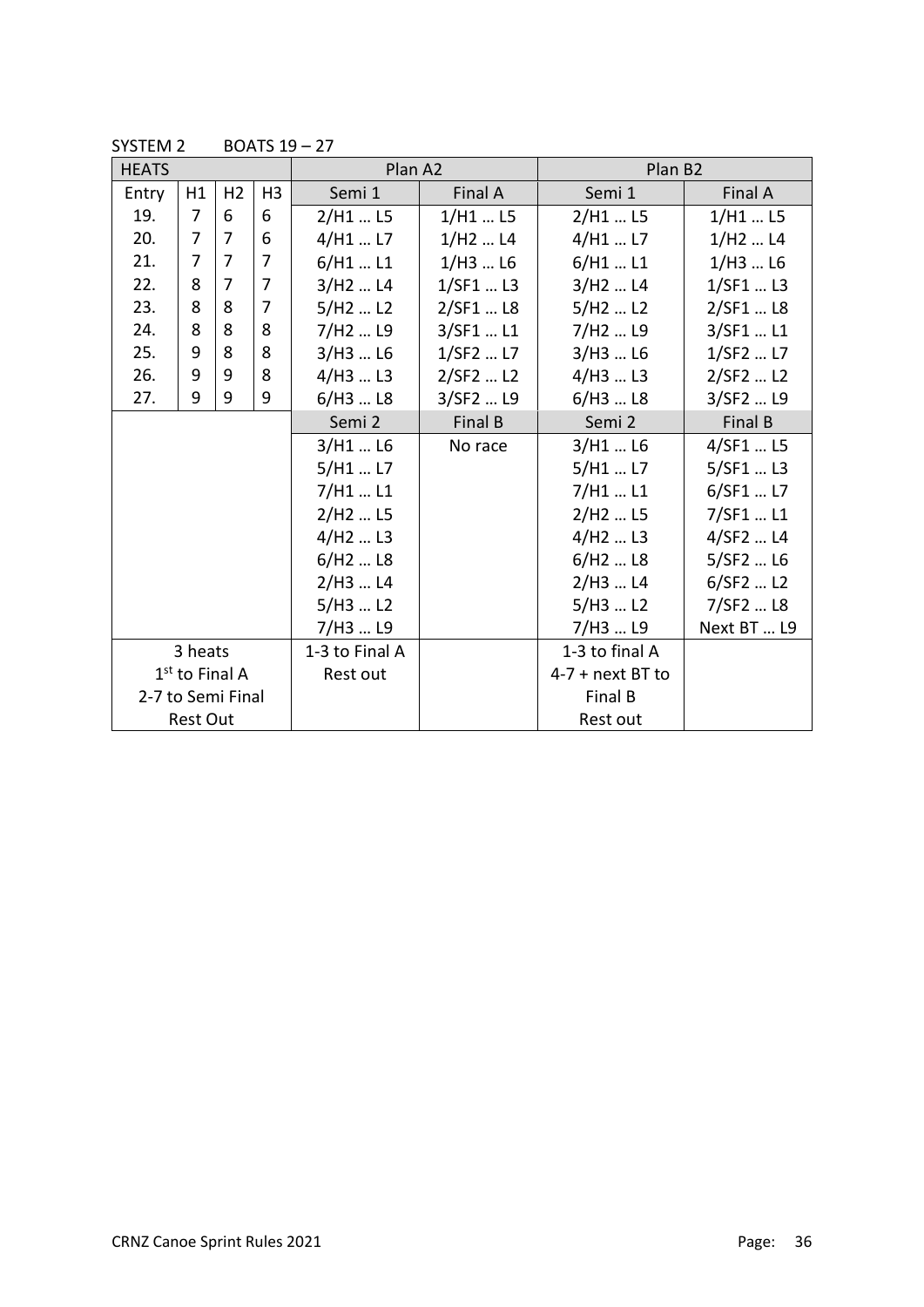SYSTEM 3 BOATS  $28 - 36$ 

| <b>HEATS</b>                         |    |                |                |                | Plan A3                         |           | Plan B3                         |           |  |
|--------------------------------------|----|----------------|----------------|----------------|---------------------------------|-----------|---------------------------------|-----------|--|
| Entry                                | H1 | H <sub>2</sub> | H <sub>3</sub> | H4             | Semi 1                          | Final A   | Semi 1                          | Final A   |  |
| 28.                                  | 7  | $\overline{7}$ | 7              | $\overline{7}$ | $1/H1$ L5                       | 1/SF1  L5 | $1/H1$ L5                       | 1/SF1  L5 |  |
| 29.                                  | 8  | $\overline{7}$ | 7              | 7              | $5/H1$ L8                       | 2/SF1  L3 | $5/H1$ L8                       | 2/SF1  L3 |  |
| 30.                                  | 8  | 8              | 7              | 7              | 2/H <sub>2</sub> L <sub>4</sub> | 3/SF1  L8 | 2/H <sub>2</sub> L <sub>4</sub> | 3/SF1  L8 |  |
| 31.                                  | 8  | 8              | 8              | 7              | $6/H2$ L1                       | 1/SF2  L4 | $6/H2$ L1                       | 1/SF2  L4 |  |
| 32.                                  | 8  | 8              | 8              | 8              | $2/H3$ L6                       | 2/SF2  L7 | $2/H3$ L6                       | 2/SF2  L7 |  |
| 33.                                  | 9  | 8              | 8              | 8              | 5/H3  L2                        | 3/SF2  L1 | $5/H3$ L2                       | 3/SF2  L1 |  |
| 34.                                  | 9  | 9              | 8              | 8              | 3/H4  L3                        | 1/SF3  L6 | 3/H4L3                          | 1/SF3  L6 |  |
| 35.                                  | 9  | 9              | 9              | 8              | 4/H4  L7                        | 2/SF3  L2 | 4/H4  L7                        | 2/SF3  L2 |  |
| 36.                                  | 9  | 9              | 9              | 9              | 7 <sup>th</sup> BT1  L9         | 3/SF3  L9 | 7 <sup>th</sup> BT1  L9         | 3/SF3  L9 |  |
|                                      |    |                |                |                | Semi 2                          | Final B   | Semi 2                          | Final B   |  |
|                                      |    |                |                |                | $3/H1$ L6                       | No race   | $3/H1$ L6                       | 4/SF1  L5 |  |
|                                      |    |                |                |                | 4/H1  L2                        |           | 4/H1  L2                        | 5/SF1  L7 |  |
|                                      |    |                |                |                | $1/H2$ L5                       |           | 1/H2L5                          | 6/SF1  L2 |  |
|                                      |    |                |                |                | 5/H <sub>2</sub> L <sub>8</sub> |           | $5/H2$ L8                       | 4/SF2  L6 |  |
|                                      |    |                |                |                | $3/H3$ L3                       |           | 3/H3  L3                        | 5/SF2  L3 |  |
|                                      |    |                |                |                | 4/H3  L7                        |           | 4/H3  L7                        | 6/SF2  L1 |  |
|                                      |    |                |                |                | 2/H4  L4                        |           | 2/H4  L4                        | 4/SF3  L4 |  |
|                                      |    |                |                |                | 6/H4  L9                        |           | 6/H4L9                          | 5/SF3  L8 |  |
|                                      |    |                |                |                | 7 <sup>th</sup> BT2  L1         |           | 7 <sup>th</sup> BT2  L1         | 6/SF3  L9 |  |
|                                      |    |                |                |                | Semi 3                          |           | Semi 3                          |           |  |
|                                      |    |                |                |                | $2/H1$ L6                       |           | $2/H1$ L6                       |           |  |
|                                      |    |                |                |                | $6/H1$ L1                       |           | $6/H1$ L1                       |           |  |
|                                      |    |                |                |                | 3/H <sub>2</sub> L <sub>3</sub> |           | 3/H2L3                          |           |  |
|                                      |    |                |                |                | 4/H <sub>2</sub> L <sub>7</sub> |           | 4/H2L7                          |           |  |
|                                      |    |                |                |                | 1/H3L4                          |           | $1/H3$ L4                       |           |  |
|                                      |    |                |                |                | 6/H3L8                          |           | 6/H3L8                          |           |  |
|                                      |    |                |                |                | 1/H4L5                          |           | 1/H4L5                          |           |  |
|                                      |    |                |                |                | $5/H4$ L2                       |           | $5/H4$ L2                       |           |  |
|                                      |    |                |                |                | 7 <sup>th</sup> BT2  L9         |           | 7 <sup>th</sup> BT3  L9         |           |  |
|                                      |    | 4 Heats        |                |                | 1-3 to Final A                  |           | 1-3 to Final A                  |           |  |
| $1-6 + 3x7$ <sup>th</sup> BT to Semi |    |                |                |                | Rest out                        |           | 4-6 to Final B                  |           |  |
| Est out                              |    |                |                |                |                                 |           | Rest out                        |           |  |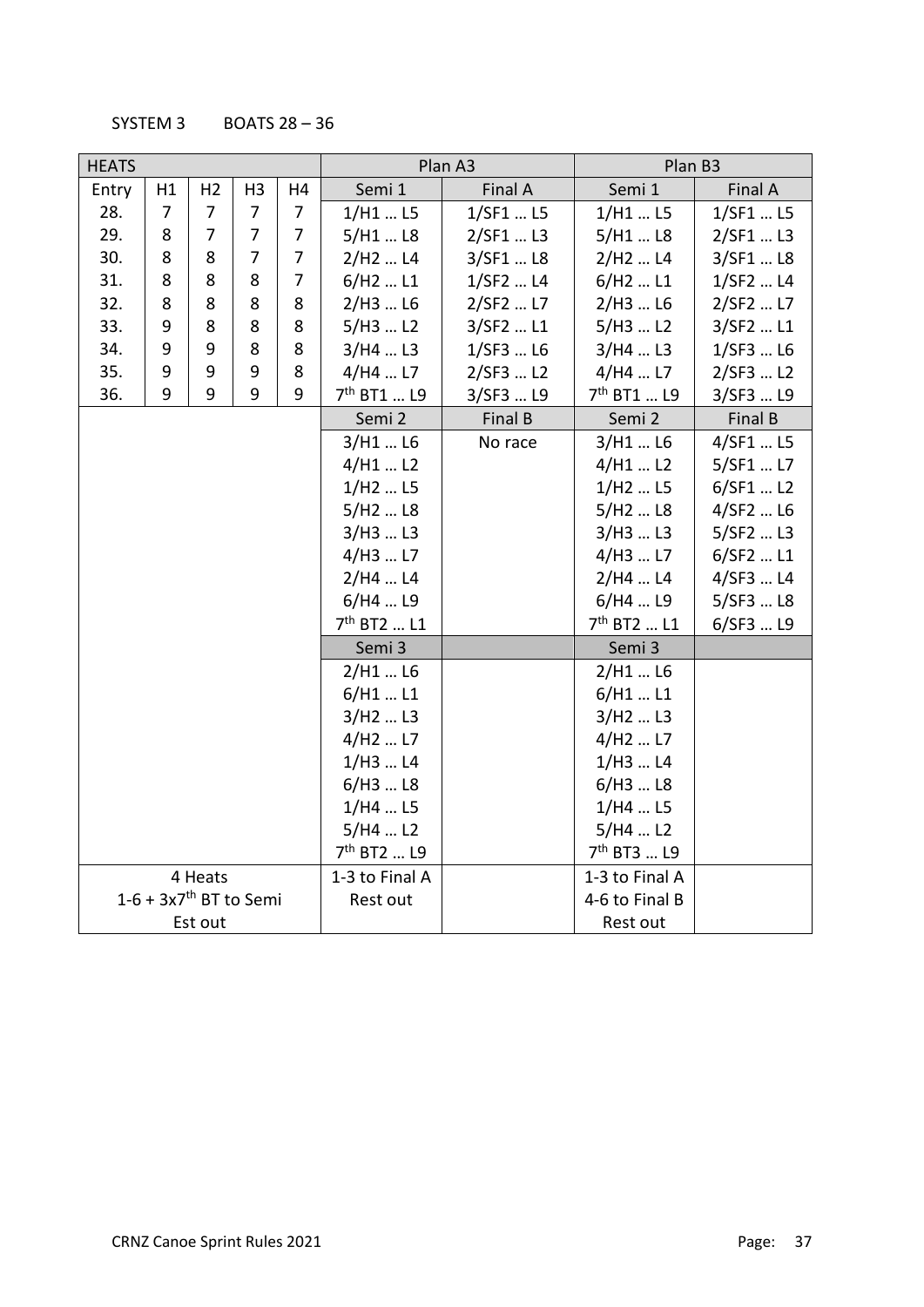SYSTEM 4 BOATS 37 – 45

| <b>HEATS</b>                         |    |                |                |                |                | Plan A4                         |           | Plan B4                         |           |
|--------------------------------------|----|----------------|----------------|----------------|----------------|---------------------------------|-----------|---------------------------------|-----------|
| Entry                                | H1 | H <sub>2</sub> | H <sub>3</sub> | H4             | H <sub>5</sub> | Semi 1                          | Final A   | Semi 1                          | Final A   |
| 37.                                  | 8  | 8              | 7              | $\overline{7}$ | 7              | $1/H1$ L5                       | 1/SF1  L5 | 1/H1L5                          | 1/SF1  L5 |
| 38.                                  | 8  | 8              | 8              | 7              | 7              | $4/H1$ L2                       | 2/SF1  L3 | $4/H1$ L2                       | 2/SF1  L3 |
| 39.                                  | 8  | 8              | 8              | 8              | $\overline{7}$ | $2/H2$ L6                       | 3/SF1  L8 | 2/H <sub>2</sub> L <sub>6</sub> | 3/SF1  L8 |
| 40.                                  | 8  | 8              | 8              | 8              | 8              | 5/H2  L1                        | 1/SF2  L4 | 5/H2  L1                        | 1/SF2  L4 |
| 41.                                  | 9  | 8              | 8              | 8              | 8              | 3/H3  L7                        | 2/SF2  L7 | 3/H3  L7                        | 2/SF2  L7 |
| 42.                                  | 9  | 9              | 8              | 8              | 8              | 1/H4L4                          | 3/SF2  L1 | $1/H4$ L4                       | 3/SF2  L1 |
| 43.                                  | 9  | 9              | 9              | 8              | 8              | 4/H4  L8                        | 1/SF3  L6 | 4/H4  L8                        | 1/SF3  L6 |
| 44.                                  | 9  | 9              | 9              | 9              | 8              | 2/H5  L3                        | 2/SF3  L2 | 2/H5  L3                        | 2/SF3  L2 |
| 45.                                  | 9  | 9              | 9              | 9              | 9              | 5/H5  L9                        | 3/SF3  L9 | 5/H5  L9                        | 3/SF3  L9 |
|                                      |    |                |                |                |                | Semi 2                          | Final B   | Semi 2                          | Final B   |
|                                      |    |                |                |                |                | 2/H1  L4                        | No race   | 2/H1  L4                        | 4/SF1  L5 |
|                                      |    |                |                |                |                | $5/H1$ L8                       |           | 5/H1  L8                        | 5/SF1  L7 |
|                                      |    |                |                |                |                | 3/H <sub>2</sub> L <sub>3</sub> |           | 3/H2  L3                        | 6/SF1  L2 |
|                                      |    |                |                |                |                | 1/H3  L5                        |           | 1/H3  L5                        | 4/SF2  L6 |
|                                      |    |                |                |                |                | 4/H3  L2                        |           | 4/H3  L2                        | 5/SF2  L3 |
|                                      |    |                |                |                |                | $2/H4$ L6                       |           | $2/H4$ L6                       | 6/SF2  L1 |
|                                      |    |                |                |                |                | 5/H4  L1                        |           | 5/H4  L1                        | 4/SF3  L4 |
|                                      |    |                |                |                |                | 3/H5  L7                        |           | 3/H5  L7                        | 5/SF3  L8 |
|                                      |    |                |                |                |                | 6 <sup>th</sup> BT1  L9         |           | 6 <sup>th</sup> BT1  L9         | 6/SF3  L9 |
|                                      |    |                |                |                |                | Semi 3                          |           | Semi 3                          | Final C   |
|                                      |    |                |                |                |                | 3/H1  L3                        |           | 3/H1  L3                        | 7/SF1  L5 |
|                                      |    |                |                |                |                | $1/H2$ L5                       |           | $1/H2$ L5                       | 8/SF1  L3 |
|                                      |    |                |                |                |                | 4/H2  L2                        |           | 4/H2  L2                        | 9/SF1  L8 |
|                                      |    |                |                |                |                | 2/H3  L6                        |           | 2/H3  L6                        | 7/SF2  L4 |
|                                      |    |                |                |                |                | $5/H3$ L1                       |           | 5/H3  L1                        | 8/SF2  L7 |
|                                      |    |                |                |                |                | 3/H4  L7                        |           | 3/H4  L7                        | 9/SF2  L1 |
|                                      |    |                |                |                |                | 1/H5  L4                        |           | 1/H5  L4                        | 7/SF3  L6 |
|                                      |    |                |                |                |                | $4/$ H5  L8                     |           | 4/H5  L8                        | 8/SF3  L2 |
|                                      |    |                |                |                |                | $6^{th}$ BT2  L9                |           | 6 <sup>th</sup> BT2  L9         | 9/SF3  L9 |
| 5 Heats                              |    |                |                |                |                | 1-3 to Final A                  |           | 1-3 to Final A                  |           |
| $1-5 + 2x6$ <sup>th</sup> BT to Semi |    |                |                |                |                | Rest out                        |           | 4-6 to Final B                  |           |
|                                      |    | Rest out       |                |                |                |                                 |           | 7-9 to Final C                  |           |
|                                      |    |                |                |                |                |                                 |           | Rest out                        |           |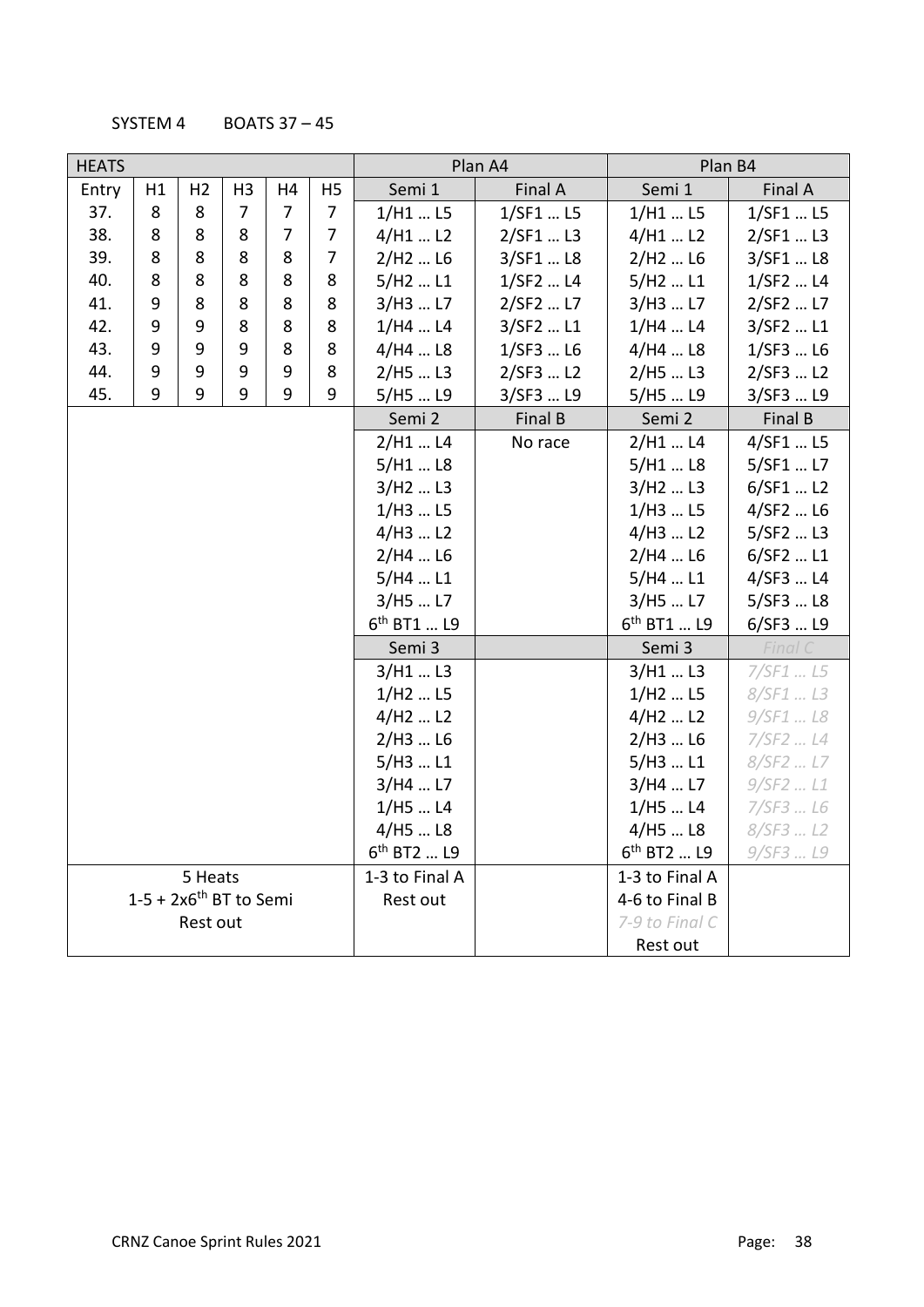SYSTEM 5 BOATS  $46 - 54$ 

| <b>HEATS</b> |                                      |                |   |   |                |   | Plan A5                         |           | Plan B5                         |              |  |
|--------------|--------------------------------------|----------------|---|---|----------------|---|---------------------------------|-----------|---------------------------------|--------------|--|
| Entry        | H                                    | Н              | H | H | H              | Н | Semi 1                          | Final A   | Semi 1                          | Final A      |  |
|              | 1                                    | $\overline{2}$ | 3 | 4 | 5              | 6 | $1/H1$ L5                       | 1/SF1  L5 | $1/H1$ L5                       | $1/$ SF1  L5 |  |
| 46.          | 8                                    | 8              | 8 | 8 | $\overline{7}$ | 7 | $4/H1$ L8                       | 2/SF1  L3 | $4/H1$ L8                       | 2/SF1  L3    |  |
| 47.          | 8                                    | 8              | 8 | 8 | 8              | 7 | 3/H <sub>2</sub> L <sub>7</sub> | 3/SF1  L8 | 3/H <sub>2</sub> L <sub>7</sub> | 3/SF1  L8    |  |
| 48.          | 8                                    | 8              | 8 | 8 | 8              | 8 | 2/H3  L3                        | 1/SF2  L4 | 2/H3  L3                        | 1/SF2  L4    |  |
| 49.          | 9                                    | 8              | 8 | 8 | 8              | 8 | 1/H4L4                          | 2/SF2  L7 | 1/H4  L4                        | 2/SF2  L7    |  |
| 50.          | 9                                    | 9              | 8 | 8 | 8              | 8 | $4/$ H4  L1                     | 3/SF2  L1 | 4/H4  L1                        | 3/SF2  L1    |  |
| 51.          | 9                                    | 9              | 9 | 8 | 8              | 8 | 3/H5  L2                        | 1/SF3  L6 | 3/H5  L2                        | 1/SF3  L6    |  |
| 52.          | 9                                    | 9              | 9 | 9 | 8              | 8 | $2/$ H6  L6                     | 2/SF3  L2 | 2/H6  L6                        | 2/SF3  L2    |  |
| 53.          | 9                                    | 9              | 9 | 9 | 9              | 8 | 5 <sup>th</sup> BT1  L9         | 3/SF3  L9 | 5 <sup>th</sup> BT1  L9         | 3/SF3  L9    |  |
| 54.          | 9                                    | 9              | 9 | 9 | 9              | 9 |                                 |           |                                 |              |  |
|              |                                      |                |   |   |                |   | Semi 2                          | Final B   | Semi 2                          | Final B      |  |
|              |                                      |                |   |   |                |   | $2/H1$ L3                       | No race   | 2/H1  L3                        | 4/SF1  L5    |  |
|              |                                      |                |   |   |                |   | $1/H2$ L5                       |           | 1/H <sub>2</sub> L <sub>5</sub> | 5/SF1  L7    |  |
|              |                                      |                |   |   |                |   | 4/H <sub>2</sub> L <sub>8</sub> |           | 4/H <sub>2</sub> L <sub>8</sub> | 6/SF1  L2    |  |
|              |                                      |                |   |   |                |   | 3/H3  L7                        |           | 3/H3  L7                        | 4/SF2  L6    |  |
|              |                                      |                |   |   |                |   | $2/H4$ L6                       |           | $2/H4$ L6                       | 5/SF2  L3    |  |
|              |                                      |                |   |   |                |   | 1/H5  L4                        |           | 1/H5  L4                        | 6/SF2  L1    |  |
|              |                                      |                |   |   |                |   | $4/$ H5  L1                     |           | 4/H5  L1                        | 4/SF3  L4    |  |
|              |                                      |                |   |   |                |   | 3/H6  L2                        |           | 3/H6  L2                        | 5/SF3  L8    |  |
|              |                                      |                |   |   |                |   | 5 <sup>th</sup> BT2  L9         |           | $5^{th}$ BT2  L9                | 6/SF3  L9    |  |
|              |                                      |                |   |   |                |   | Semi 3                          |           | Semi 3                          | Final C      |  |
|              |                                      |                |   |   |                |   | 3/H1  L7                        |           | 3/H1  L7                        | 7/SF1  L5    |  |
|              |                                      |                |   |   |                |   | 2/H <sub>2</sub> L <sub>3</sub> |           | 2/H <sub>2</sub> L <sub>3</sub> | 8/SF1  L3    |  |
|              |                                      |                |   |   |                |   | $1/H3$ L5                       |           | 1/H3  L5                        | 9/SF1  L8    |  |
|              |                                      |                |   |   |                |   | 4/H3  L8                        |           | 4/H3  L8                        | 7/SF2  L4    |  |
|              |                                      |                |   |   |                |   | 3/H4  L2                        |           | 3/H4  L2                        | 8/SF2  L7    |  |
|              |                                      |                |   |   |                |   | $2/H5$ L6                       |           | 2/H5L6                          | 9/SF2  L1    |  |
|              |                                      |                |   |   |                |   | 1/H6  L4                        |           | 1/H6  L4                        | 7/SF3  L6    |  |
|              |                                      |                |   |   |                |   | $4/$ H6  L1                     |           | 4/H6  L1                        | 8/SF3  L2    |  |
|              |                                      |                |   |   |                |   | $5^{th}$ BT3  L9                |           | 5 <sup>th</sup> BT3  L9         | 9/SF3  L9    |  |
|              |                                      | 6 Heats        |   |   |                |   | 1-3 to Final A                  |           | 1-3 to Final A                  |              |  |
|              | $1-4 + 3x5$ <sup>th</sup> BT to Semi |                |   |   |                |   | Rest out                        |           | 4-6 to Final B                  |              |  |
|              |                                      | Rest out       |   |   |                |   |                                 |           | 7-9 to Final C                  |              |  |
|              |                                      |                |   |   |                |   |                                 |           | Rest out                        |              |  |

For progressions with more than 54 athletes we will use the ICF progression systems without B or C finals.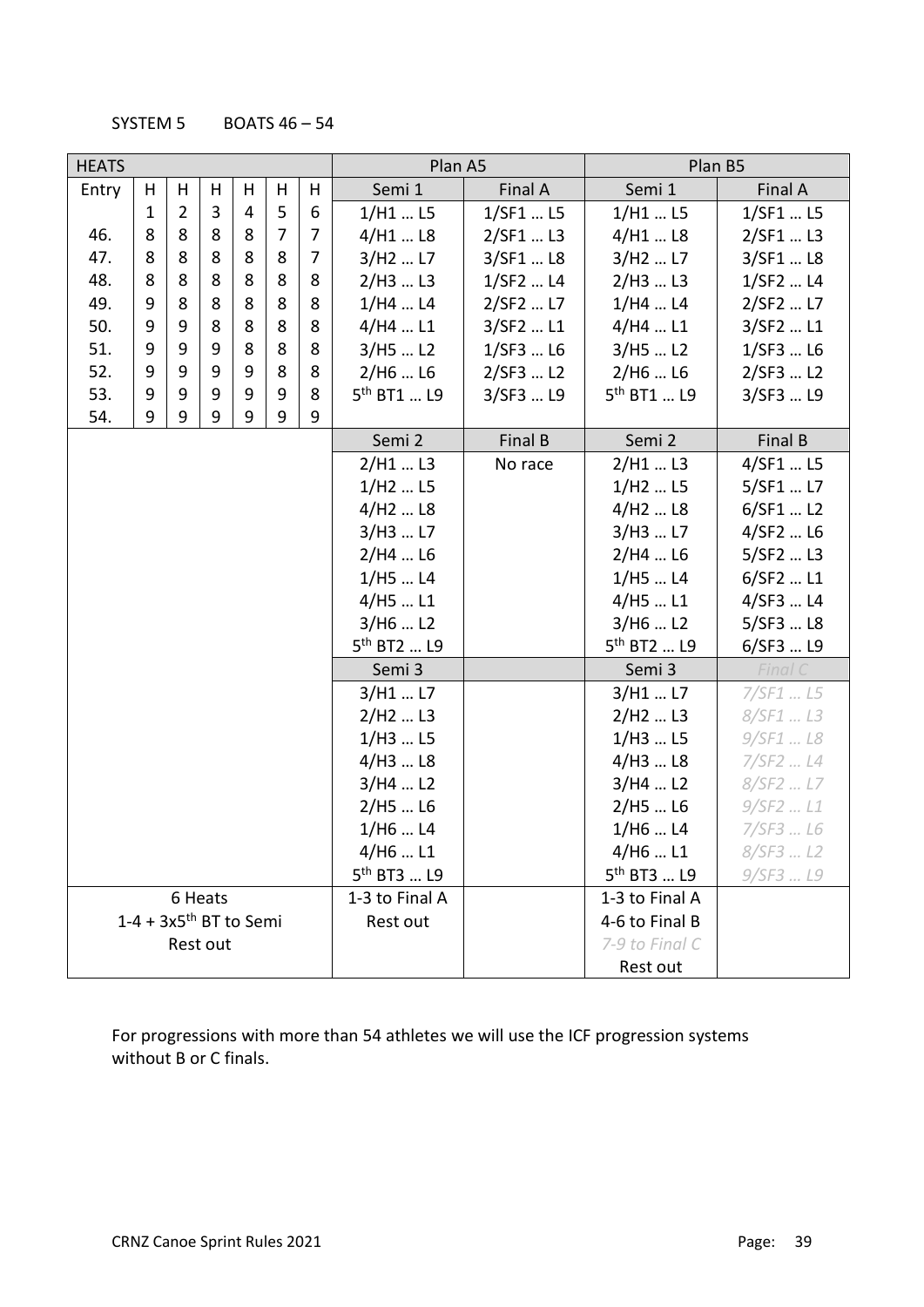# **APPENDIX 2NZ – DISQUALIFICATION SUMMARY**

#### **General**

Failure to comply with any of the rules could result in a disqualification (10.7). The Competition Committee may disqualify in cases where the regulations are broken during a race (7.2.3);

Furthermore the Competition Committee has the authority to decide all matters arising during the competition that are not covered within the rules (10.3.1). And the Competition Committee may disqualify (for the race or event) a competitor for bad behaviour (10.3.1)

#### **Specific**

There are also a number of specific references to situations that will result in a disqualification

#### **Disqualification from the entire regatta**

- 3.5.4 Failure to wear a PFD if required to.
- 3.2.7 Crew/ competitor with boat that has unapproved innovations.
- 9.5.3 Scratching after the first Team Managers meeting (technically a withdrawal from the regatta)
- 9.8.5 Not processed via Race Control in the open time for a race
- 10.2.16 failing to start a race (without an approved reason), and arriving too late to the start line. Reinstatement \$50 fine (\$20 for U16 and younger) required for that regatta and before entry into any future regatta.
- 10.3.10 paddling on the course (when not racing)
- 10.5.3 damaging the kayak or paddle of another competitor

#### **Disqualification from the race**

- 3.2.9 Invalid use of electronic device
- 10.3.1 Competition Committee may disqualify in cases where the regulations are broken during a race
- 7.3.5b Failing Boat Control
- 10.2.12 Being the second false start
- 10.3.2 Leaving the centre of the lane and failing to return to the centre during a race (discretionary DQ)
- 10.3.3 Leaving the allocated lane during a race (mandatory DQ for U18 and older)
- 10.3.7 Capsizing before the finish line
- 10.7.1 Attempting to win a race by dishonourable means
- 10.7.3 & 4 Receiving external assistance during a race